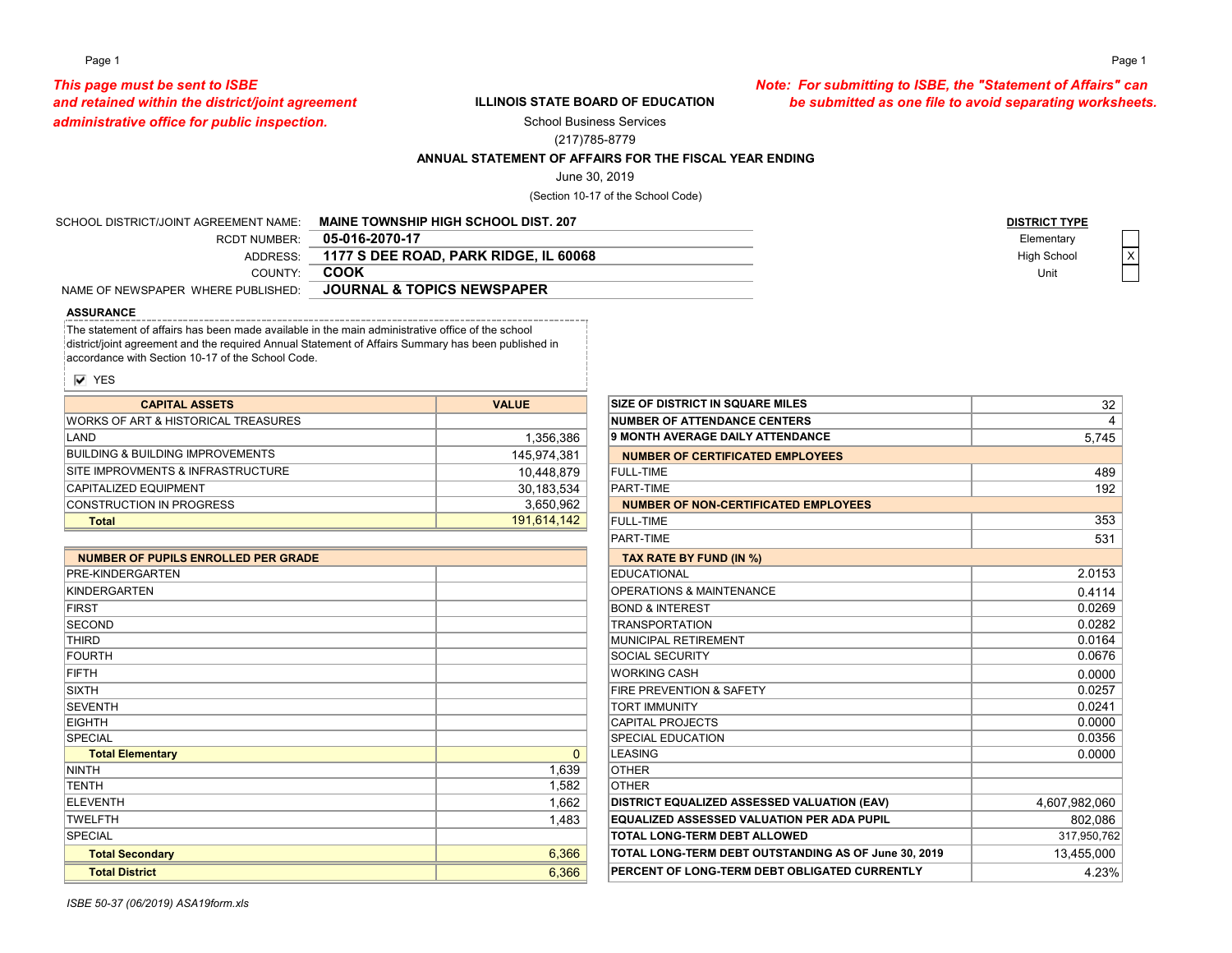### **STATEMENT OF ASSETS AND LIABILITIES AS OF JUNE 30, 2019**

|                                               |            | (10)               | (20)                               | (30)                | (40)           | (50)                                                                  | (60)                    | (70)                | (80)      | (90)                                   |
|-----------------------------------------------|------------|--------------------|------------------------------------|---------------------|----------------|-----------------------------------------------------------------------|-------------------------|---------------------|-----------|----------------------------------------|
| <b>Description</b>                            | Acct<br>No | <b>Educational</b> | Operations &<br><b>Maintenance</b> | <b>Debt Service</b> | Transportation | <b>Municipal</b><br><b>Retirement &amp;</b><br><b>Social Security</b> | <b>Capital Projects</b> | <b>Working Cash</b> | Tort      | <b>Fire Prevention &amp;</b><br>Safety |
| <b>CURRENT ASSETS (100)</b>                   |            |                    |                                    |                     |                |                                                                       |                         |                     |           |                                        |
| Cash (Accounts 111 thru 115)                  |            | 99,068,430         | 13,911,754                         |                     | 2,627,548      | 3,964,418                                                             | 5,832,200               | 27,152,501          | 994,752   | 3,811,753                              |
| Investments                                   | 120        |                    |                                    |                     |                |                                                                       |                         |                     |           |                                        |
| Taxes Receivable                              | 130        | 44,677,562         | 8,951,200                          | 586,201             | 613,573        | 1,827,664                                                             |                         |                     | 524,365   | 559,177                                |
| Interfund Receivables                         | 140        |                    |                                    |                     |                |                                                                       |                         |                     |           |                                        |
| Intergovernmental Accounts Receivable         | 150        | 1,883,027          |                                    |                     | 344,049        | 459,679                                                               |                         |                     |           |                                        |
| <b>Other Receivables</b>                      | 160        | 701,746            | 46.693                             |                     | 5,655          | 12,615                                                                | 20,267                  | 117,631             | 922       | 17,013                                 |
| Inventory                                     | 170        |                    |                                    |                     |                |                                                                       |                         |                     |           |                                        |
| Prepaid Items                                 | 180        | 86,991             | 8,241                              |                     |                |                                                                       |                         |                     |           |                                        |
| <b>Other Current Assets</b>                   | 190        |                    |                                    |                     |                |                                                                       |                         |                     |           |                                        |
| <b>Total Current Assets</b>                   |            | 146,417,756        | 22,917,888                         | 586,201             | 3,590,825      | 6,264,376                                                             | 5,852,467               | 27,270,132          | 1,520,039 | 4,387,943                              |
| <b>CURRENT LIABILITIES (400)</b>              |            |                    |                                    |                     |                |                                                                       |                         |                     |           |                                        |
| <b>Interfund Payables</b>                     | 410        |                    |                                    | 76,689              |                |                                                                       |                         |                     |           |                                        |
| Intergovernmental Accounts Payable            | 420        |                    |                                    |                     |                |                                                                       |                         |                     |           |                                        |
| Other Payable                                 | 430        | 1,307,411          | 959,571                            |                     | 106,114        |                                                                       | 612,259                 |                     | 71,627    | 381,236                                |
| <b>Contracts Payable</b>                      | 440        |                    |                                    |                     |                |                                                                       |                         |                     |           |                                        |
| Loans Payable                                 | 460        |                    |                                    |                     |                |                                                                       |                         |                     |           |                                        |
| Salaries & Benefits Payable                   | 470        | 8,257,203          | 87,273                             |                     |                | 171,005                                                               |                         |                     |           |                                        |
| Payroll Deductions & Withholdings             | 480        |                    |                                    |                     |                |                                                                       |                         |                     |           |                                        |
| Deferred Revenues & Other Current Liabilities | 490        | 42,605,010         | 8,349,646                          | 546,251             | 918,687        | 1,711,391                                                             | 8,456                   | 115,089             | 488,923   | 532,188                                |
| Due to Activity Fund Organizations            | 493        |                    |                                    |                     |                |                                                                       |                         |                     |           |                                        |
| <b>Total Current Liabilities</b>              |            | 52.169.624         | 9,396,490                          | 622,940             | 1,024,801      | 1.882.396                                                             | 620.715                 | 115,089             | 560,550   | 913,424                                |
| <b>LONG-TERM LIABILITIES (500)</b>            |            |                    |                                    |                     |                |                                                                       |                         |                     |           |                                        |
| Long-Term Debt Payable                        | 511        |                    |                                    |                     |                |                                                                       |                         |                     |           |                                        |
| <b>Total Liabilities</b>                      |            | 52,169,624         | 9,396,490                          | 622,940             | 1,024,801      | 1,882,396                                                             | 620,715                 | 115,089             | 560,550   | 913,424                                |
| Reserved Fund Balance                         | 714        |                    |                                    |                     |                |                                                                       |                         |                     |           |                                        |
| <b>Unreserved Fund Balance</b>                | 730        | 94,248,132         | 13,521,398                         | (36, 739)           | 2,566,024      | 4,381,980                                                             | 5,231,752               | 27,155,043          | 959,489   | 3,474,519                              |
| <b>Investments in General Fixed Assets</b>    |            |                    |                                    |                     |                |                                                                       |                         |                     |           |                                        |
| <b>Total Liabilities and Fund Balances</b>    |            | 146,417,756        | 22,917,888                         | 586,201             | 3,590,825      | 6,264,376                                                             | 5,852,467               | 27,270,132          | 1,520,039 | 4,387,943                              |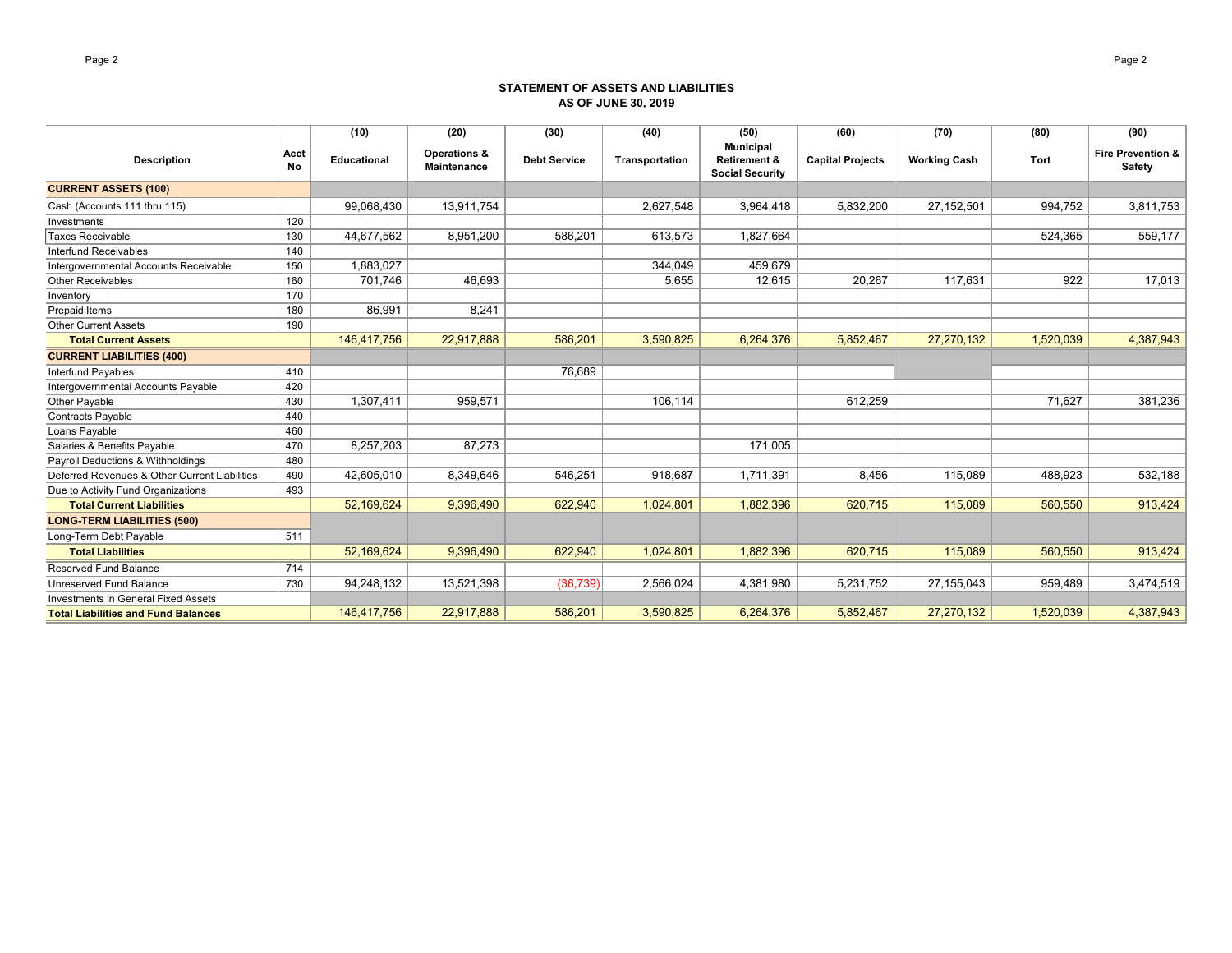### **STATEMENT OF REVENUES RECEIVED/REVENUES, EXPENDITURES DISBURSED/EXPENDITURES, OTHER SOURCES/USES AND CHANGES IN FUND BALANCE - FOR YEAR ENDING JUNE 30, 2019**

|                                                                                                                                 |            | (10)        | (20)                               | (30)                | (40)           | (50)                                                                  | (60)                    | (70)                | (80)       | (90)                                          |
|---------------------------------------------------------------------------------------------------------------------------------|------------|-------------|------------------------------------|---------------------|----------------|-----------------------------------------------------------------------|-------------------------|---------------------|------------|-----------------------------------------------|
| <b>Description</b>                                                                                                              | Acct<br>No | Educational | Operations &<br><b>Maintenance</b> | <b>Debt Service</b> | Transportation | <b>Municipal</b><br><b>Retirement &amp;</b><br><b>Social Security</b> | <b>Capital Projects</b> | <b>Working Cash</b> | Tort       | <b>Fire Prevention &amp;</b><br><b>Safety</b> |
| <b>RECEIPTS/REVENUES</b>                                                                                                        |            |             |                                    |                     |                |                                                                       |                         |                     |            |                                               |
| <b>Local Sources</b>                                                                                                            | 1000       | 103,425,024 | 18,691,279                         | 1,369,987           | 1,158,114      | 4,131,056                                                             | 407,501                 | 1,003,712           | 1,120,455  | 1,284,212                                     |
| Flow-Through Received/Revenue from One District to<br><b>Another District</b>                                                   | 2000       |             |                                    |                     |                |                                                                       |                         |                     |            |                                               |
| <b>State Sources</b>                                                                                                            | 3000       | 7,052,055   |                                    |                     | 1,385,511      |                                                                       |                         |                     |            |                                               |
| <b>Federal Sources</b>                                                                                                          | 4000       | 3.940.072   |                                    |                     |                |                                                                       |                         |                     |            |                                               |
| <b>Total Direct Receipts/Revenues</b>                                                                                           |            | 114.417.151 | 18,691,279                         | 1,369,987           | 2,543,625      | 4,131,056                                                             | 407,501                 | 1,003,712           | 1,120,455  | 1,284,212                                     |
| Rec./Rev. for "On Behalf" Payments                                                                                              | 3998       | 48,628,009  |                                    |                     |                |                                                                       |                         |                     |            |                                               |
| <b>Total Receipts/Revenues</b>                                                                                                  |            | 163,045,160 | 18,691,279                         | 1,369,987           | 2,543,625      | 4,131,056                                                             | 407,501                 | 1,003,712           | 1,120,455  | 1,284,212                                     |
| <b>DISBURSEMENTS/EXPENDITURES</b>                                                                                               |            |             |                                    |                     |                |                                                                       |                         |                     |            |                                               |
| Instruction                                                                                                                     | 1000       | 78,939,473  |                                    |                     |                | 1,640,827                                                             |                         |                     |            |                                               |
| <b>Support Services</b>                                                                                                         | 2000       | 24,706,172  | 16,828,206                         |                     | 2,831,487      | 1,959,138                                                             | 3,169,899               |                     | 1,241,566  | 1,937,503                                     |
| <b>Community Services</b>                                                                                                       | 3000       | 338,764     |                                    |                     |                | 1,386                                                                 |                         |                     |            |                                               |
| Payments to Other Districts & Govt Units                                                                                        | 4000       | 1,781,270   |                                    |                     |                |                                                                       |                         |                     |            |                                               |
| <b>Debt Services</b>                                                                                                            | 5000       |             |                                    | 1,556,601           |                |                                                                       |                         |                     |            |                                               |
| <b>Total Direct Disbursements/Expenditures</b>                                                                                  |            | 105,765,679 | 16,828,206                         | 1,556,601           | 2,831,487      | 3,601,351                                                             | 3,169,899               |                     | 1,241,566  | 1,937,503                                     |
| Disb./Expend. for "On Behalf" Payments                                                                                          | 4180       | 48,628,009  | $\Omega$                           | $\mathbf{0}$        | $\Omega$       | $\Omega$                                                              | $\Omega$                |                     | $\Omega$   |                                               |
| <b>Total Disbursements/Expenditures</b>                                                                                         |            | 154,393,688 | 16,828,206                         | 1,556,601           | 2,831,487      | 3,601,351                                                             | 3,169,899               |                     | 1,241,566  | 1,937,503                                     |
| Excess of Direct Receipts/Revenues Over (Under)<br><b>Direct Disbursements/Expenditures</b>                                     |            | 8,651,472   | 1,863,073                          | (186, 614)          | (287, 862)     | 529,705                                                               | (2,762,398)             | 1,003,712           | (121, 111) | (653, 291)                                    |
| <b>Other Sources of Funds</b>                                                                                                   | 7000       |             | 2,183,100                          |                     |                |                                                                       | 1,600,000               |                     |            |                                               |
| <b>Other Uses of Funds</b>                                                                                                      | 8000       |             | 1,600,000                          |                     |                |                                                                       |                         | 2,183,100           |            |                                               |
| <b>Total Other Sources/Uses of Funds</b>                                                                                        |            | $\Omega$    | 583,100                            | $\mathbf{0}$        | $\Omega$       | $\Omega$                                                              | 1,600,000               | (2, 183, 100)       | $\Omega$   | $\Omega$                                      |
| Excess of Receipts/Revenues & Other Sources of Funds<br>(Over/Under) Expenditures/Disbursements & Other Uses of<br><b>Funds</b> |            | 8,651,472   | 2,446,173                          | (186, 614)          | (287, 862)     | 529,705                                                               | (1, 162, 398)           | (1, 179, 388)       | (121, 111) | (653, 291)                                    |
| Beginning Fund Balances - July 1, 2018                                                                                          |            | 85,596,660  | 11,075,225                         | 149,875             | 2,853,886      | 3,852,275                                                             | 6,394,150               | 28,334,431          | 1,080,600  | 4,127,810                                     |
| Other Changes in Fund Balances Increases<br>(Decreases)                                                                         |            |             |                                    |                     |                |                                                                       |                         |                     |            |                                               |
| <b>Ending Fund Balances June 30, 2019</b>                                                                                       |            | 94,248,132  | 13,521,398                         | (36, 739)           | 2,566,024      | 4,381,980                                                             | 5,231,752               | 27, 155, 043        | 959,489    | 3,474,519                                     |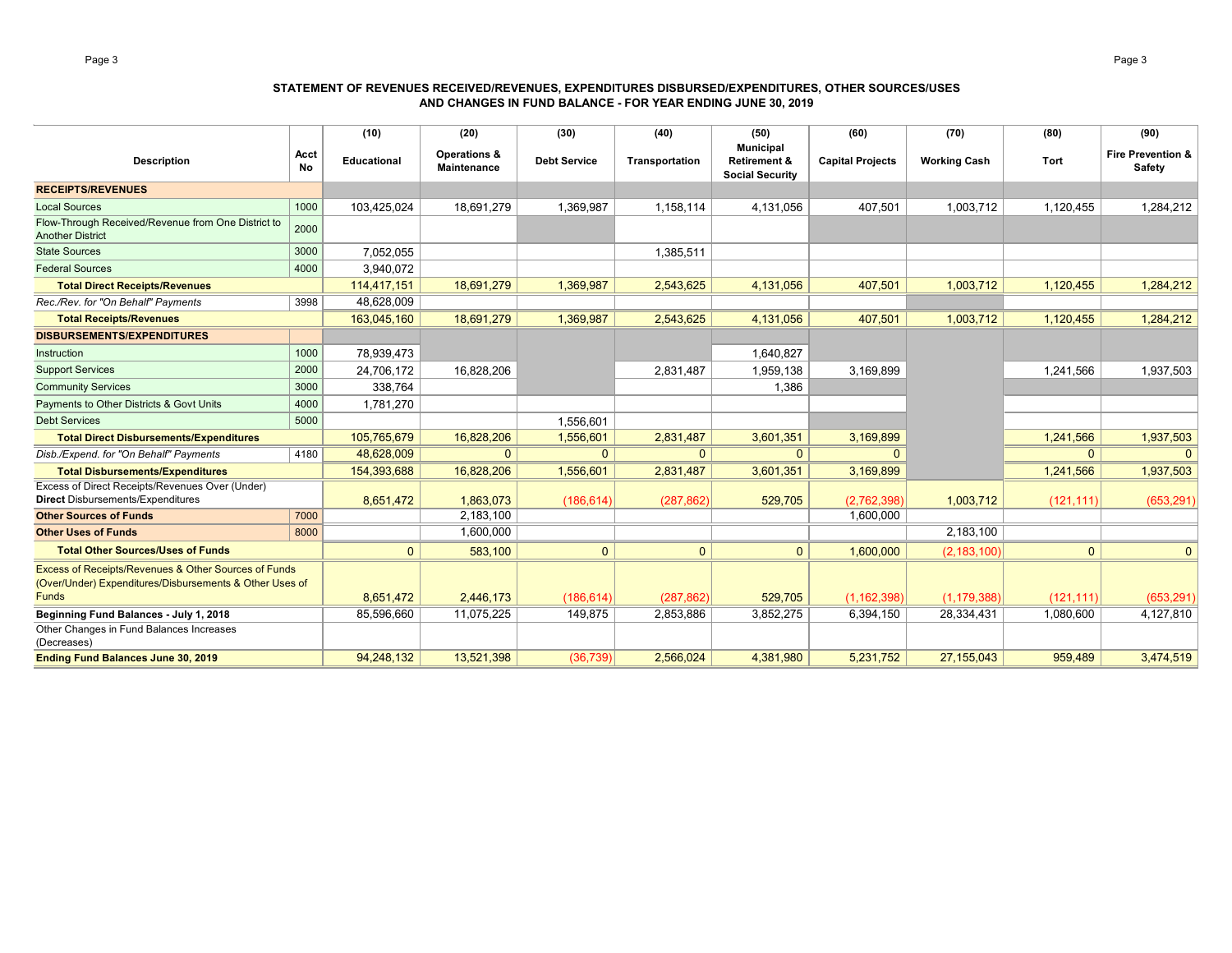#### **ANNUAL STATEMENT OF AFFAIRS SUMMARY FOR FISCAL YEAR ENDING JUNE 30, 2019**

### *The summary must be published in the local newspaper.*

Copies of the detailed Annual Statement of Affairs for the Fiscal Year Ending June 30, 2019 will be available for public inspection in the school district/joint agreement administrative office by December 1, annually. Indi review this Annual Statement of Affairs should contact:

| 207                                         | . PARK RIDGE.<br>'S DEE RD<br><b>IL 60068</b><br>$117 -$ | 847-696-3600 | 4:00 PM<br>7:30 AM |
|---------------------------------------------|----------------------------------------------------------|--------------|--------------------|
| <b>School District/Joint Agreement Name</b> | Address                                                  | Telephone    | Office Hours       |

Also by **January 15, annually** the detailed Annual Statement of Affairs for the **Fiscal Year Ending June 30, 2019**, will be posted on the Illinois State Board of Education's website@ **www.isbe.net.**

SUMMARY: The following is the Annual Statement of Affairs Summary that is required to be published by the school district/joint agreement for the past fiscal year.

### **Statement of Operations as of June 30, 2019**

**MAINE TOWNSHIP HIGH SCHOOL DIST.** 

|                                                |      | Educational | Operations &<br>Maintenance | <b>Debt Services</b> | Transportation | Municipal<br>Retirement/Social<br>Security | <b>Capital Projects</b> | Working Cash  | Tort      | Fire Prevention &<br>Safety |
|------------------------------------------------|------|-------------|-----------------------------|----------------------|----------------|--------------------------------------------|-------------------------|---------------|-----------|-----------------------------|
| Local Sources                                  | 1000 | 103.425.024 | 18,691,279                  | 1,369,987            | 1,158,114      | 4,131,056                                  | 407,501                 | 1,003,712     | 1,120,455 | 1,284,212                   |
| Flow-Through Receipts/Revenues from One        | 2000 |             |                             |                      |                |                                            |                         |               |           |                             |
| District to Another District                   |      |             |                             |                      |                |                                            |                         |               |           |                             |
| State Sources                                  | 3000 | 7,052,055   |                             |                      | 1,385,511      |                                            |                         |               |           |                             |
| <b>Federal Sources</b>                         | 4000 | 3,940,072   |                             |                      |                |                                            |                         |               |           |                             |
| <b>Total Direct Receipts/Revenues</b>          |      | 114.417.151 | 18,691,279                  | 1,369,987            | 2,543,625      | 4,131,056                                  | 407,501                 | 1,003,712     | 1,120,455 | 1,284,212                   |
| <b>Total Direct Disbursements/Expenditures</b> |      | 105,765,679 | 16,828,206                  | 1,556,601            | 2,831,487      | 3,601,351                                  | 3,169,899               |               | 1,241,566 | 1,937,503                   |
| Other Sources/Uses of Funds                    |      |             | 583,100                     |                      |                |                                            | 1,600,000               | (2, 183, 100) |           |                             |
| Beginning Fund Balances - July 1, 2018         |      | 85,596,660  | 11,075,225                  | 149,875              | 2,853,886      | 3,852,275                                  | 6,394,150               | 28,334,431    | 1,080,600 | 4,127,810                   |
| Other Changes in Fund Balances                 |      |             |                             |                      |                |                                            |                         |               |           |                             |
| <b>Ending Fund Balances June 30, 2019</b>      |      | 94,248,132  | 13,521,398                  | (36, 739)            | 2,566,024      | 4,381,980                                  | 5.231.752               | 27.155.043    | 959,489   | 3,474,519                   |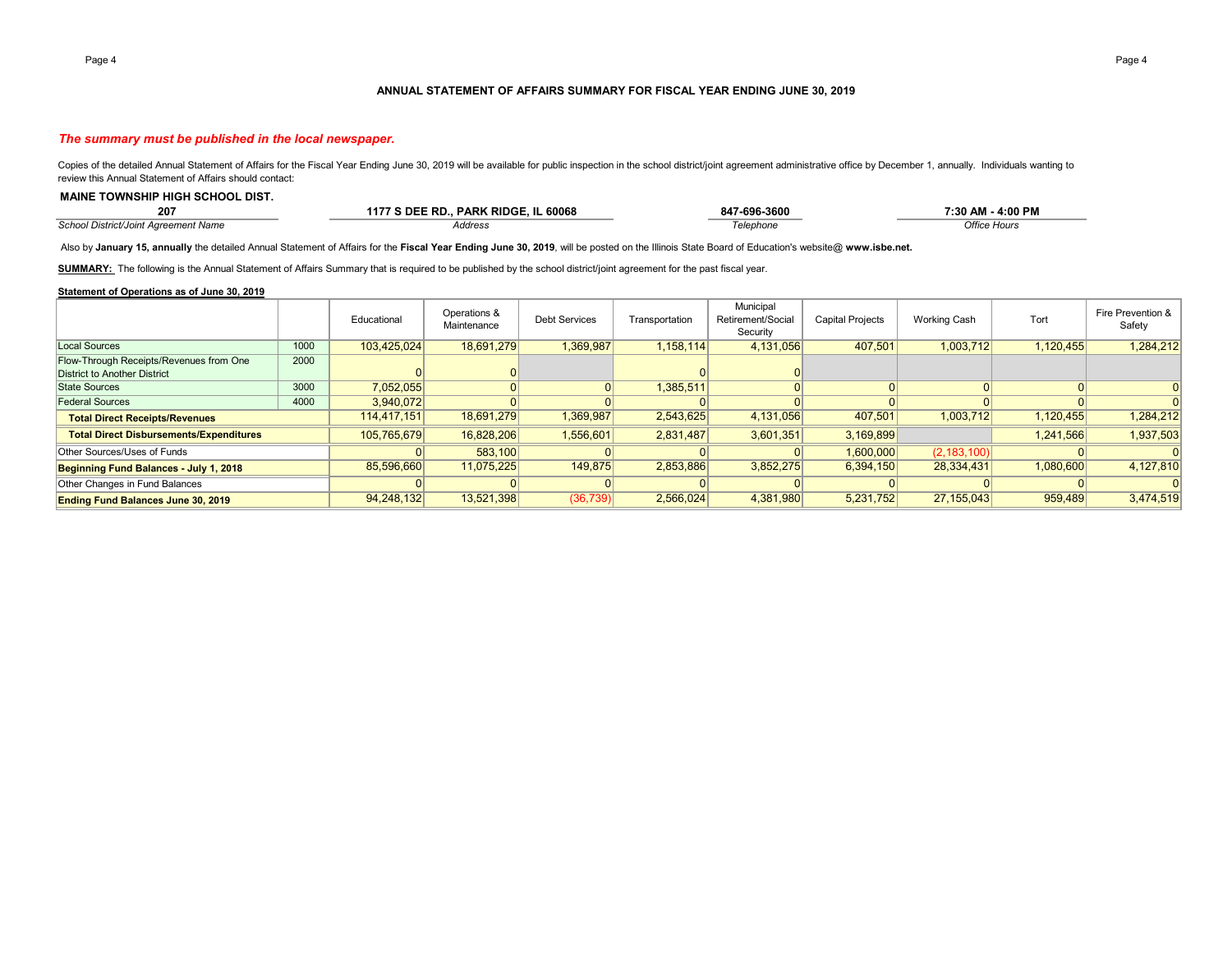### **SALARY SCHEDULE OF GROSS PAYMENTS FOR CERTIFICATED PERSONNEL AND NON-CERTIFICATED PERSONNEL**

*This listing must be published in the local newspaper, sent to ISBE, and retained within your district/joint agreement administrative office for public inspection.*

MAINE TOWNSHIP HIGH SCHOOL DIST. 207 05-016-2070-17

#### **GROSS PAYMENT FOR CERTIFIED PERSONNEL**

| Salary Range: Less Than \$25,000 | Salary Range: \$25,000 - \$39,999 | Salary Range: \$40,000 - \$59,999 | Salary Range: 60,000 - \$89,999  | Salary Range: \$90,000 and over |
|----------------------------------|-----------------------------------|-----------------------------------|----------------------------------|---------------------------------|
| ABTAHI, ALI                      | BATES, LANEEK MESHELL             | <b>BRATEK, STACEY L</b>           | ALPER, PAMELA JEAN               | ABEND, JOHANNA S                |
| AIVAZ, JOSEPH M                  | BILODEAU, JULIETTE M              | DICKINSON, JULIE MARLENE          | ARENDS, CHRISTOPHER ROBERT       | ABRAHAM, GILIT                  |
| AJDINI, ANILA                    | DAVIS, NICHOLAS JULES             | GAUBATZ, SARAH ELIZABETH LUBY     | BAUTISTA, WILLIAM                | ADAMS, ALLYSON LEE              |
| AMBROSE, WAYNE S                 | DICKEY, BONNIE MAEBETH            | GONZALEZ, ANDRES MURILLO          | BENJAMIN, SABRINA SENHARIB       | ADDANTE, CHRISTOPHER T          |
| ANALITIS, ALEXANDER CHAMIS       | ISAACKS, HENRY E                  | KARPIAK, LESLIE CAROL             | BERKO, JENNIFER C                | <b>ADKINS, KENNETH R</b>        |
| ANDERSON, TERRY L                | KALISH, ALEXIS NICOLE             | LIAKAKOS, ALEXIS                  | BRANDT, EMMA KATHARINE           | AGUIRRE, MIGUEL                 |
| AXELSON-MCCLELLAND, BETTY M      | MCCLUNG, MELISSA M                | PETERSON, SHERYL A                | BRASSELL, CHRISTOPHER JOHN       | ALBEE, ERIN E                   |
| BEAUPREZ, ROBERT E               | MULLANEY, LISA MARIE              | RIHA, SHELBY CHILDRESS            | <b>BUCHBERGER, TESS NAOMI</b>    | ALDEN, AILEEN                   |
| BEKIARIS, PANAGOULA EVAGELIA     | STONEQUIST, JERRY ALAN            | <b>RILEY, BRENDAN KEVIN</b>       | CAPPS, AMY ANN                   | ALDWORTH, JOHN A                |
| BERRAFATO, KRISTEN NICOLE        | THETARD, LOUIS EUGENE             | SCHROEDER, CATHERINE MARIE        | CHAO, PRISCILLA                  | ALLEN, AMY JANETTA              |
| BONDI, JO ANN                    |                                   | YOUNG, LESLIE M                   | <b>CLARK, LAUREN ELLEN</b>       | ARCHER, SAMANTHA REBMANN        |
| BOWEN, SANDRA                    |                                   |                                   | COBB, JENNIFER LAUREN            | ARGUELLO, JOSE V                |
| <b>BOZOVIC, STEPHEN MITCHELL</b> |                                   |                                   | COLE, ALLISON B                  | ASH, PHILLIP M                  |
| <b>BRADLEY, SCOTT JAMES</b>      |                                   |                                   | COMITO, PAIGE ANN                | <b>BADER, CARLA T</b>           |
| <b>BROWNE, ISAAC</b>             |                                   |                                   | DEPALMA, KATIE PATRICIA          | <b>BAIMA, SHARON MARIE</b>      |
| BRUEN, JAMES J                   |                                   |                                   | DI LEGGE, LINDA                  | <b>BALDWIN, PATRICK MICHAEL</b> |
| <b>BYNUM, ARNOLD</b>             |                                   |                                   | GALGAN, JENNIFER ERIN            | <b>BALK, HOLLY SUSANNE</b>      |
| CANZONERI, CHRISTOPHER M         |                                   |                                   | GRAGNANI, GABRIELLE ELIZABETH    | <b>BALL, ELIZABETH R</b>        |
| CARLE, JOHN                      |                                   |                                   | HELD, SUSANA PICHARDO            | BARA, REBECCA JOY               |
| CARROLL, ASHLEY ANN              |                                   |                                   | HOLPER SCHIRMER, JANE THERESE    | <b>BARBAS, FRANCISCO J</b>      |
| CEISEL, DOROTHY ANNE             |                                   |                                   | HUFNUS, REBECCA ANNE             | BARBAS, JAZMIN                  |
| CHANDRATHIL, KURIAN K            |                                   |                                   | <b>IBRAHIMOVIC, ALEN</b>         | <b>BARNETT, PATRICK S</b>       |
| CHERIAN, MARY                    |                                   |                                   | ILLESCAS-AMADOR, ANTONIO         | <b>BARNEY, CHARLES ANDREW</b>   |
| CHIN, ANN MOY                    |                                   |                                   | JOZWIAK, STEPHANIE LYNN          | <b>BARONE, CAROLINE M</b>       |
| CHRISTMAS JR, PAUL TURNER        |                                   |                                   | KENDEIGH, SARAH LEMASTER         | BAYSINGAR, DAVID D              |
| CHURAK, JAMES R                  |                                   |                                   | LADENDORF, JILL A                | BEER, JOHANNES                  |
| CIOLLI, KATHRYN TAYLOR           |                                   |                                   | LAPOINTE, SANDRA ANN             | <b>BELLISARIO, PAUL P</b>       |
| COLE, DANIEL STEVEN              |                                   |                                   | LEE, JOO YOUNG                   | BENDER, MICHAEL D               |
| CORTESE, JOSEPH                  |                                   |                                   | MASELLIS, BARTOLOMEO NINO        | BERENDT, DAVID J                |
| COTROMANES, JOHN J               |                                   |                                   | MCGOWAN, JAMES                   | <b>BEYERS, NICOLE</b>           |
| CROSSIN, NANETTE J               |                                   |                                   | <b>MENDEZ, THOMAS K</b>          | BEZEK, ANNE K                   |
| CYRIL, JACKSON                   |                                   |                                   | MIDDLETON, ROSE MARIE            | BIEWENGA, DAUN C                |
| DEGER, CHRISTOPHER               |                                   |                                   | MUJA, ZANFINA R                  | <b>BIONDO, MICHAEL P</b>        |
| DOESCHER, JAMES A                |                                   |                                   | MURPHY, MARTIN C                 | BODDEN, DAWN MARIE              |
| DOLECKI, MAXIM ALLAN             |                                   |                                   | NESLER, JACOB WILLIAM            | <b>BONIFAZI, THERESA D</b>      |
| DOLLASKE, KATHERINE FULLERTON    |                                   |                                   | NIX, MATTHEW GREGORY             | <b>BORCHEW, LINDA</b>           |
| DOROMAL, GERALD THOMAS           |                                   |                                   | ORR, REBECCA MAE                 | <b>BOURN, NATALIE M</b>         |
| DOUGLASS, JULIAN MAXWELL         |                                   |                                   | ORTEGA, LAURA PEREZ              | <b>BOWBIN, HEIDI CAIN</b>       |
| DREWKO JR, WALTER GEORGE         |                                   |                                   | PATEL, AANKITA                   | <b>BRACKER, LIANA CATHERINE</b> |
| DUEBALL, KATHY                   |                                   |                                   | PAYNE, ROBERT J                  | <b>BRAVERMAN, JILL S</b>        |
| EDGELL, RACHEL MARIE             |                                   |                                   | PETROVSKIS, NICOLE NOELLE        | <b>BRIODY, ERIN</b>             |
| EHORN, MARGO ANN                 |                                   |                                   | PIECHOCINSKI, AGNIESZKA PATRYCJA | <b>BROSKA, CHRISTOPHER S</b>    |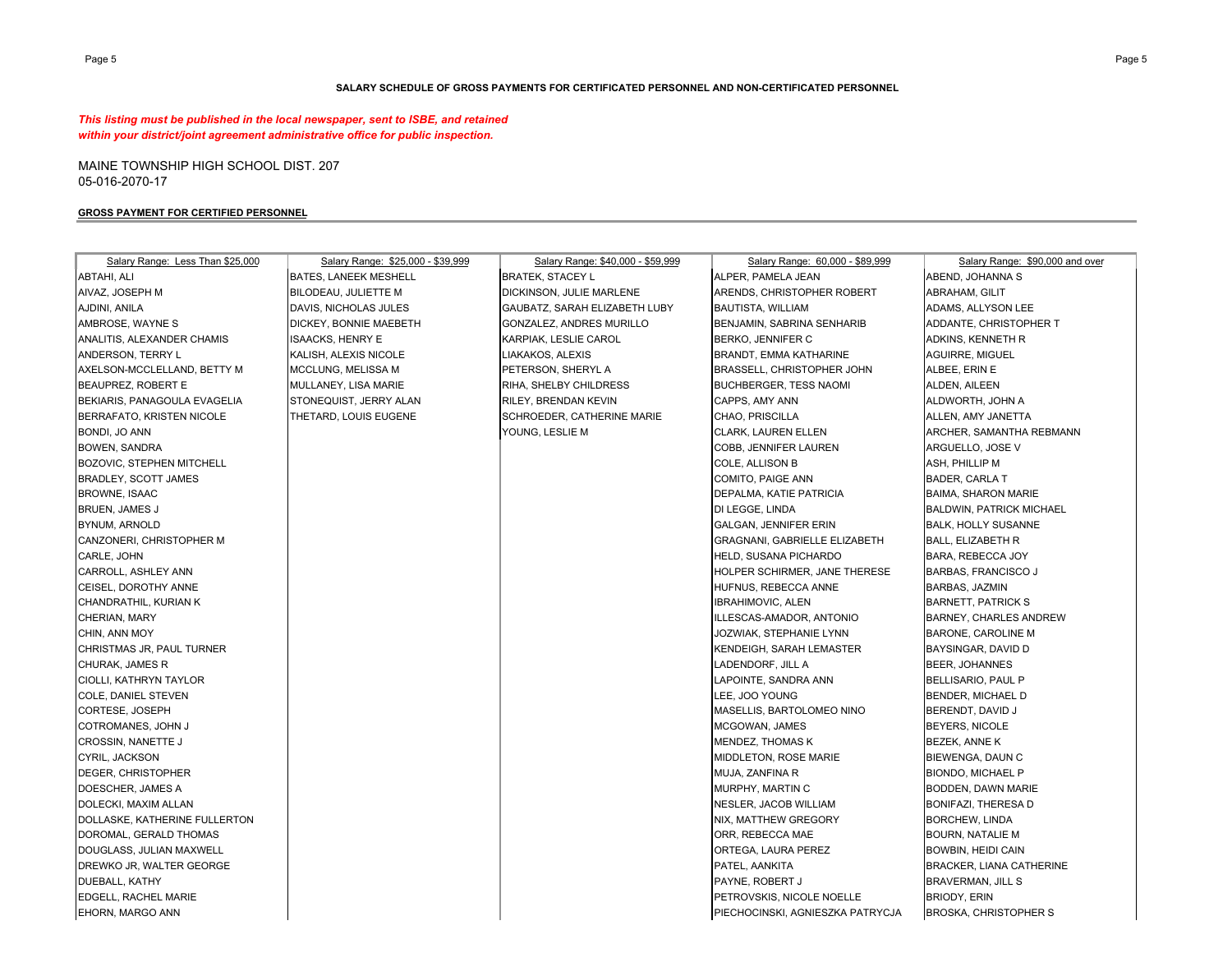#### Page 6 Page 6

FAUST, TRAVIS N RABENS, EVAN BERNARD BROWNELL, CARL MILLER FERGUS, BRIAN M REITZ, WENDY K BRUZAN, DOROTHY FERGUS, KEVIN FRANCIS **RISTOW, JILLIAN MICHELLE** BUCKLEY, LISA ANNENE RISTOW, JILLIAN MICHELLE BUCKLEY, LISA ANNE FERNANDEZ, DIANA ROE, HANNAH MARIE ROE, HANNAH MARIE ROE, HANNAH MARIE BUHAY, LAWRENCE B FITZGERALD, WILLIAM G ROY, ALAIN BURDA, EDWARD ROBERT FLEITA III, ONERI SANTUCCI, RACHEL ANNE BUTERA, TINA MARIE FRITZ, MARILYN S SCHIFFER JR, JAMES JOSEPH BUTTERFIELD, JOHN R GALLICCHIO, ANGELA JEAN SEGOVIA, GUSTAVO J BUZETA, MARISABEL GALLICHIO, JEFFREY J SERRANO, ANNA ROSA CABRERA, ROGELIO MARTIN GARDNER, MARK SIMON, STEPHANIE MICHELLE CALIENDO, SUZANNE CALIENDO, SUZANNE GENIS, DAVID M STEINER, CHRISTINA THERESE CAMMARATA, RICHARD B GENIS, JENNIFER STUTHEIT, JENNIFER LEE CASANOVA, THOMAS ANN STUTHEIT, SENNIFER LEE CASANOVA, THOMAS A GILL, CAROL SWANSON, AMY LOUISE CHLEBEK, KRYSTYNA M GOUVEIA, ANDRE M TERPSTRA, ELIZABETH K CHOLEWA, KIRSTA L GRABER, ALLEN DEAN TYMKIW, CHERIE M CINTADO, TOMAS G GREEN, MICHAEL J VOIGT, KELLY MARIE CIPOLLETTA, TERESA M GUERRIERI, DIANA C WIECZOREK, JAN SZYMON CISS, KATHLEEN M HAMAN, LAUREN MARIE YOCHIM, TOMIEKA SPAIN CLARK, MONIQUE M HAMBLIN, CLAUDIA M ZAGURSKI, MICHAEL SCOTT CLARK, RONALD HARSHEY JR, JOHN M CLAUS, AMY HINTZ, STEVEN CLAUS, RYAN D HUBER, JOANN K CLIFFORD, SUSAN J IGNACZAK, GEORGE COLLINS, BENJAMIN D KALINICHENKO, HALEY ALEXANDRA COMISKEY, KIMBERLY SUE KANFER, AARON M CONLON, JENNIFER H KARKOWSKI, KATHRYN REBECCA CONLON, TRISHA R KARL, JANICE CHRISTINE COOK, TIMOTHY J KAWCZINSKI, LISA F COSTELLO, TONA M KELLY, DUANE COVAL, ERIC D KENT, ALLYN MICHELLE CHANTORD, JAMES JOURNALE CRAWFORD, JAMES JOURNALE CRAWFORD, JAMES JOURNALE CRAWFORD, JAMES J KICKHAM, DIANE CUCCI, JULIANNA LOUISE KIEME, ROXANNE CHARLOTTE COMPUTE AND RESERVED ON A SERVED ON THE COLLEGEN OF COLLEGENTS ON KEITH A SERVED ON THE COLLEGENTS ON KEITH A KOLANKO, TIMOTHY CURCURO, JAMES N KOZIARA, THOMAS P DAGRES, GEORGE A KULAK, ANTHONY DEPCIK, PAUL P LINDSAY, JOSHUA HAKIM DEPIES, JAMES E LOEFFLER, KURT RICHARD DI LEGGE, DINO LOMBARDI, RICKY MARIO DI SANZA, KATHLEEN KELLY LOMBARDO, STACY MARYROSE DIAZ, NELLY LETICIA MAGES, MARY S DIETZ, GREGORY E DIETZ, DESCRIPTION OF DIETZ, DESCRIPTION OF DIETZ, DIETZ, DIETZ, GREGORY E DIETZ, DIETZ, DIETZ, DIETZ, DIETZ, DIETZ, DIETZ, DIETZ, DIETZ, DIETZ, DIETZ, DIETZ, DIETZ, DIETZ, DIETZ, DIETZ, DIET MARTIN, KATHY ANNELLE **Annual Martin Annual Martin Annual Martin Annual Martin Annual Martin Annual Dispuble, KIRK A** MCAULIFFE, MICHELLE LEE **DIVIAK, DARREN A** MCCAMBRIDGE, JAMES J DJORDJEVIC, SARAH A MCCLENEGHAN, TAYLOR CORBIN DERINING THE SERVER OF THE SERVER OF THE SERVER OF THE SERVER OF THE SERVER OF THE SERVER OF THE SERVER OF THE SERVER OF THE SERVER OF THE SERVER OF THE SERVER OF THE SERVER OF THE SERVER OF THE MCGILL, MAUREEN AGNES PORTUGAL DESCRIPTION OF THE SERVICE OF THE SERVICE OF THE SERVICE OF THE SERVICE OF THE SERVICE OF THE SERVICE OF THE SERVICE OF THE SERVICE OF THE SERVICE OF THE SERVICE OF THE SERVICE OF THE SERVICE MCGING, EILEEN P DOHR, TIMOTHY MCKENZIE, WILLIAM H DOWNEY, DONALD S MCLEMORE, BRANDON WMENNELLA, JASON M DRISCOLL, BRIAN T MILLIGAN, KIMBERLY A DUDIC, MELISSA ANN MITTELBRUN, MORGAN COLLEEN **DURKIN, KATHLEEN** DURKIN, KATHLEEN DURKIN, KATHLEEN DURKIN, KATHLEEN DURKIN, KATHLEEN MONTALBANO, ANNETTE CWEE PRESENTIE CHARAISSE SUIT AND A CHARAISSE SUIT AND A CHARAISSE SUIT AND DUTMERS, JASON ALEXANDER

FALLON, JOANNE D BROWN, ROBERT D BROWN, ROBERT D BROWN, ROBERT D

KUENSTLE, DAVID A DE MARIGNY, KIMBERLY MYCHELLE DOWNING, JEFFREY D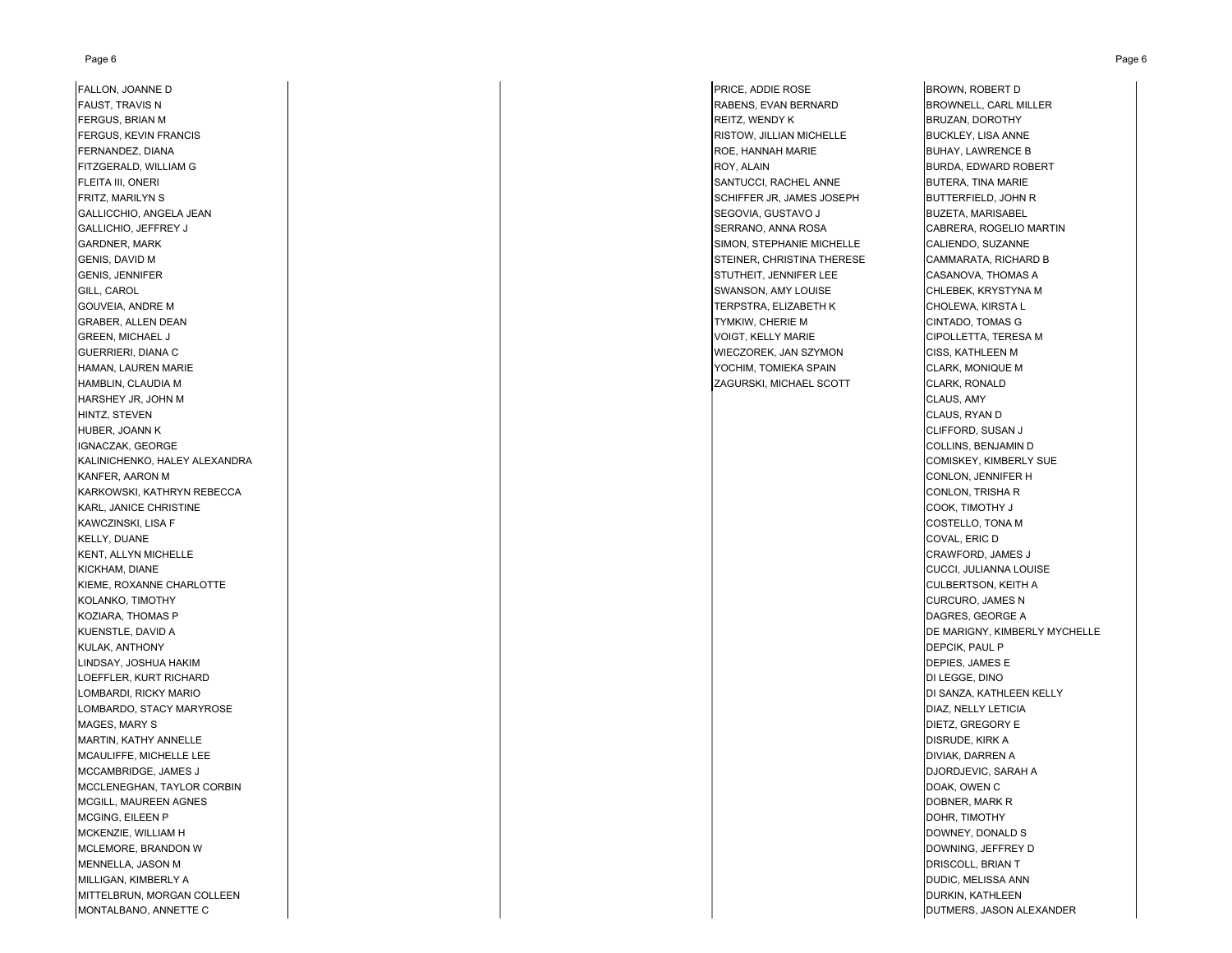MOTTA, SAMUEL DVORAK, JAMES G MUGNOLO, NICHOLAS VICTOR **External contracts and the contracts of the contracts of the contracts of the contracts of the contracts of the contracts of pwyer, michELLE LYNN** MURPHY, EILEEN VERONICA **EBRAHIMI, SHAMOON** EBRAHIMI, SHAMOON NAGLE, CAITLIN SARI EDSEY, ANGELEKI KOLIOPOULOS NAGORZANSKI, BRENNEN CHRISTOPHER EGAN, MARK NIEWIADOMSKI, JOANNA EGAN, THOMAS D NORTHROP, NADYA RENATA FINAL EISENBERG, MAGDALENE A EISENBERG, MAGDALENE A EISENBERG, MAGDALENE A EISENBERG, MAGDALENE A NUSSBAUM, CARLY JOY ELLBERG, JENNIFER M O'CONNOR, LAWRENCE **ELLEFSON, MATTHEW J** OHANNES, DONALD SAMUEL **EMPFIELD, CLAIRE MARIE** OOMMEN, RENEE ENGELS, MELINA O'SHEA, THOMAS JOHN ETZWILER, ANGIE OTOOLE, KEVIN SHAWN EUBANK, EDWARD EUBANK, EDWARD EUBANK, EDWARD EUBANK, EDWARD EUBANK, EDWARD PAINE, WILLIAM RANDOLPH FECHNER, GARRETT K PAPPAGEORGE, SAMANTHA FEE, BRIAN P PAVLIK, CATHERINE ROSE FERMANICH, DAVID JAMES FERMANICH, DAVID JAMES FERMANICH, DAVID JAMES FERMANICH, DAVID JAMES PERCAK, ERIC C FLEMING, AARON J PETRICK, BETH EILEEN FOLEY, THOMAS MARKET HERE IS A STATE OF THE STATE OF THE STATE OF THE STATE OF THOMAS MARKET AND THE STATE OF THE STATE OF THE STATE OF THE STATE OF THE STATE OF THE STATE OF THE STATE OF THE STATE OF PETTYJOHN, MATTHEW THOMAS GENERAL HERO STANDARD HERO STANDARD HERO STANDARD HERO STANDARD HERO STANDARD FONSINO, PATRICK S PONZETTI, PATRICIA MAUREEN FORD, CAROLYN KAY POST, SARAH JANE FOUTS, DANIEL AND A SERVER OF THE SALE OF THE SALE OF THE SALE OF THE SALE OF THE SALE OF THE SALE OF THE SALE OF THE SALE OF THE SALE OF THE SALE OF THE SALE OF THE SALE OF THE SALE OF THE SALE OF THE SAL PRACKO, BRYAN JAN SAN HELMEN HELMEN HELMEN HELMEN HELMEN HELMEN HELMEN HELMEN HELMEN HELMEN HELMEN HELMEN HELMEN HELMEN HELMEN HELMEN HELMEN HELMEN HELMEN HELMEN HELMEN HELMEN HELMEN HELMEN HELMEN HELMEN HELMEN HELMEN HELM PRIEST, JERRY MUSIC CONTROLLER METHODS AND THE RESERVE OF THE RESERVE OF THE RESERVE OF THE RESERVE OF THE RESERVE OF THE RESERVE OF THE RESERVE OF THE RESERVE OF THE RESERVE OF THE RESERVE OF THE RESERVE OF THE RESERVE OF PRIVITERA, MARLA M FRANZEN, JODI B QUINN, JOHN WRAMOSKA, DIANE LYNN GALANES, SANTIAGO REBER, BRIAN GARRITY, TIMOTHY M REISS FAUST, TERRI BETH GAUGHAN, BRENDAN GUNN REY, JOHN REY GEOCARIS, JILL MARIE RHOADES, JENNIFER SUE GERSTMAYR, BERNIE GERSTMAYR, BERNIE GERSTMAYR, BERNIE GERSTMAYR, BERNIE GERSTMAYR, BERNIE RILEY, KEVIN CHRISTOPHER GEST, ALLISON MAE GEST, ALLISON MAE GEST, ALLISON MAE GEST, ALLISON MAE GEST, ALLISON MAE ROACH, BRENNAN PATRICK GETZ, BRIAN J RYAN, JOHN THOMAS GIRICZ, ROSANNA BAHAMON SALMANSOHN, ADINA T GODLEWSKI, MICHAEL R SATTAR, UZMA A GODWIN, ELIZABETH SCHADE, STEPHEN STUART GOLDMAN, LAURA SCHMELZER, MARY KATE GONZALEZ, DANIEL M SCHUMAR, MAUREEN ANN GRANELL, GARY (GRANELL, GARY ) (STANELL, GARY ) (STANELL, GARY ) (STANELL, GARY ) (STANELL, GARY SCOTT, FRANCES RITA GRAY, CHARLES N. GRAY, CHARLES N. GRAY, CHARLES N. GRAY, CHARLES N. GRAY, CHARLES N. GRAY, CHARLES N. SCOTT, JULIE ALLISON GREENWALD, WILLIAM M SCOTT, WARREN C GREGURAS, JOSEPH J SENIOR, ALEX RICHARD GRIMM, ERIN GRIMM, ERIN GRIMM, ERIN GRIMM, ERIN GRIMM, ERIN GRIMM, ERIN GRIMM, ERIN GRIMM, ERIN SHABA, SUSAN ALBERT GROGGER, LAUREL KRISTINE (GROGGER, LAUREL KRISTINE) (GROGGER, LAUREL KRISTINE) (GROGGER, LAUREL KRISTINE SHEA, KATHERINE A GUCCIONE, MICHAEL P SILVA ALVAREZ, MIGUEL ANGEL GUSTAVSON, JENNY S SIWEK, JEFFREY GUTEKANST, CAROL T SJURSETH, KNUT LUND HALFPENNY, TONYA ROBYN SLADKY, DENNIS GEORGE FRAMEN IN DER STRUKT HALL, KAREN MED THE STRUKT HALL, KAREN MED THALL, KAREN MED THALL, KAREN M SMITH, VICTORIA DAVIS HALL, MARTA AGNIESZKA SOLBERG, GARY E HAMANN, JEFFREY J SOTAK, MICHAEL JOHN HAMILTON, ANNA RAWLINGS SPANOS, DONNA KOLLINS HANES, MATTHEW J SPIEGEL, DEBRA B HANKINS, MARK EN HANKINS, MARK EN HANKINS, HANKINS, HANKINS, HANKINS, HANKINS, HANKINS, HANKINS, HANKINS, HANKINS, HANKINS, HANKINS, HANKINS, HANKINS, HANKINS, HANKINS, HANKINS, HANKINS, HANKINS, HANKINS, SPIEGEL, MARJORIE ANNE HANNA, LAURA MATZEN

FRITZ, TREVOR TYLER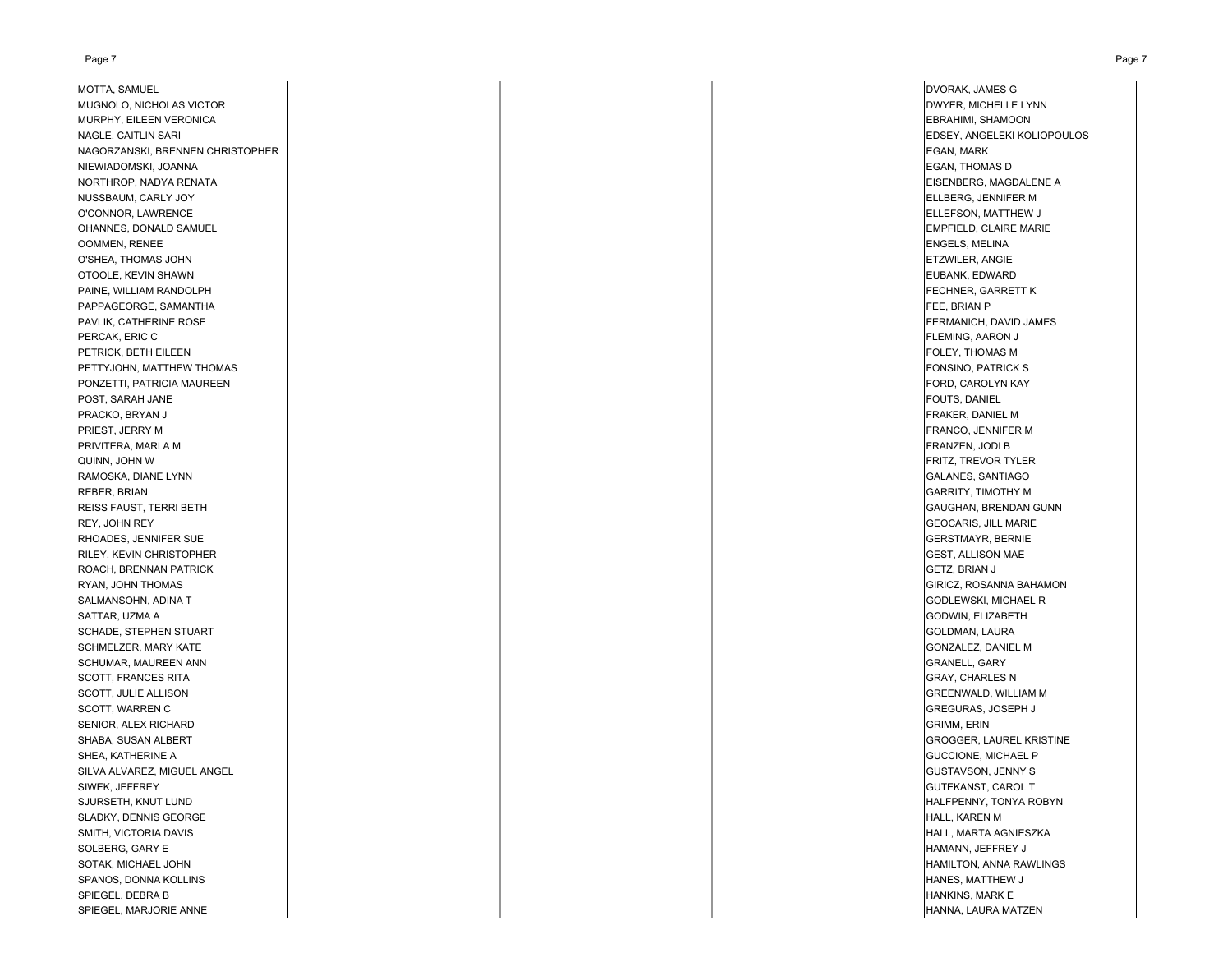#### Page 8 Page 8

STERNBERG, MAURA MCCARTHY HANSEN, KEVIN CHANGER HANSEN, KEVIN CHANGER HANSEN, KEVIN CHANGER HANSEN, KEVIN CHANGER SULTZMAN, ROGER P HANUSIAK, KAROL TARASZKA, MONIKA ZOFIA HARDIN, THERESA LYNN TAYLOR, AMANDA MARIE HARE, CHRISTOPHER M TENNY, DAVID M HARE, JOAN O THILLENS, STEPHANIE HELENE HARMON, DAVID O TORRES, DENISE E **HARPER, RANDALL A** TULLO, KIM THERESE HARRIER, JAMES URIBE, KIMBERLEE HASSMAN, NATHAN A VARGA, KATRINA ANNE HATCH, COLLEEN VENTER, SHANNON MARIE **HAUENSTEIN, JOHN A. HAUENSTEIN, JOHN A. HAUENSTEIN, JOHN A. HAUENSTEIN, JOHN A. HAUENSTEIN, JOHN A. HAUENSTEIN, JOHN A. HAUENSTEIN, JOHN A. HAUENSTEIN, JOHN A. HAUENSTEIN, JOHN A. HAUENSTEIN, JOHN A.** VISCONTI, ANTONELLA **HAYES, SUSAN LE SUSAN LE SUSAN LE SUSAN LE SUSAN LE SUSAN LE SUSAN LE SUSAN LE SUSAN LE SUSAN L** VISEE, EMMA headley, CHRISTINE (HEADLEY, CHRISTINE ) which is a state of the contract of the contract of the contract of the contract of the contract of the contract of the contract of the contract of the contract of the c VRDOLJAK, ALYSSA NICOLE HEGADORN, TAMI LIANE WACHOWSKI, JODIE CWARE CHEIM, TIMOTHY J WALSH, DANA L HELTON, KERI LEE WEISS, DONALD **HENDRICKSON, RACHEL LEE** WEISSMAN, NICOLE SUZANNE HERNANDEZ, ELIADES B WIDUCH PINKERTON, NANCY POWERT AND THERNANDEZ, EMILIANO AND THERNANDEZ, EMILIANO WILLIAMS, CATHY L HESSERT, DAVID WILLIAMS, ROBERT KENT HEYDEN, JULIA L WINKEL JR, ROBERT BRIAN HISELMAN, MARGARET LEOKADIA (NISELMAN, MARGARET LEOKADIA) WULBERT, PENNY LUIS CHARGE ANNO HO, JENNIFER MING (HO, JENNIFER MING) (HO, JENNIFER MING) (HO, JENNIFER MING) YONKOFF, JOSEPH BENJAMIN HOOVER, ELIZABETH A YONKOFF, NOREEN B HOWLEY, DAVID A HOWLEY, DAVID A HOWLEY, DAVID A HOWLEY, DAVID A HOWLEY, DAVID A ZANIO, ROBERT EUGENE HUGHES, ANGIE M ZEMAN-WALKER, KIMBERLY MARGARET HUSSMANN, KRISTIN G ZOLT, LINDA I HUTTER, DAVID KENNETH

INSERRA, DAVID INSERRA, STEPHANIE ANGELICA JACOB, LISA M JACOBSON, ANNE F JONES, RICHARD C JOYCE, CHRISTIANA B KAISER, THOMAS WKALOU, MARY BETH KAMAI, KARRIE S KARLOV, ROBERT E KAY, BRIAN KAYE, KATIE KEELEY, BRENDA LEE KEITH, TERALYN TRACE KERMEND, LOUIS R KHASHO, EILEEN MARIE KIBIERSZA, ADRIAN KIME, MARABETH D KIRSHNER, JARETT C KIRSHNER, LAURA CAMPBELL KLADIS, AMY M KLATT, PETER RYAN KLEIN, ANNA KLEIN, KATHLEEN KNIGHT, TERI K KNODLE, HOWARD A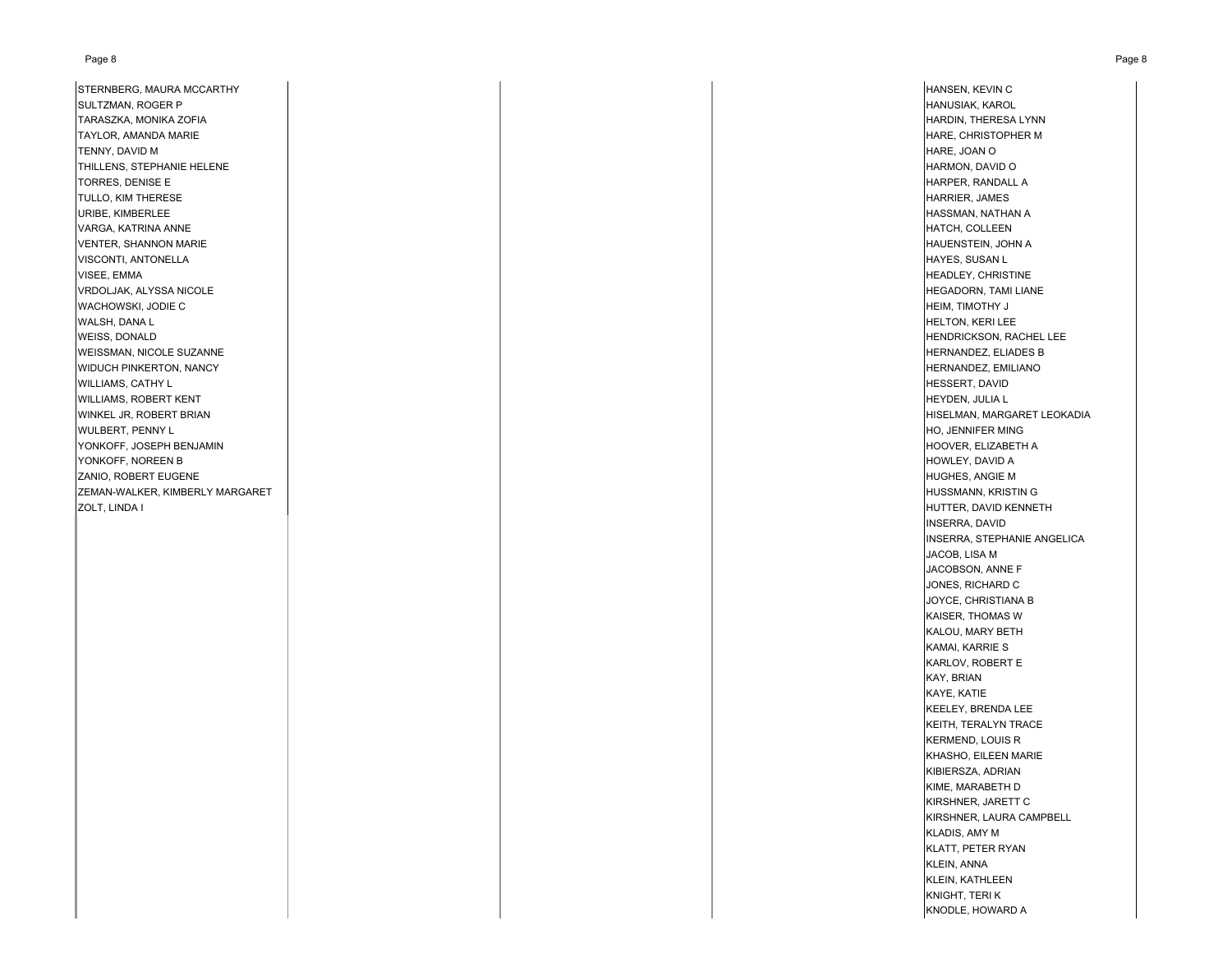KOSHGARIAN, LAURIE JO KRADMAN, JASON KRASINSKI, STEVEN KRAUSE, THOMAS J KRUKOWSKI, AMY MARIE KUDLOV, AMY J KULAK, KARA L KULESZA, JON T KUMIEGA, JAMIE M KURA, DONALD M LABNO, DEBORAH ERIN LABONAR, LEONARD LAHART, FELICIA A LANGDON, MONIKA K LANHAM, DIANE M LITTLEFIELD LAPPE, RACHEL LARSEN, DEBORAH K LASKY, DALE LAURO-GERUSO, GIOIA M LAVORATO, ANTHONY WLEATHEM, LESLIE EVE LEE, DONALD E LEE, ELIZABETH YEON LEE, JEREMY DAVID LEE-CHIN, CATHERINE D LEVIN, RACHEL B LEWIS, BERNIE LIPKA, ALICJA K LIRETTE, NANCY A LLAVONA, ANGEL R LLOYD, MELISSA P LOMBARDI, CARRIE L LORENZ, BRIAN WILLIAM LUNDBERG, GREGORY D LYNCH, ABBY MAUREEN MACAK, KARA B MACLOWRY, SETH A MAKSYMIU, STEPHANIE WMALLON, SHEILA ANN MANNING, PATRICK M MARKUS, LAURA MARSHALL, KRISTEN M MARSICANO, JASON A MATAN, ALAN F MATKOVIC, DAVID J MAZANOWSKI, KRISTIN LYNN MCARTHUR-SELF, DONALD L MCCLOSKEY, DEVIN MARGARET MCCLURE, MATTHEW K MCCLUSKEY, STACY L MCELLIGOTT, MARK MCGOWAN, LAURIE M MCGREEVY, MICHAEL J MCMAHON, EILEEN MARIE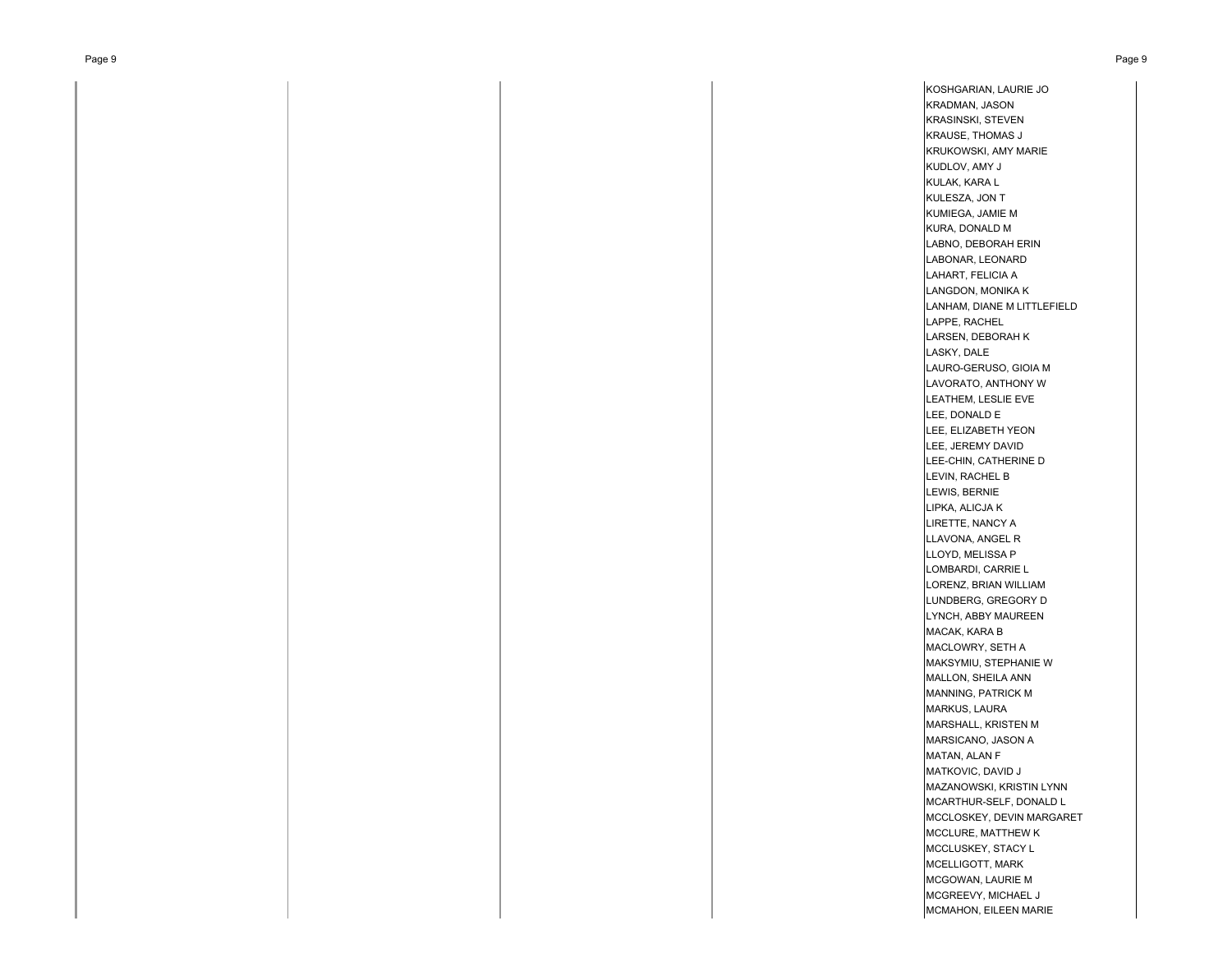MCNEILL, ERIK R MCNEILL, MARY K MELTON, MITCHELL S MESSMER, SHAWN P MEYER, MICHELLE B MICHAELS, DONNA E MIHALOPOULOS, STYLIANOS MILANO, WILLIAM MILLER, DONALD W MILLER, MATTHEW F MILLER, SHEILA MODICA, CRISTINA A MONTESANO, ANTHONY N MONTGOMERY, PATRICIA ANN MOORE, MARY LEE MUELLER, SUSAN GAHAGAN MUIR-WILSON, EVE MURRAY, MELISSA MARGARET MUSCIA, BRIAN J NEE, MICHAEL RICHARD NEES, MELINDA BALK NIELD, BONNIE JEAN NILSEN, PETER G NORDAHL, J GREGORY OAKLEY-PROPST, ANN M OBRILL, MICHAEL JAMES ODEGARD, EILEEN ELIZABETH O'HALLORAN, KENDRA LIEV OLSON, GLENN R O'MALLEY, VICTORIA E OROSZ, KAY AZRA PANZILIUS, STEFAN G PAPANASTASOPOULOS, ELIZABETH PAPPAGEORGE, TIMOTHY C PARCIAK, TRACY KELLAM PARDUN, JULIE A PARLETTE, JEFFREY PARRILLI, MATTHEW PAULY, JACQUELYN L PAYNE, JAY A PECAK, KELLY A PEDERSON, JOSEPH P PERRI, LYNN MARIE PETERS, CHRISTOPHER B PETERS, JENNY EILEEN PETTENUZZO, RAYMOND A PIECZYNSKI, EDWARD W PIHA, STEVEN J POMEY, JOSEPH G POSKOZIM, CLINTON JAMES POWELL, PAGE L PRESSLER, MICHAEL W PROKOPIJ, THOMAS JEREMIAH PRZEKOTA, PETER W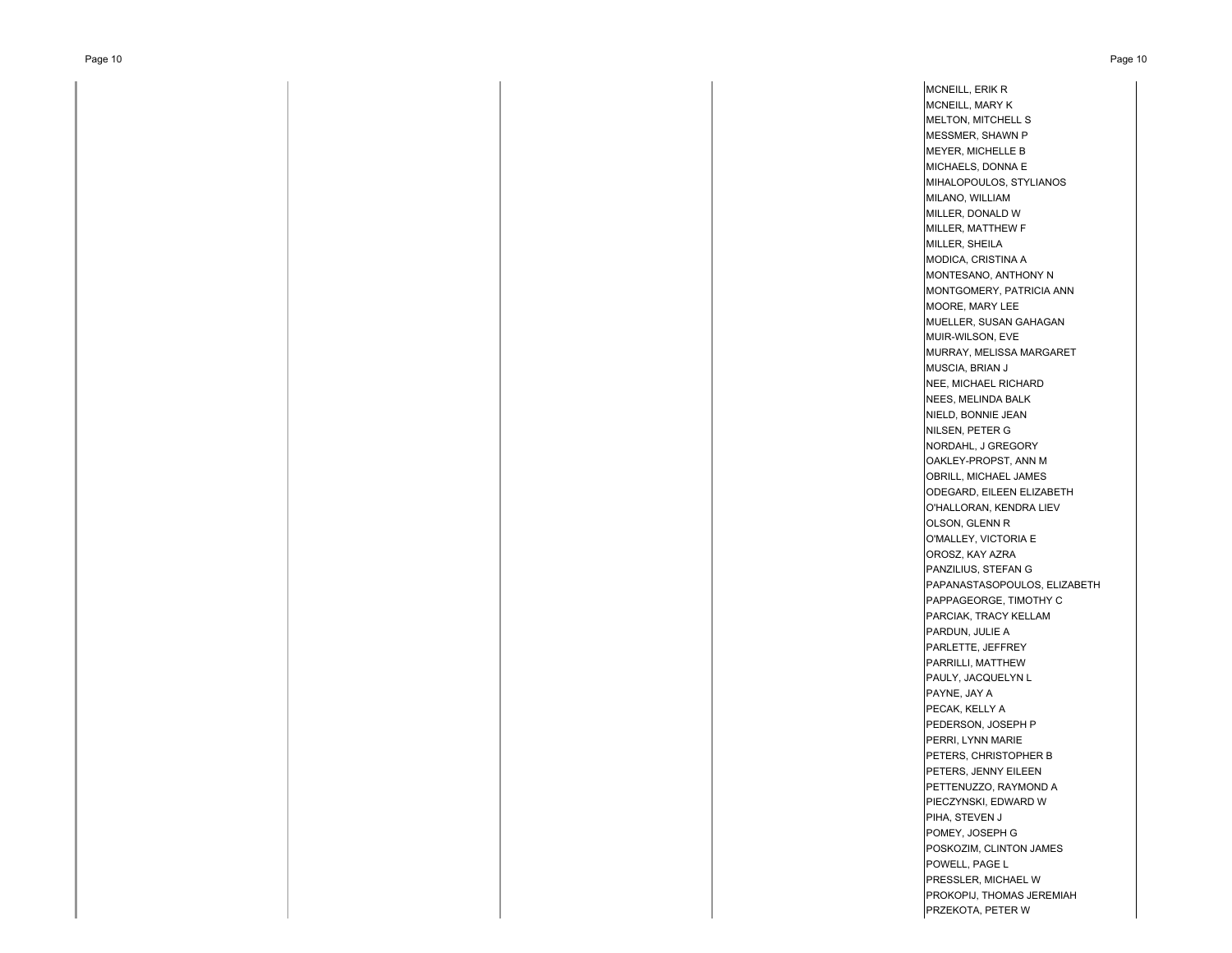QUIDAYAN, CHRISTOPHER V RADZISZEWSKI, JANET M RAMIREZ, CRISTINA RANDAZZO, MICHAEL V REGALADO, GREGORY R REICHELT, GREGORY A RETTIG, CHRISTIAN A REUHS, GREGORY REZNIK, KIMBERLY M RINALDI, NICOLE MICHELE RIZZI, BARBARA ROBBINS, KRISTI ROBINSON, AMY LYNN ROBINSON, TESSA M RODDICK-SMALL, JENNIFER L RODRIGUEZ, NICOLE MARIE ROEMER, BRYANNE ROLLA, MARY M ROSENBERG, RICHARD W RUDER, TODD RUEDA-ALVAREZ, CLAUDIA CECILIA RUTSCHKE, LINDA L RYAN, GWYNNE G RYAN, LINDA C RYKEN, KRISTI M SABATELLO, MARIA SAGMEISTER, SARA L SALAMON-MASSENGILL, SNJEZANA M SAMLAN, RACHEL A SANCHEZ, ERIN O'MALLEY SANCHEZ, MARYBETH A SARASHINSKY, JENNIFER A SAURER, CARRIE L SAVARD, SUZANNE A SAYRE, CHRISTINA M SCHANOU, DARCIE L SCHANZ, STEVEN DOUGLAS SCHMIDT, AMY KATHRYN SCHMIDT, CHARLES SCHNEIDER, ANDREW P SCHOLL, STEVEN L SCHULTES, SCOTT M SCHULTZ, DAVID G SCHWAN, DONNA M SCHWAN, JOHN J SCORZA, JONATHAN R SCORZA, SHERRI JOY SERENA, PETER C SHIMKOS, KARINA MICHAEL SHOOK, RUTH L SIMON, WILLIAM A SIMPSON, TERESA RENEE SINNOTT, HEATHER A SMAHA, BRENDAN CHARLES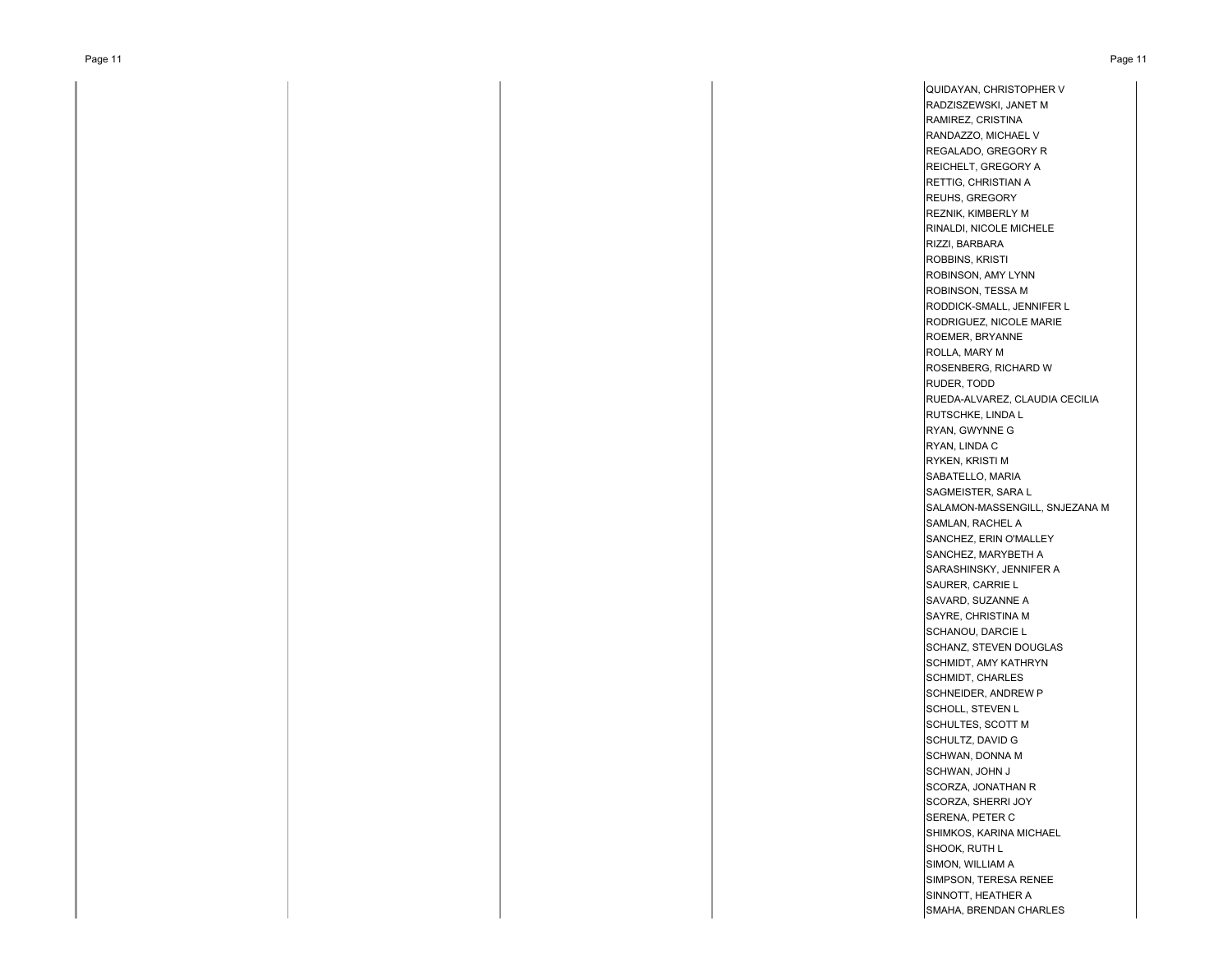SMITH, GERALD DOUGLAS SMITH, MARK T SMITH, MEGAN CHRISTINE SMITH, MICHAEL A SPICER, BRIAN S SPIEGEL, TIMOTHY A SPILLMAN, DIANE M SRUTWA, KRYSTYNA STATES, DANIEL P STATHAKIS, ALEXANDER P STETTNER, THOMAS STEWART, REBECCA M STOCK, KEVIN J STROM, MASON DAVID STRUEBING, JENNIFER D SUMIDA, PHILIP SWEETWOOD, JILL SWISTAK, DERRICK A TAVANO, ANTHONY J THIEME, WILLIAM THOMAS, RONALD B TIEMAN, JEFFREY ALAN TOMASIEWICZ, PAUL E TOROSIAN, SONA TORTORELLI, ROBERT TRENKLE, ANDREW J TSAGALIS, JAMES TUMILTY, SCOTT S TURNER, ANDREW SHANE TYLER, JUDITH KOSAREK UNGARO, ANTONINA CAMPISCIANO VAINOWSKI, BETH ANNE VALDEZ, DANIELLA VASTA, ALAINA M VAUGHN, LESLIE SILVER VENN, STEVE W VILLALOBOS, MARIA CRISTINA WADHWA, SARA P WALLACE, KENNETH E WALSH, JOEL A WALTER, DOUGLAS MOKU WARD, SEAN P WARTICK, MICHAEL C WEAVER, MAGGIE MONTGOMERY WEBER, LANCE C WISDOM, JANE MARIE WOLCOTT, BRADLEY J WOLF, MARGARET M WOLF, RICHARD G WOLFE, KAREN A YORK, ADAM J YOUNG, GREGORY ZAFIROPOULOS, PAUL K ZIELINSKI, GARY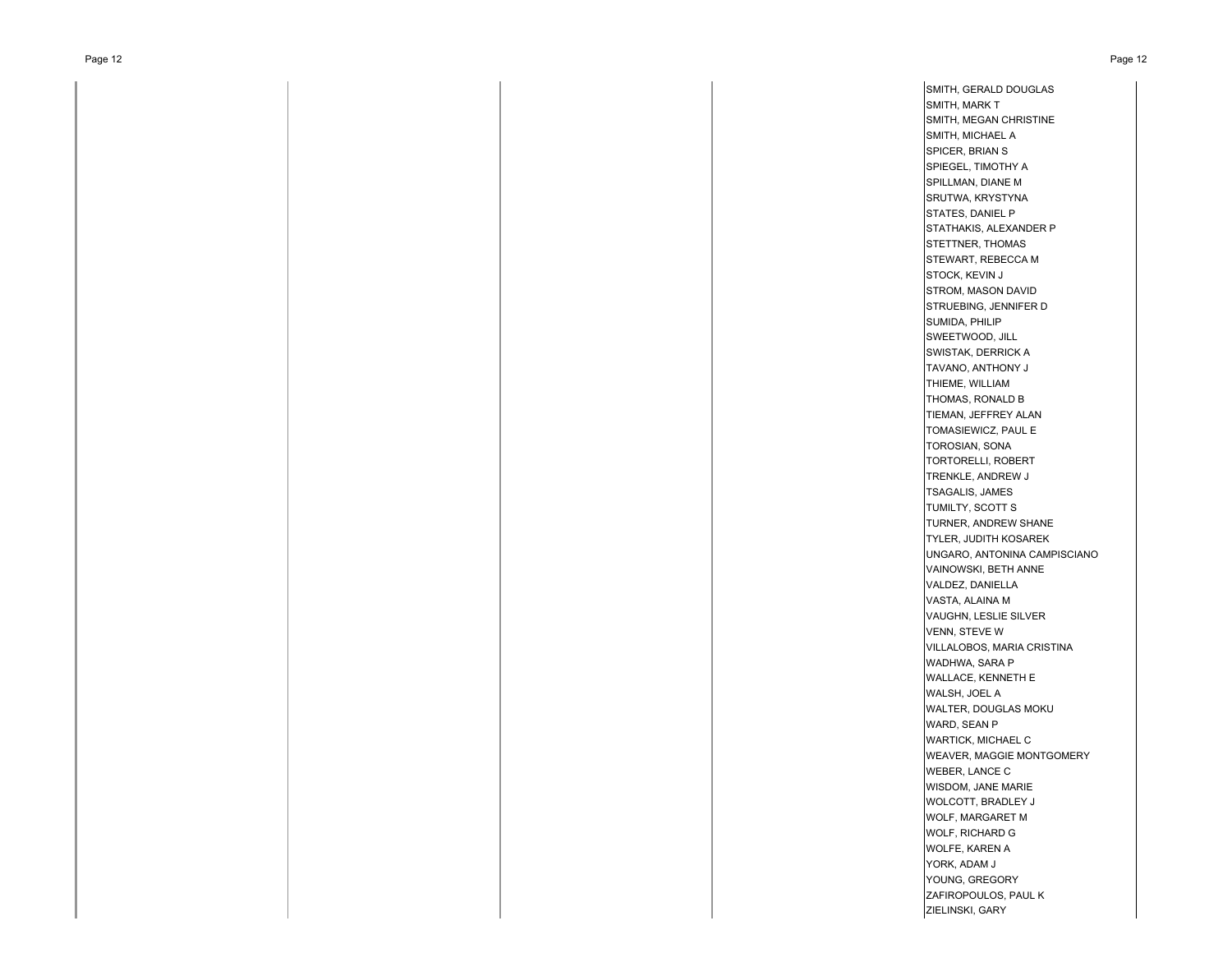| Salary Range: Less Than \$25,000 | Salary Range: \$25,000 - \$39,999 | Salary Range: \$40,000 - \$59,999  | Salary Range: \$60,000 and over |
|----------------------------------|-----------------------------------|------------------------------------|---------------------------------|
| ABBINANTE, STEVEN PETER          | AGALLIU, HIONA NENOS              | AASI, RUMMANAH                     | ANTHONY, MICHAEL                |
| ABRAM, AORNINA                   | AL QAISSI, ABLA MOHAMMAD          | ALDRICH, BRITTANY LYNN             | ASHFORD, KEVIN                  |
| ADAMS, CARLIE JEAN               | ANTONI, RITA                      | ANDERSON, RACHEL ELIZABETH         | <b>BACHAR, DANIEL</b>           |
| ADAMS, CRISTA IBETH              | AZRA, SHAMIRAN                    | <b>BAGNESCHI, DOMINICK WILLIAM</b> | <b>BALOGH, IRENE C</b>          |
| ADAMSON, NEIL RAIMAN             | <b>BAIRD, CHRISTINE MARTHA</b>    | <b>BANNON, PATRICIA</b>            | BENARD, STEPHEN ANTHONY         |
| ADLER, GABRIEL                   | BARRETT, THOMAS J                 | BEDNAREK, CHRISTINE MARIE          | BOLDT, LAURA JEAN               |
| AGHOLOR, SAMSON CHUKWUDUMEABI    | BERTINI, DEBRA L                  | <b>BELLOS, LILLIANA</b>            | <b>BORNHOFF, JERRY M</b>        |
| AGUADA, MELANIE JOAN LANDICHO    | <b>BIESCHKE, LISA R</b>           | BELVILLE, KERRY SUE                | BOROWSKI, ROBERT J              |
| AKMAKJIAN, ANTHONY MICHAEL       | <b>BISHOP, MATTHEW ERIK</b>       | <b>BIALECKI, NATALIE</b>           | <b>BRAICO, ROBERT L</b>         |
| AL IBRAHIM, NIVENE NAWZAD PAULIS | BOYD, TAMI MARIE                  | <b>BLOCK, BRADLEY SCOTT</b>        | <b>BURNS, CHRISTOPHER</b>       |
| ALBO, LENA FENICE                | BRANNAN, ELLEN JUDITH             | BLONG, KARYN A                     | CACCIATORE, JANICE AILEEN       |
| ALGUZI, FATIMA JABBAR            | <b>BREWTON, NATAIYA S</b>         | BROW, HOLLY D                      | CANNIZZO, MICHAEL T             |
| AL-NAEMY, JOSEPHINE              | BRITT, KATRINA MAY                | CARGOLA, AMANDA ROSE               | CLARK, BRETT D                  |
| ALOISIO, BRYAN T                 | <b>BROWN, JESSIE</b>              | CASTELLANOS, JESSICA L             | CLINE, RICHARD                  |
| ALVARADO, ARMANDO ROMAN          | <b>BRUCE JR, GILBERT L</b>        | CHAMBERS-DUCKMANN, STEPHANIE BALL  | COOK, LAURA P                   |
| ALVISO, SARIFF                   | <b>BUFORD, TERRENCE LEWIS</b>     | CIBRIAN, PAUL                      | CRUZ, IGNACIO                   |
| ANDERSON, KATHRYN ELAINE         | <b>BURKE, KAREN A</b>             | CISNEROS GUZMAN, FERNANDO M        | DAVIDSEN, MARY ELLEN            |
| ANDERSON, VALERIE ANN            | <b>BURKE, RENEE CHRISTINE</b>     | COY, PATRICIA ANN                  | DAVIS, DANIELLE N               |
| ANDRAS, ALEC PATRICK             | BUSCHMANN, LADONNA CRAIG          | CUTINELLI, DONNA JEAN              | DAVIS, LEE OTIS                 |
| ANDRIOTIS, NICOLAS JOHN          | BUSHELL, TREVOR WILLIAM           | DANKOWSKI, MARY                    | DIETRICH, PAUL                  |
| ARANETA, CAROLINE GRACE          | BUTERA, SUZANNE MARIE             | DAY, JAMES W                       | DONNELLY, SEAN T                |
| ARORA, JAYTIBEN MANISHKUMAR      | BUTTELL, KATHLEEN MARIE           | DE LOERA, JOSE A                   | EDWARDS, VIRGINIA M             |
| ASZTABSKI, PATRICK               | CANNIZZO, CHRISTOPHER M           | DEAN, AUDRA L                      | ESTRADA, HECTOR O               |
| AUGUSTINE, JONATHAN BLAIR        | CAPETILLO, BERTHA PEREZ DE        | DEBOOR, LOUISE                     | ESTRADA, MERCED                 |
| AULISIO, CARA MAUREEN            | CASTELLON, SIMON SAUL             | DRUGAS, ATHANASIOS T               | FELDKAMP, ANN MARY              |
| AVADEK, NICOLE E                 | CINO, CHARLES J                   | EBRO, QUIRICO SINGSON              | FELTON, CHRISTINE F             |
| AVILA-SOLIS, ROXANNA             | COLAPIETRO, MARCO MICHAEL         | FERDINAND, LAWRENCE M              | FESTER, JAMES L                 |
| AYALA, KATHIE                    | CONTRERAS MARAVILLA, MOISES       | FONSECA, VICTOR MANUEL C           | FIRESTONE, GEORGE C             |
| <b>BACHLER, KEVIN LEE</b>        | CORBETT, ANGELICA                 | FUOCO, ROXANE J                    | <b>FISSETTE, PATRICK L</b>      |
| <b>BAILEY, REBECCA A</b>         | CUNNINGHAM, NORA FRANCES          | GARCEAU, MARIA                     | FORD, JAMES E                   |
| BAKIRDAN, ILAYDA HATICE          | DE LEON GARCIA, BYRON DANILO      | GARCIA-ESPINO, ILIANA              | <b>GARRISON, TYRUS R</b>        |
| <b>BALDWIN, CHRISTINE MARIAN</b> | DEAN, JOSEPH MICHAEL              | GARRITY-RODINOS, KATHLEEN NOEL     | GEORGALAS, KAREN J              |
| <b>BANAS, TERRIL</b>             | DELEON, EMILY ABIOLA              | HALT, SHANNON KAY                  | GERTOS, GUS                     |
| <b>BANDUCH, ANNIE NICOLE</b>     | DIAZ JR, JUAN CARLOS              | HANSON, KIMBERLY ANN               | GREENBERG, GEOFFREY M           |
| BANGOURA, AGUIDA COKER           | DISPARTE, LISA ANN                | HARRISON, AMANDA KATHLEEN          | GREIWE, KIMBERLY KELLY          |
| BARAJAS, JOHN RAYMOND            | DOMINGUEZ, SELENNE                | HARTNEY, JILLIAN KAY               | GUTKA, JOHN M                   |
| <b>BARNSTEIN, KEITH DANIEL</b>   | DUESENBERG, CANDICE S             | HEINZ, ROBERT CHARLES              | HALLIHAN, RICHARD               |
| BARTKOWICZ, BRENNA LYNNE         | DUNNE, BRIDGET KATHLEEN           | JOBSKI, KRISTIN JOY                | HANSEN, KAYLA NICOLE            |
| BARZOWSKI, TAYLOR ANNETTE        | EBANKS, ENDERA JULIA              | KACPROWSKI, JASON ADAM             | HERNANDEZ, MANUEL               |
| <b>BASHIR, OZAIR</b>             | EHORN, PATRICIA A                 | KALAYJIAN, LARA                    | HERNANDEZ, RUPERTO B            |
| BATEMAN, THEODORE GRANT          | FANTUCCHIO, MARGIE                | KAMIENSKI, PATRICIA JEAN           | HERR, JAMES                     |
| <b>BAUER, ERIC MICHAEL</b>       | FIARITO, KELLY L                  | KENNEDY, ANDRE G                   | HOARE, HOWYE A                  |
| BAUTISTA, AUSTIN ENRIQUEZ        | FREY, VIRGINIA                    | KENNEDY, HELGA                     | JANUCHOWSKI, JOSEPH B           |
| BECKMAN, JAMESON LUX             | FUNCHES, JOHNATHAN LYNELL         | KING, NOREEN T                     | JASKULA, DAVID J                |
| BELLOT, CLAUDINE ROSE            | <b>GARRISON, MAE</b>              | KOHNEN, SUSAN MARIE                | JASKULA, JOSEPH                 |
| <b>BENKO, THOMAS A</b>           | GOLOJUCH, DEBRA A                 | KOSLOSKI, NADINE P                 | JASKULA, MICHAEL J              |
| BERECKIS, CRYSTAL ANN            | <b>GRUBISIC, MARIA</b>            | KOWALSKI, SUZANNE GROSS            | KASPRAK, DAVID J                |
| <b>BETHEL, EVANGELIN B</b>       | HARRELL, JENNIFER MARIE           | KUDLIK, MATTHEW R                  | KASPRYK, JOHN M                 |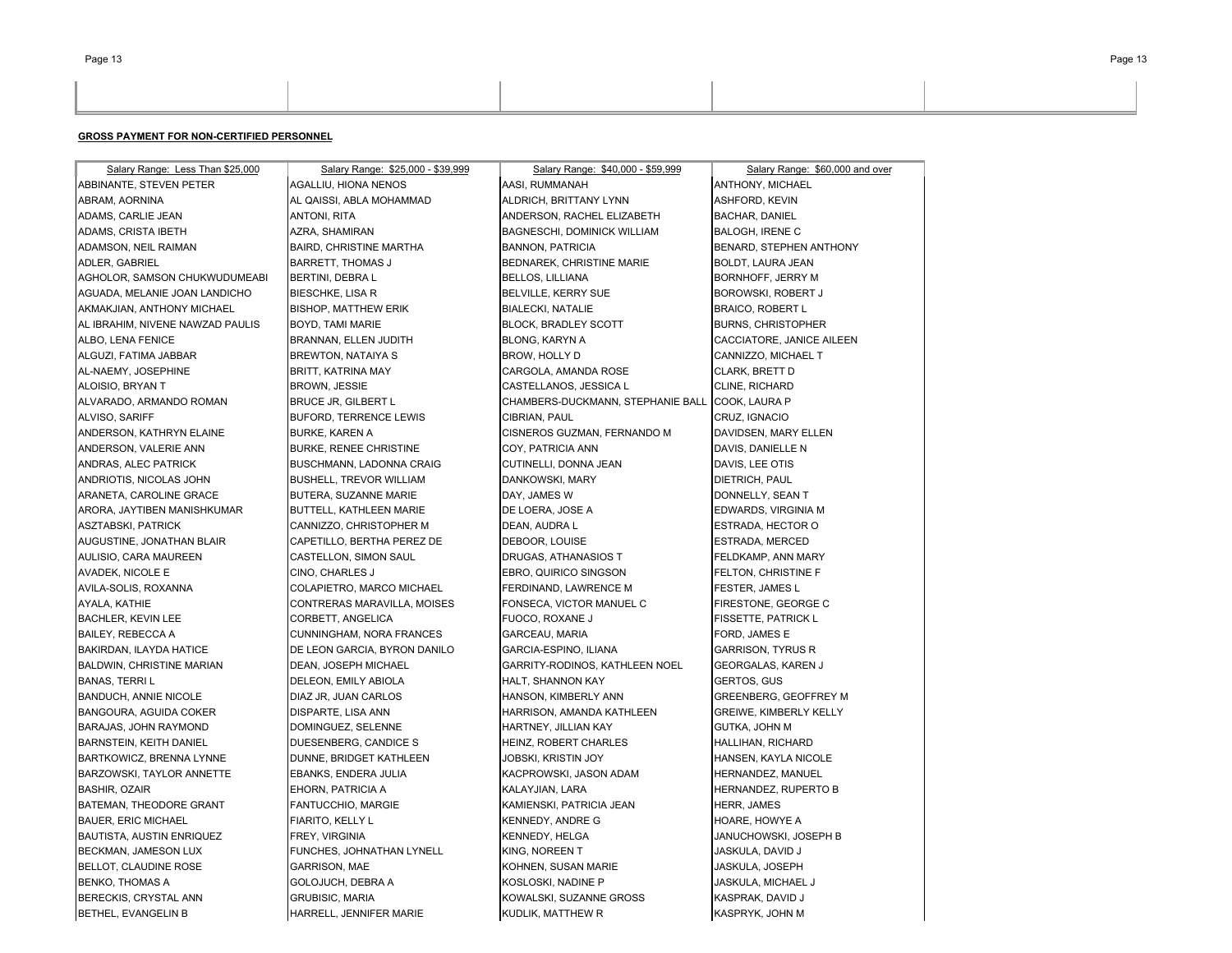#### Page 14 Page 14

BIJU, ANGELINA JACOBSON, CONRAD BECK LITTLEJOHN, GREGORY K KUDLIK, MAUREEN A BILEK, JOHN JAN JUHARISON, JOSEPH HARRISON JEMISON, LOZANO, ERIK KULCZAK, RICHARD C BISHOP, JEFFREY ADAM **KALDIS, EVANTHIA LANDIS, ANGLISH ADAM KALDIS, EVANTHIA** LYONS, MARY MURTAUGH LANCIA, MICHAEL J BISIAK, KAROLINA ZOFIA KARNAZES, SUNNY CHAROLINA KAROLINA KAROLINA KAROLINA KAROLINA KAROLINA KAROLINA KAROLIN BITCON, OLIVIA ROSE KHNANISHO, NINOS M MAREK, MATTHEW J LUETJE, MEGAN MARIE BLISS, CHARLES **KLARKOWSKI, JOY M MARTIN, RORY KATHLEEN EGAN** LYMPEROPOULOS, MARIA BOGDAN, MICHELLE RODICA KOHL, STEPHEN THOMAS MEHLMAN, JEANNE M MARZOLF, DONALD P BONDS, NATHANIEL KUBIAK, AGNIESZKA VIRGINIA MOCKUS, JAMES ANTHONY MCGOVERN, KAREN B BOSWELL, MATTHEW EDWARD KUROWSKI, SHERYL A MUELLER, BELINDA O'DELL MCMANUS, PETER F BOZIN, ALEKSANDAR LAMBROPLOS, TASHA SAPPHIRE MUSICH, JENNIFER N MCNALLY, THOMAS F BRADFORD, JACK RYAN LANG, MARIE F NAGEL, LAURIE A MELLIGAN, RYAN THOMAS BRANNAN, SIERRA LOUISE LASKERO, DEBORAH NEKOLA, NEIL P MICHALIK, DEBRA KAYE BRAUS, HARVEY H LAY, EDGAR NOHELTY, CYNTHIA J MITCHELL, ANTHONY L BRESLIN, KAILEE ANN LENCZEWSKI, EWELINA KAMILA O'BRIEN, SUSAN A MITILINEOS, JESSICA NOEL BRISKE, BRETT ROBERT LEON, OCTAVIO COMPONERSI CONFENLOCH, LESLEY AND MORETH, ROBYN THOMAS BROWN, RACHEL ELIZABETH MARY LESNIAK, ANGELA MARGARET PERKINS, BARBARA STEPHANIE MORRISSEY, KELLY LEE BUCHANIEC, ADALBERT JOHN LIWAG, SERGIO M PETTYJOHN, LAURA LYNN MAOZ, KYLE BUCHANIEC, CATHERINE CLAIRE LONGSWORTH, RANDY JERVIS PHILLIPS, MARY ELIZABETH MUENCH, ANTHONY J BUERK, WILLIAM THEODORE LORD, LINDA R PLACEK, EWA W PLACEK, EWA W NATHANSON, HOWARD M BULL, RYAN MICHAEL **MARSIGLIO, RHIANNON JOY REISINGER** PLOHR, STANLEY ROBERT NAWROT, DAVID BURKE, KATHLEEN M MASCOLA, SHERIE B PRIETO, ANTONIO O'HARA, JOHN P BURKE, PATRICIA ANN MAZUROWSKI, STEVEN J RAYNER, ERIC M O'HARA, PATRICK A BURRIESCI, JACK CHRISTOPHER MCHUGH, MARY LAND MICHUGH, MARY LAND MEGAN, JUDI ELAINE O'MALLEY, SOPHIA BUSZEK, VICTORIA SARAH MILITELLO, TARA JUNE REY, ANDREA GAYTANA QRDONEZ, MARK CHRISTOPHER BUTLER, DAVID CHRISTOPHER MILLER, JEAN M RIZZI, LINDA ANNE PALADIN, NIKO CABRAL, BENIGNO MOJICA, JAMIE ROBINSON, FRANK PIEKARZ, DANNY E CAMPOS, VANESSA MORTIMER, JACQUELINE DARLENE ROBINSON, JOHNNY L POWELL, ANDREW S CANNON, JANICE NURILLO, MONICA ANN ROZANSKI, PATTI LAND ROZANSKI, PAUL E CAPLIS, JESSICA ABEZETIAN NIELSEN, JULIE A RZANY, CAROLINE ELLEN RENDON, ASDRUBAL MANUEL CARACCI, MICHAEL NOELLE, LEILA JANE SALERNO, ROSEANN RIZZO, LARRY P CARMICHAEL, MOLLY JEAN NORIEGA, ERICK DE JESUS SCHIPPERS, LORI ROKNICH, DEXTER RONALD CARVIS, KATE LYNN NUAM, WHITNEY NICOLE SCHNEIDER, KAREN LAND SANT ROWICKI, MARIA CASTRO, WENDY CONNECTRITY OF MALLEY, MATTHEW JOSEPH SMITH, JESSE DEVON SADILEK, JAMES MICHAEL CECCHIN, JOHN ROBERT CHING ORTIZ, JOEL CHING TALARICO, KRISTYN ANN SANCHEZ, PATRICK CHARNESKE, CAROLINA WANDA PAJOR, MICHAEL CHRISTOPHER TAPIA, JESUS ANTONIO SANDERS, DAVID W CHAVEZ, EVELYN PASIER, EMILIA H TEDESCHI, JANICE MARIE SELBY, JOSEPH M CHOI, JULIE YE-RIN PETERSEN, MARCIA J THOMPSON, SHERRONE ABENI SHEETZ, ANNE CHRISTIE, NICOLE HANNAH PISANKO, ANDREW ROBERT TORTORELLO, LAURA A SINCLAIR, JACQUELINE A CIRONE, GIUSEPPA RICH, MATTHEW ALAN TRINITE, LINDA STATHIS, TARANA CISNEROS QUINTANILLA, LAZARO GERARD RIVERA, JULIO CESAR VEIT, JANICE STERENBERG, PAULINE E CIUPINSKI, MICHAEL EDWARD ROSSI, THOMAS ANTHONY VILLALOBOS, SHELLY JO SWENSON, RUSSELL D CLEMENTS, KAITLYN MAUREEN SANTIAGUILLO, ERIC SANTIAGO WECHTER, SHEILA ANNETTE THOMPSON, NICOLE MARIALISE COOVER COAKLEY, JAMES KIERAN SCHENKEL, MICHAEL JOHN WEIJHNER, DENISE LAND STAACH, NATALYA COCHRAN, COLLEEN MARIE SEVER, CHRISTOPHER STEFAN WILLETT, RYAN FRANCIS TKACHYK, MYROSLAV CONFORTI, DANIELA MIA SMAHA, LAWRENCE E WORDEL, MICHELLE D TROTTER, ANDREW CONTRERAS, MARTIN JOSE SRENIAWSKI, JENNIFER ANN ULM, DAVID NO SAVID NO SAVID NO SAVID NO SAVID NO SAVID NO SAVID CONWAY, ALICIA RENEE STAUFFER, MAUREEN D STAUFFER, MAUREEN D STAUFFER, MAUREEN D COOK, PAUL JOSEPH STINNETTE, BENNIE TERRELL STINNETTE, BENNIE STERRELL STERNETH POOK, PAUL JOSEPH STERNETH P CORCHIN, JON HAROLD SULLIVAN, JACK PATRICK SULLIVAN, JACK PATRICK SULLIVAN, JACK PATRICK SULLIVAN, JACK PATRICK COREY, ALEXANDER GABRIEL TALDONE, JOHN A VEHRS, NANCY CORTESE, JULIANA MARRISSA TARRANT, NIKKIA NICOLE WALLER, WAYNE COTT, MICHAEL JAMES TORRES, KARINA L SANCHEZ WEBER, MARK RYAN CRUZ, ALEX VALENTIN, EVELYN WESTMORELAND, BRENDA ANN

BIEDERMAN, JACOB ROBERT HURST, EMILY ANN LIN, WAN QIANG LIN, WAN QIANG KENDRICK, PEGGY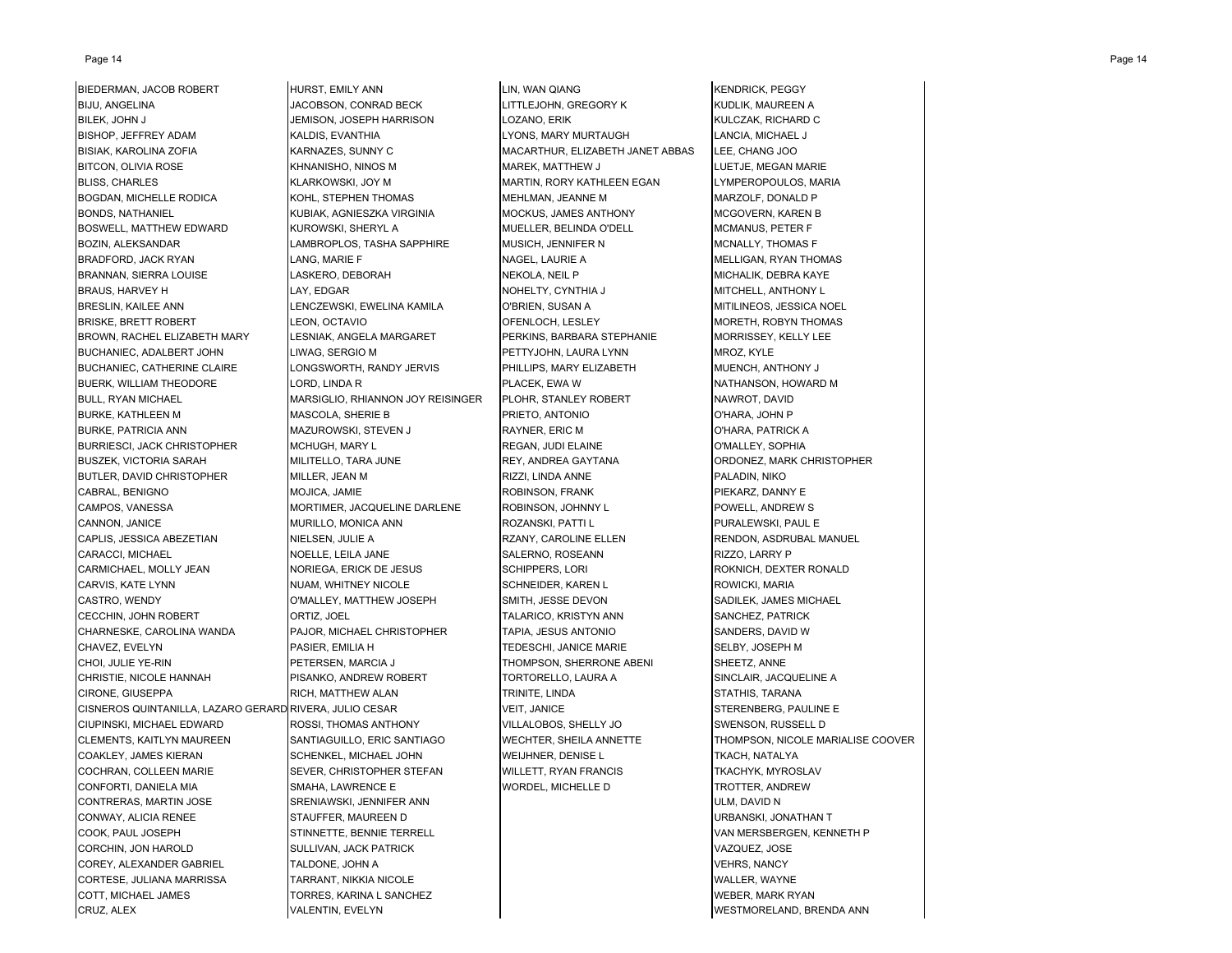| CRUZ, JOSSELYN                     |
|------------------------------------|
| CRUZ, MARLON VLADIMIR              |
| CRUZ, STEPHANIE                    |
| CUMMINGS, JEANNE ELIZABETH         |
| CUPURO, CLARA JANE                 |
| CURTIN, CAITLIN IRENE              |
| CYCHOSZ, HALEY ANNE                |
| DAEHLER, WALTER ROCKWELL           |
| DAKER, LYRIS ELVERA                |
| D'AMBROSIO, PAUL WALTER            |
| DARATZIS-HAJIHARIS, ANGELA         |
| DARTEZ, DEBBY A                    |
| DAUBE, JENNA CHRISTINE             |
| DAWOD, GILBERT POTRUS              |
| DEGER, KYLE VINCENT                |
| DEMARS, JAKE ANTHONY               |
| DESALVO, KATHRYN A                 |
| DETIG, TRICIA SUZANNE              |
| DIAZ, DANIEL ANDRES                |
|                                    |
| DICKEY, DARRELL                    |
| DICKSON, DONNA LYNN                |
| DIHU, JAMIL EUGENE                 |
| DILAY, RANDY JOSEPH                |
| DOBBEN, MICHAEL RICHARD SPINDLE    |
| DOMBROWSKI, PAUL D                 |
| DONADO GONZALEZ, LUIS JORGE        |
| DONNELLY, CAITLYN MARIE            |
| DRASE, GEORGE P                    |
| DU CHARME, CLARA LILLIAN           |
| DUCHARME, KRISTEN MARGERY          |
| DUCKMANN, JAMES FREDERICK          |
| DUNCAN FIORE, BRIANNE IRENE        |
| DUNLEAVY, ERIN ANN                 |
| DURR, LARRY                        |
| DWY, ASHLEY DIANE                  |
| DYLYN, MARIYA                      |
| ECONOMY, ANASTASIA TAYLORNICOLETTE |
| ECONOMY, JULIA ROSE                |
| ELATKIN, ANDREW JOSEPH             |
| ELGARAWANY, AHMAD MOHAMED          |
| EZLAKOWSKI, BLAZEJ                 |
| FARACI, FRANCESCA TEA              |
| FAULSTICK, EMELIA MARION           |
| FERNANDEZ, LIZETTE MARIA           |
| FESTER, KURT CHARLES               |
| FLOOD, ABIGAIL JOY                 |
| FLORES, FRANCINE MARIE             |
| FOLEY, MEGAN                       |
| FOLEY, SEAMUS CHRISTOPHER          |
| FORMELLER, ANNA MARY               |
| FOSSE, GEORGIA IRENE               |
| FOSTER, TERESE RENEE               |
| FRIEL JR, ROBERT R                 |
|                                    |

FRINK, OLIVIA ANN

VELAZQUEZ, RUBEN WILKENS, LAURA LYNN WEBER, WILLIAM N WOJDA, JACEK ARTUR WILLIAMS, MICHAEL CHRISTOPHER **WILLIAMS, MICHAEL CHRISTOPHER** YOSHIOKA, SCOTT R YOUEL, NINA YOUEL, NINA YULE, JOSEPH J ZEGARRA, VICTOR ZISS, GARY ROBERT

**VALLEJO, RAUL CONSULTER, MICHELLE MARCIA**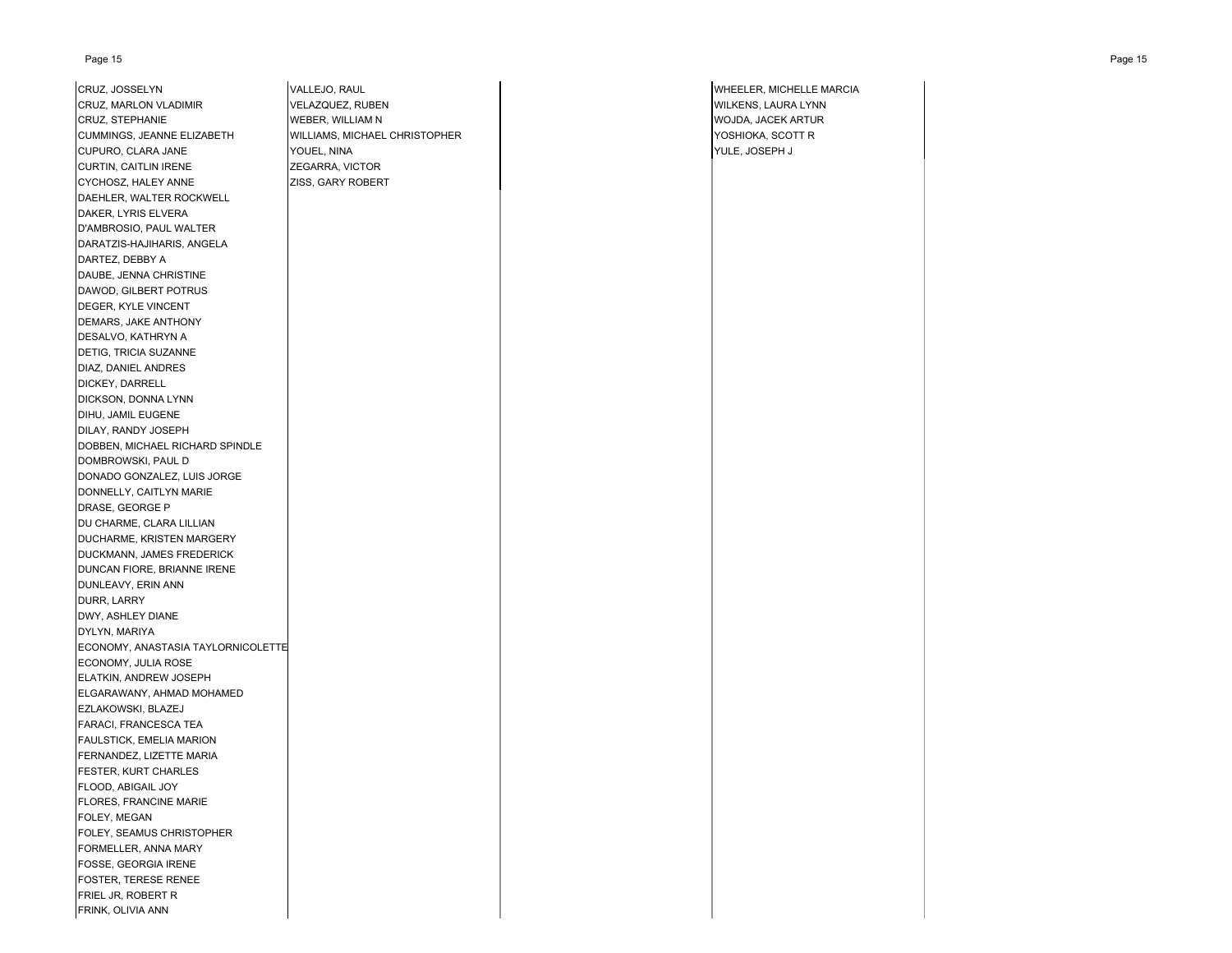GALVEZ, ANGIE MONTSERRAT GARCIA, ABBYGAYLE ALYSSA GARCIA, ELVIS GARDINER, JOSEPH PATRICK GATZ, TAYLOR MARIE GAU, KEVIN WENG-WAH GAUDIO, BRENDA K GEARY, ROBERT GEHRIG, WILEEN ANNE GHERMAN, MAYA GIBBONS, CASEY ADELE GIBES, ANNA GLOWACKI, ALYSSA NICOLE GLUNZ, CATHY SIWINSKI GODZISZEWSKI, BRIAN C GORCYCA, RACHEL ANN GORSKI, KIMBERLY J GRABOWSKI, ANDREW RICHARD GRACE, MOLLY ROSE GRADEI, MARISSA ANNE GRIFFIN, RILEY WALTER GROESSL, ALLISON ROSE GROVER, MILAN GUCE, DANNY GULO, TERESA ROSE GUTIERREZ, ALEXANDER WILLIAM GUZZARDE, MICHAEL JEFFREY HALARI, MAHEEN HANDLEY, MADELINE ELIZABETH HANKINS, CATHERINE THERESE HAPEMAN, VAUGHAN W HARRIS, JAIVON JUSTIN HASENHUETTL, MELISSA CHRISTINE HASSMAN, ANDREA ROSE HAWKINS, SKYLER ANN HE, XIAO LIN HEINZ, MARILYN KAY HEJNOWSKI, PAUL JOSEPH HENEHAN, EMMETT MARTIN HERAMIS, TRICIALYN P HERNANDEZ MORALES, LESLY HERNANDEZ SOTELO, ALEXANDER HERNANDEZ, ALEXANDER HERNANDEZ, ALEXIS HERSHEY, BRIAN THOMAS HOERR, GRANT NICHOLAS HORN, ARIANNA SIERRA HORNING, PATRICIA BUCARO HOWLEY, NICHOLAS ROBERT HUERTA, ALEXIS HUSSIEN, SARAH YASSIR HUTT JR, WALTER LAWRENCE IATRIDES, NIKI

ILIC, AMANDA JASMINA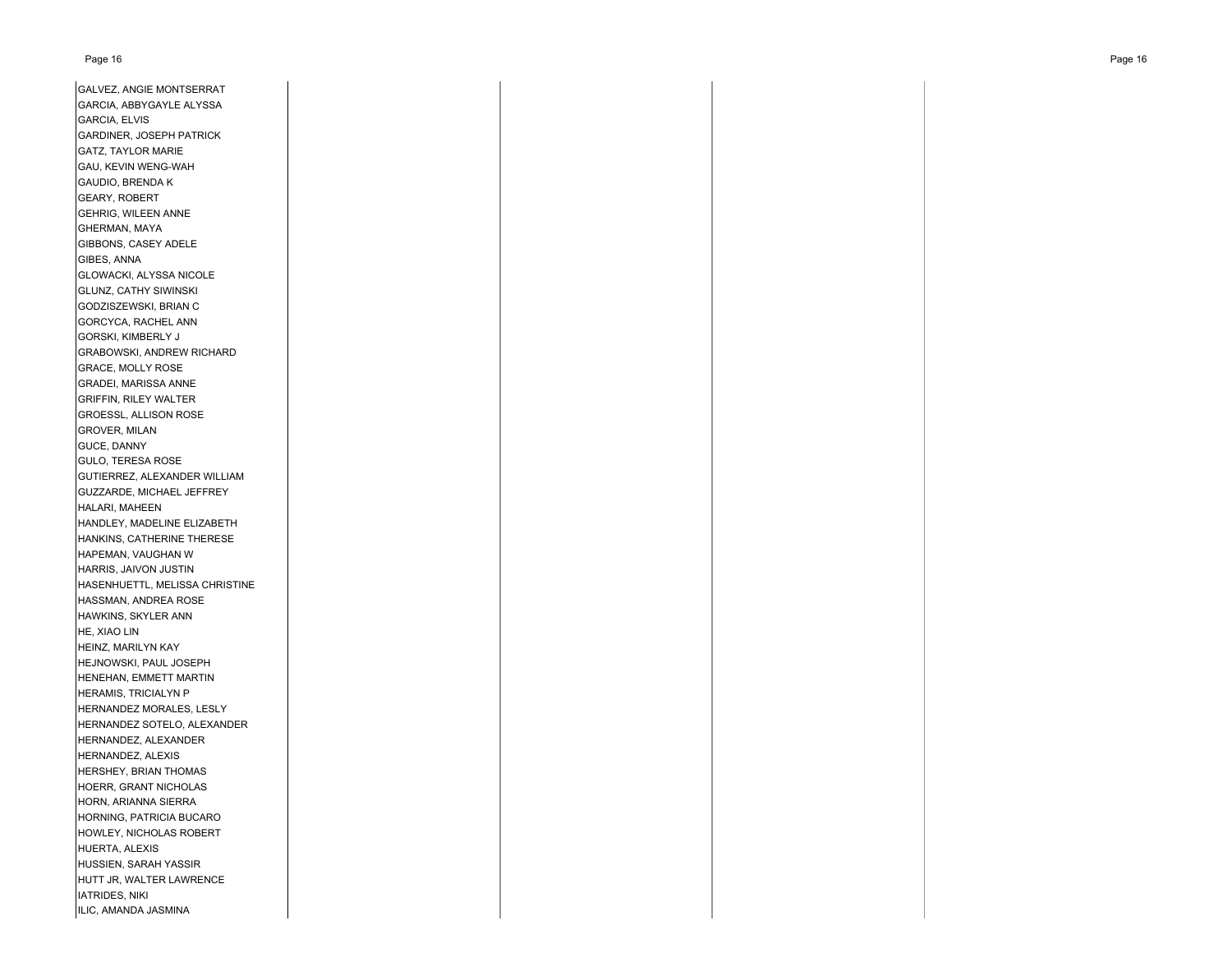IMSE, BREANNA LEIGH INGRAM V, JAMES HAROLD ITZKOWITZ, BRYAN J IWANOWSKI, JAKUB JAIRAM, PAVANI JAKONIUK, NELL VERONICA JAMES JR, KENNETH TRUDELL JAMES, REETHU JAROSIK, RACHEL ANNE JEANTY, ERIKA ANNE JENSEN, TRYGVE DAVIDSON LUCK JEZIERNY, VALERIE MARIE JIMAN, JENNIFER ANDREA JOHNSON, COLLEEN MARIE JOHNSON, MALENA BURNAZI JONES JR, MICHAEL LAWRENCE JOSEPH, GEORGE FRANCIS JOSEPH, TANIA B JURCZYK-STOESSER, ALEXIS HELENE KACZKOWSKI, EVE MARY KAFKES, JULIA ROSE KAIN, SHAWN MICHAEL KALENA, ANN MARIE KALLESES, THOMAS C KALLIO, MADISON NICOLE KALUPSKI, MICHELLE SUZANNE KAMINSKI, GABRIELA SARAH KASPEREK, NICOLE KAROLINA KAWECKI, SUE ANN KEY, JEFFREY M KHAN, SAROSH MOHSIN KIRINCICH, ELIZABETH DANIELLE KLEINHUBERT, PATRICIA A KMIECIK, JAMES E KNOWLES, JUDITH L KOKOSIOULIS, DIMITRIOS FRANK KOLACK, GREG SCOTT KOMO, MICHAEL D KONSEWICZ, ANTONI JOSEPH KRAMER, LAUREL ANN KREATSOULAS, MARSHA C KUHN, LEAH LOUISE KURIAKOSE, CHRISTA KURZYMSKI, ZYGFRIED WILLIAM KUSHNIR, ANNAMARIE KWIATKOWSKI, NEIL A KYRIAKOPOULOS, CHRISTINA E LAMAJ, AULONA LARSON, BARBARA A LASKY, ANNALISE WESLEY LAVALLE II, NICHOLAS LAVENGCO, CHRISTIAN LEWIS LORENA

LENNON, KELLY ANN LENNON, MEGAN B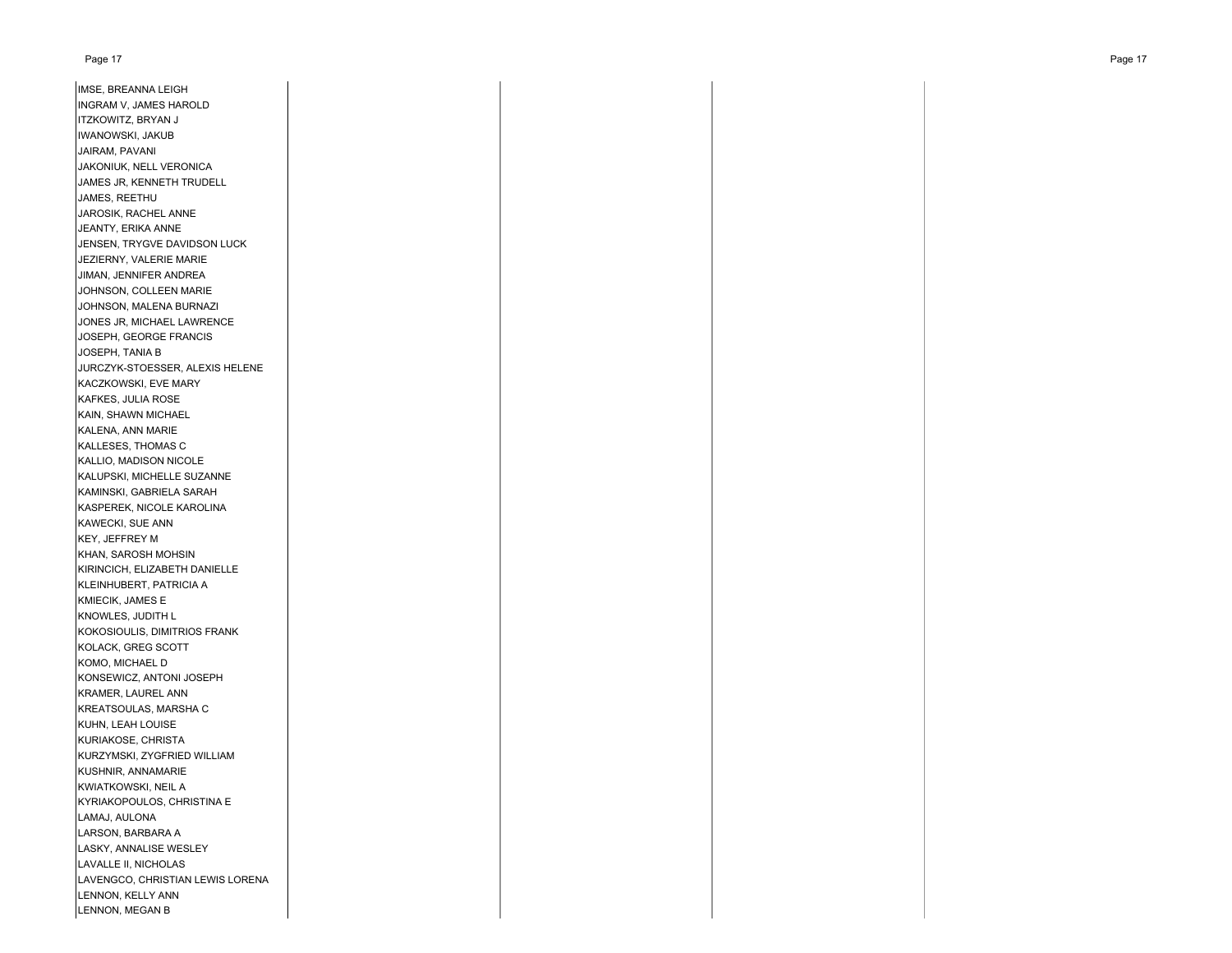LEON, PATRICIA LEON, SARAH OSTLING LESNIAK, JOHN JOSEPH LIMBACHIYA, DIPESHKUMAR LIMJOCO, NICHOLAS ALEXANDER LIPARI, CHRISTOPHER T LOERZEL, AMANADA J LOMBAIDA, CYNTHIA MARLENE LOOBY, ANN KATHRYN LOPEZ, CHRISTIAN LOPEZ, PATRICIA LOPEZ, ROSENDO LORENZ, MICHAEL JOHN LOTWALA, ROSHNI DIXAL LUKEN MOREIRA, ELKE YOLANDA LUKOSE, SONA ANN LUNA, JAZMIN LUNKES, LISA ANN LYNN, MARGARET RUTH LYONS, TERRENCE R MAAS, KEIKO LEIALOHA MACARIOLA, DENISE JONA CABRILLAS MAKRIS, EKATERINI MALARZ, KAYA VALERIA MALONEY, FIONA MARGARET MALONEY, FLYNN THOMAS MALONEY, KEVIN PATRICK MANDL, SUSAN JANE MANI, DIVYABEN HANNA MANICKE, ANTHONY FRANK MANNING, AMELIA M MANU, LENUTA IOANA MARIN, DANIELA ELIZABETH MARQUEZ, MATTHEW MARSHALL MARRON, ALAN CESAR MARTINEZ JR, ISAAC ALEXANDER MARTINEZ, DENISE KARINA MARTINO, LAURA GRACE MARX, ERICH M MATESI, ALEXIS MICHELLE MATHEW, LEAH ANN MC MANUS, MARY ELIZABETH MCCANN, LENORE I MCCARTHY, BRYANNA NICOLE MCGRATH, HOWARD M MCGREGOR, JUANITA ALIYAH MCGUIRE, ERIN FLYNN MEDINA, GUILLERMO ISIDORO MEJIA, ISABEL MENDEZ, SYLVIA EUSEVIA MEYERS, DAVID JACK MIERZWA, PHILIP RYAN MILES, KATHERINE ANN MILLER, ANDREW J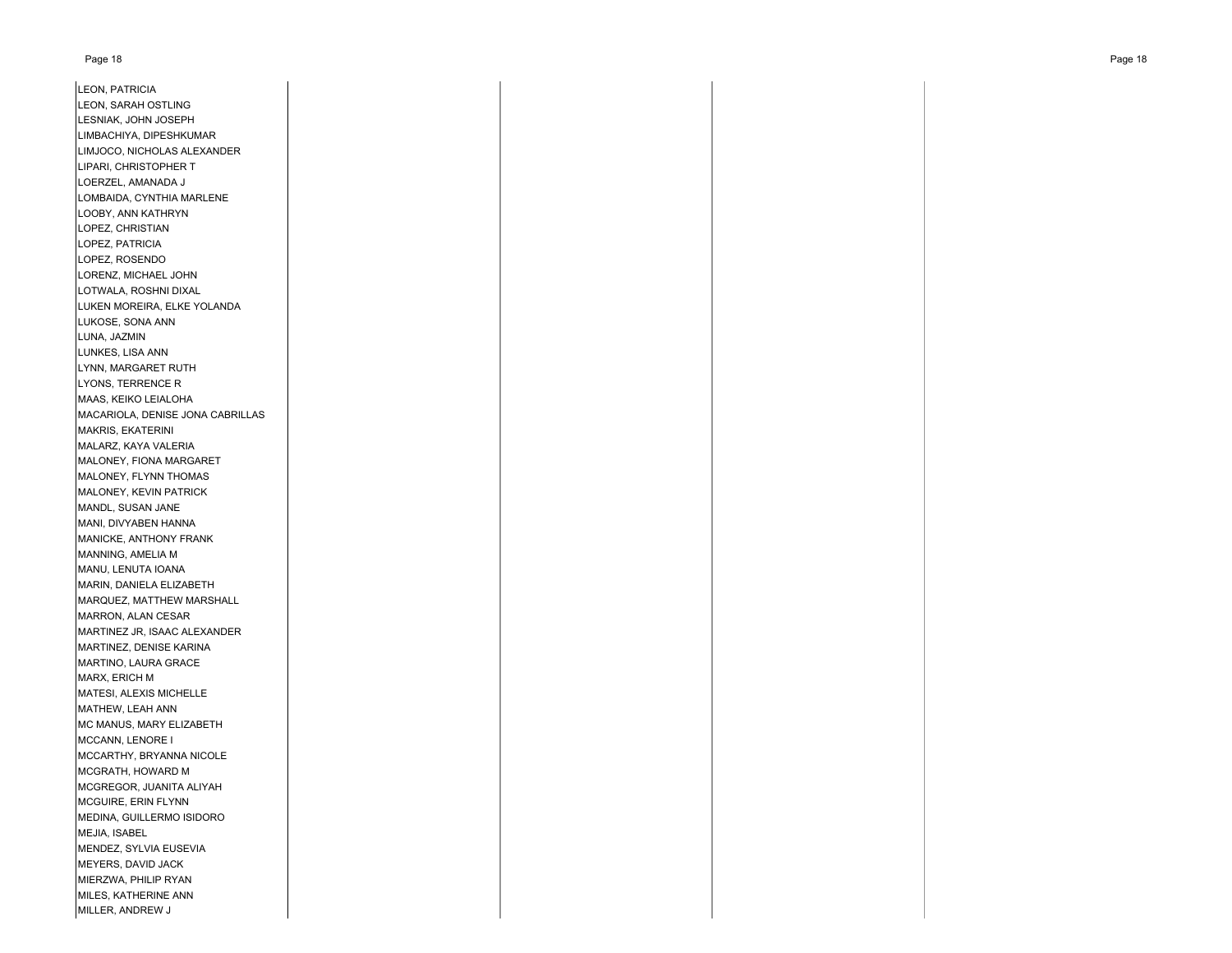| MILOVANCEVIC, ABIGAIL RAINA   |
|-------------------------------|
| MIROCHA, DIANE LYNN           |
| MISTRETTA, AMANDA JANE        |
| MITCHELL, ALEXIS SHERRY       |
| MITCHELL, MADISON BRIANNE     |
| MITROVICH, NICHOLAS STEVEN    |
| MIULLI, MILINA MICHELLE       |
| MODI, ASHWINI UMESH           |
| MODI, DIKSHI ATULKUMAR        |
| MOHAMMAD ARIF, ZEBA           |
| MOLINA, BRENDA Y              |
| MONNO, JOSEPH                 |
| MONTANILE, MATTHEW DOMINIC    |
| MOODY, JEMARCUS ANDRE         |
| MUIR, MICHAEL S               |
| MURPHY, JOHN BENEDICT         |
| MURPHY, KATHERINE ANNE        |
| MUSSAY, KYLIE ELLEN           |
| NAVARRO, JULIA ELISE          |
| NEIL, ROBERT J                |
| NELSON, BRANDON BLAKE         |
| NEVILLE, WILLIAM JAMES        |
| NEWMAN, LANCE JUSTIN          |
| NGUYEN, DAN HUANG             |
| NIEDER, NICOLE JEAN           |
| NIKOLIC, STRAHINJA            |
| NIKOLOPOULOU, MARIA ANASTASIA |
| NIMZ, ANN CIAFFONE            |
| NISHIBAYASHI, CHAD KEIGHI     |
| NOGGLE, SOPHIA LOUISE         |
| NORRICK, PATRICIA ANN         |
| NOVAK, KATHERINE RENEE        |
| OKRZESIK, LAURA ASHLEY        |
| OLSEN, JESSICA R              |
| OLSON, EMILY BETH             |
| OLSON, REILLY ELIZABETH       |
| ONEILL, KATHLEEN S            |
| O'ROURKE, QUINN DANIEL        |
| ORRICO, MARINA CHRISTINE      |
| ORTEGA, ERIBERTO JOSE         |
| PAGAN, ELYZA SAMANTHA         |
| PAGONE, LAUREN ASHLEY         |
| PAINTER, ELIZABETH MARY       |
| PALICKI, JONATHAN W           |
| PALUMBO IV, RICHARD ANTHONY   |
| PANENKA, RYAN CHRISTOPHER     |
| PANITCH, RICHARD DAVID        |
| PANTAZIS, LAUREN ANN          |
| PAOLICCHI, DAKOTA ANTHONY     |
| PAPPAS, GUS NICK              |
| PARCELLI, VINCENT MICHAEL     |
| PARIKH, RICHA KULDIP          |
| PARIKH, YESHA RAJESH          |

PARSONS, JOHN CHRISTOPHER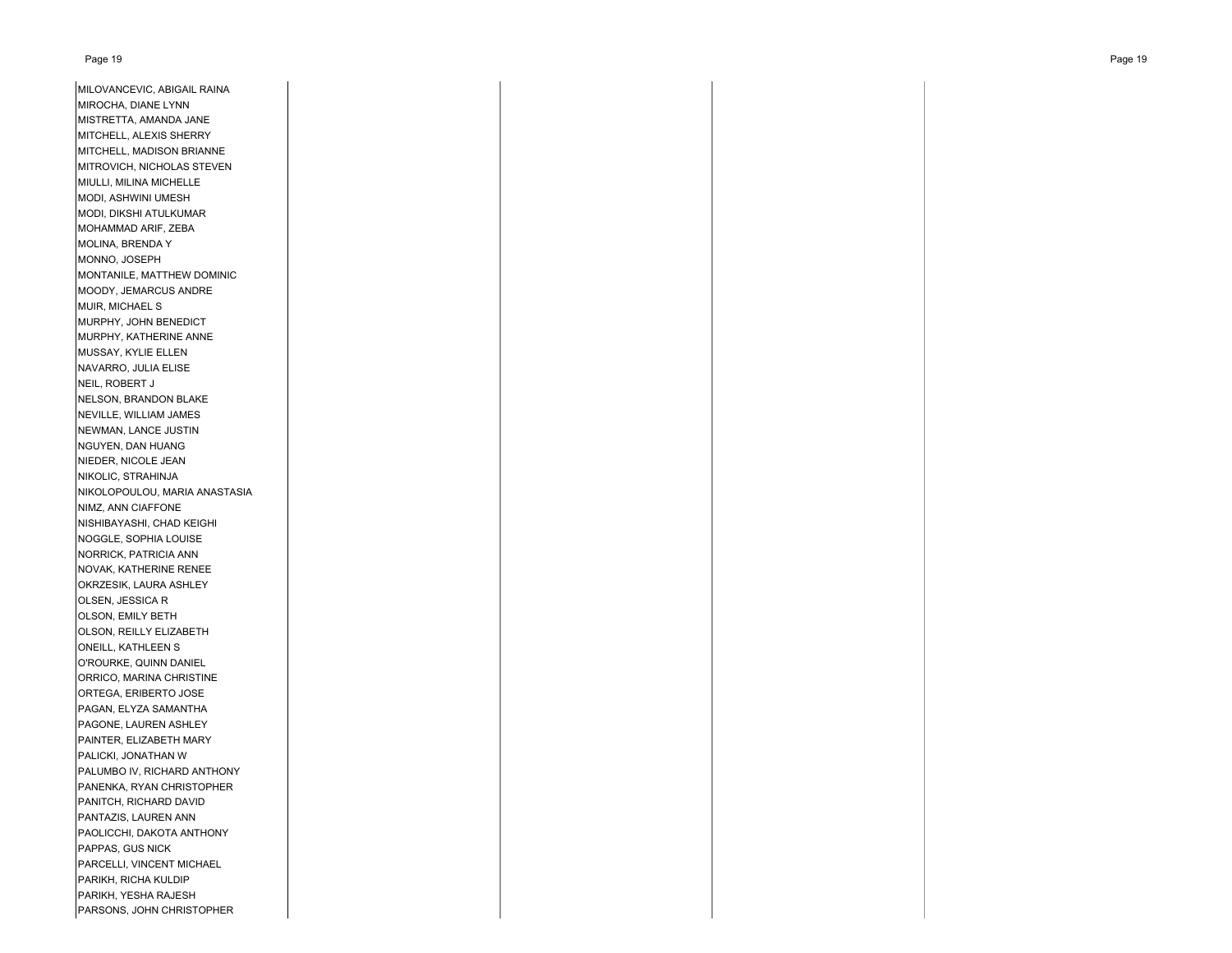| PATEL, DHRITI                  |
|--------------------------------|
| PATEL, DHRUVI YOGESH           |
| PATEL, DIVYABEN SHAIL ESHKUMAR |
| PATEL, KRUSHA UMANG            |
| PATEL, LISANG R                |
| PATEL, PRAPTI PRASHANI         |
| PATEL, RIYA YOGESH             |
| PATEL, VIDHI A                 |
| PATEL, VRUNDA VIJAYKUMAR       |
| PATEL, YASH VATSAL             |
| PATER, BRITTANY MORGAN         |
| PATER, MATTHEW JAMES           |
| PATINO, MIGUEL ANGEL           |
| PAUL, KARA CAMILLE             |
| PAYNE III, RAY                 |
|                                |
| PETERS, JAMES JACKSON          |
| PETRYNA, YAROSLAW              |
| PHILIP, RINTU PAUL             |
| PIERRE, FRANTZ                 |
| PILLAI, MEGHNA J               |
| PISTORIUS, WILLIAM R           |
| PITTGES, LIAM AMROS            |
| PLODZIEN, CAROL ANNA           |
| POKORSKI, RICHARD LINDSEY      |
| POLOVCHAK, ALEC LOUIS          |
| POMILIA, LAURA GRACE PARKOS    |
| PONTIKES, VICTORIA THEA        |
| POULOS, KAPRICIA JUANITA SHAW  |
| POZNANSKY, STEVEN ROSS         |
| PRATER, KYLE DE'VONTAE         |
| PRATT, KYLE THOMAS             |
| PRATT, NICHOLAS CHARLES        |
| PRESSLAK, MICHAEL PAUL         |
| PROTIC, MARKO                  |
| PRZEKOTA, MATTHEW MITCHELL     |
| PRZYBYLOWICZ, JAN JAKUB        |
| PUDLO, EDWARD F                |
| PURCINSKI, CATHY A             |
| QURAISHI, SAVIYA FATIMA        |
| RAJENDRAN, HAMAMALINI          |
| RAMI, ARCHAL M                 |
| RANA, KRISHI HARISH            |
| RANA, MEGHA HIRALAL            |
| RATHAPPILLIL, ALISHA ANN       |
| RAUSCH, TERRY L                |
| RAVINDRAN, RHEA                |
| RAYA, CRISTIAN MICHAEL         |
|                                |
| REDMOND, JAIME RAE             |
| REEVES, KENSEY MAE             |
| REHM, HEATHER MARIE            |
| REINICKE, LAURA MARIE          |
| REINKE, JOSEPH RONALD          |
| REMUS, ANNA MAE                |

REYNOLDS, ABIGAIL ALEXANDRA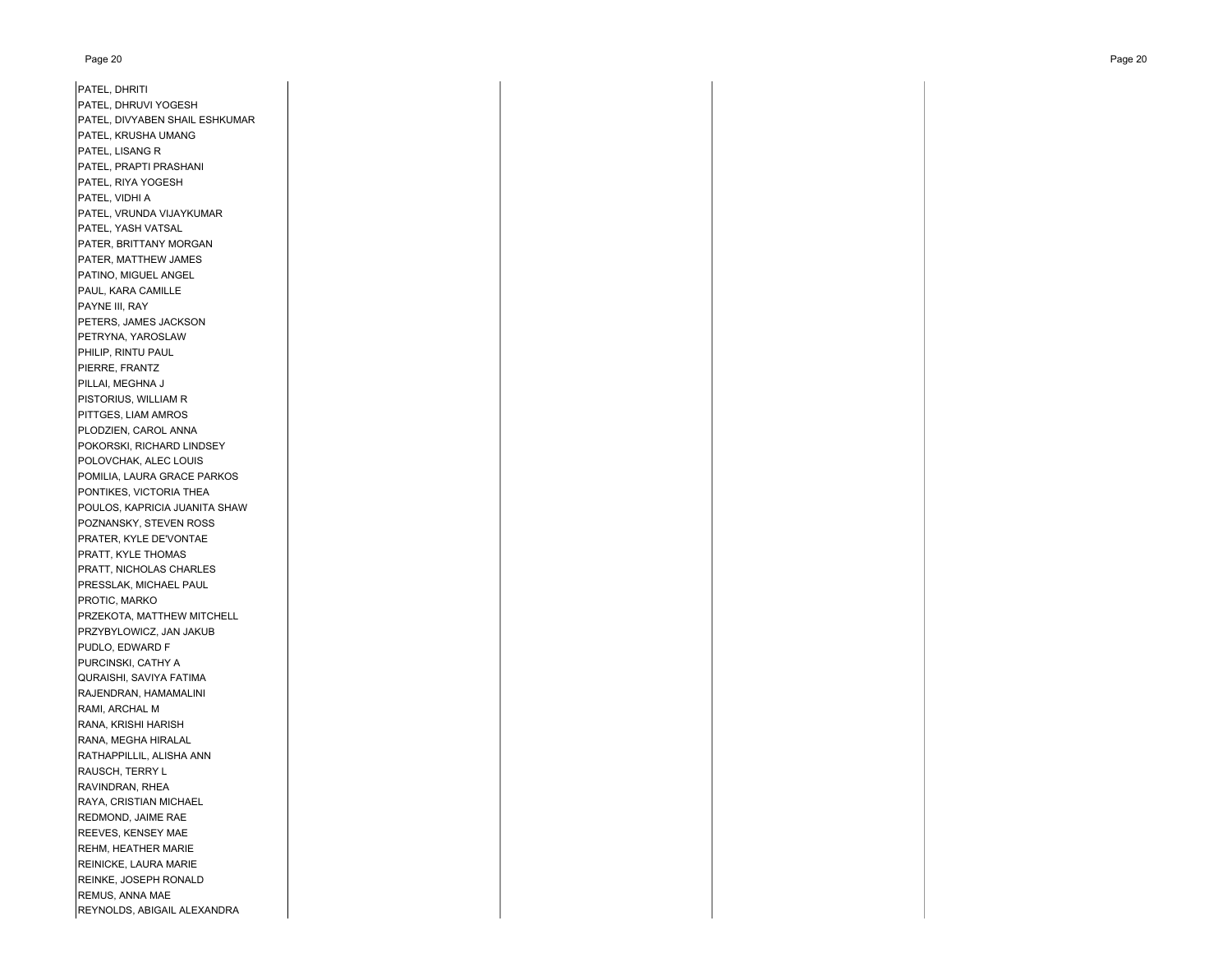#### Page 21 Page 21

RICH, ETHAN MICHAEL RICHTER, JACOB BRENT RIEGER, ANGELA MARIE RIEGER, CHERYL A RINGOR, JUAN RICARDO SISON RISBY, BRIANNA ALICIA RIVERA JR, EDUARDO ROACH, MICHAEL EDWARD ROBBINS, JENNA PAIGE ROLDAN, JOCELYN ROMA, CHERYL LYNN ROMAN, ANTHONY JOSHUA RONAN, JAMES MARTIN ROQUE, DANICA FRANCINE ROTH, LISA MARIE ROVEGNO, ELIZABETH PATRICIA ROYCROFT, KATLIN LOUISE RUSECKI, GABRIEL ROMAN RYAN, DEMITRIA RENAE RYAN, OLIVIA JANE RYNDAK, LAURA M SACKETT, KYLE THOMAS SAFDARY, ZAINAB FATIMA SAGAT, KEVIN JAMES SAGMEISTER, JOSEPH DANIELS SALAZAR CRUZ, ALONDRA SALEMI, MIA NICOLE SAMANO, MIGUEL A SAMI, HALA QUSAY SANCHEZ, IVAN SANCHEZ, IVONNE SARULLO, MARIANO JAMES SCAFA, LUCIENNE D SCHARF, NATALIE ANN SCHEER, MORGAN WILLIAM SCHMIDT, ANNIKA SCHNABEL, JILL NICOLE SCHREIBER, NINA SHAYARI SCOLA, SABRINA FRANCESCA SCOTT, DOUGLAS M SEALUND, ANNA RUTH SEPULVEDA, JACQUELINE MELANIE SERGEY, JUN JON SHAH, AVANI JATIN SHAH, RICHA BHAVESH SHAH, RIYA A SHAH, RIYA P SHERIDAN, MARY THERESA SHERRY, KONNIE KAY SIEGHART, DANIEL STEVEN SIMON, SHARON MARY SMAHA, BRYAN M SMAIL, SARAH SMEYA, AARON DAVID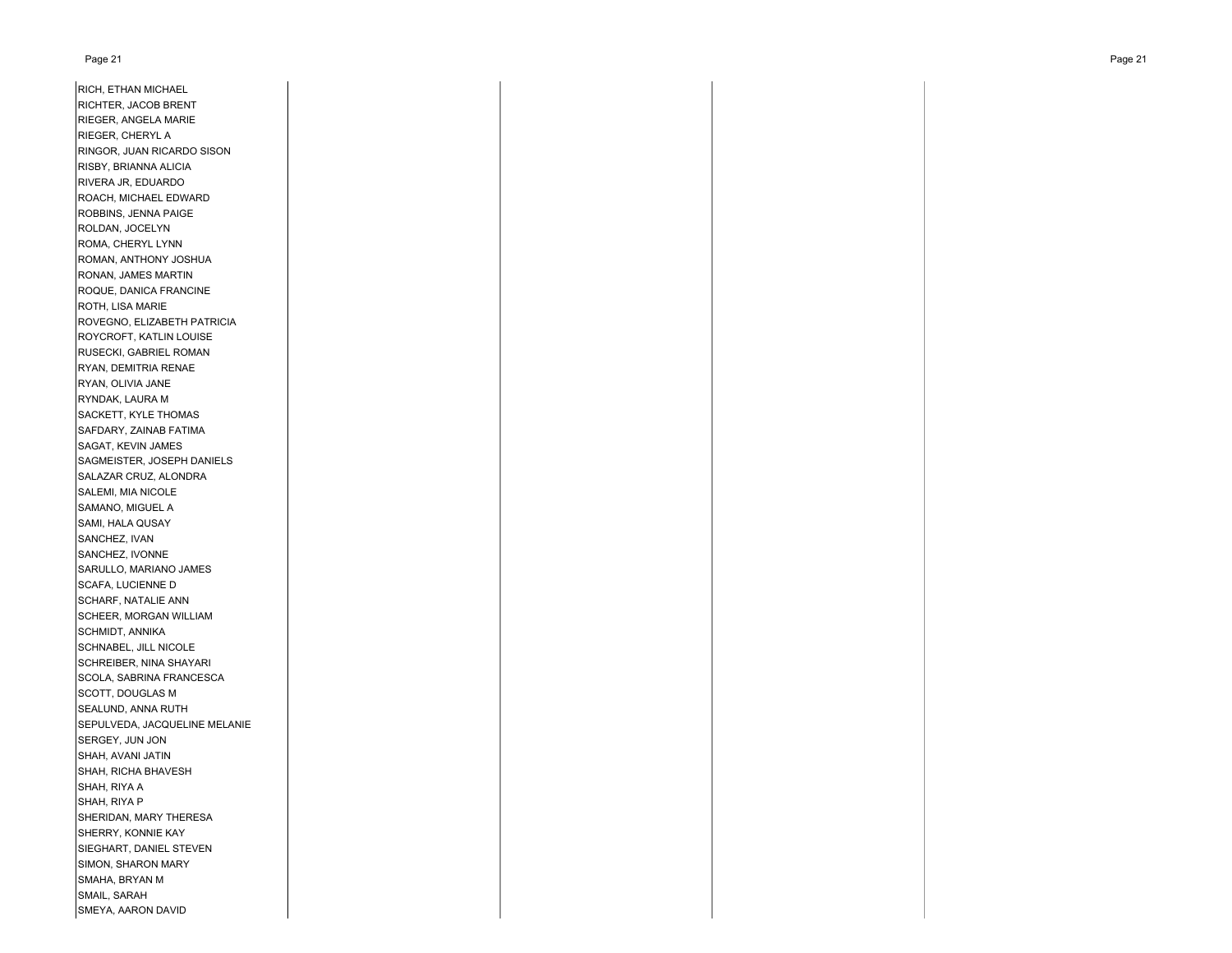#### Page 22 Page 22

SMITH, ELAINE ELIZABETH SMITH, NORA ROSE PEKOFSKE SMITH, RAUQUELLE KADISHA-MAY SMITH, VICTORIA SOBOTKA, KACPER SOCHA, KAYA JULIA SOCHOWSKI, THOMAS A SOLE, JOHNNY DANIEL SOREJIAN, NORA MADELINE SPERO, RYAN EDWARD STAERZL, MIKALA ANDREA STAFFEL, CAMERIN BELLEZZO STASIEK, ANETA STAUNTON, LAUREN ANNE STEARNS, SABRINA KATHERINE STOSS, KATELYN MARIE STROTMAN, AMELIA NOELLE STROTMAN, ELISABETH JOY SUAREZ, KAREN SULTAN, NABAH FATIMA SUTSCHEK, SCOTT R SUWALSKI, HAILEY ALEXANDRA SWANSON, ELIZABETH ANNE SWENDROWSKI, DEBORAH M SZAL, DOMINIKA PATRYCJA SZKWAREK, MADELINE GRACE TABATT, THOMAS TALARI, CHRISTINE PRIYA TALUKDER, OLIVER JAMAL TANNY, FIONA MARIE TAYLOR, ROBERT JAMES THALACKAN, JUSTIN JAMES THOMAS, ANJANA S THOMAS, ASHNA S THOMAS, WALTER JOSEPH THVEDT, JACOB MATTHEWTORKELSON, MONROE ADELIA FURREBOE TORRES LIMA, LIZETH TOULON, ANNA REBECCA TULLY, SARAH ANNE TUNTLAND, MICHAEL ALEXANDER TURNER, KAYLA MARIE TURNER, PEYTON MACKENZIE TURNER, RYLAN MARCUS UHLIG, JULIA ROSE UKAEGBU, BIBIANA NKECHINYERE URIBE, DIANA RUIZ UZQUIANO, JUANA EMILIANA VAN DE NORTH, DANIELLE AMANDA VAN DENEEDEN, KARINA VANA, CHARLES F VANWEES, RYAN MACLEAN VARMA, TANIYA VASQUEZ CHAVEZ, ARNOLDO ELOY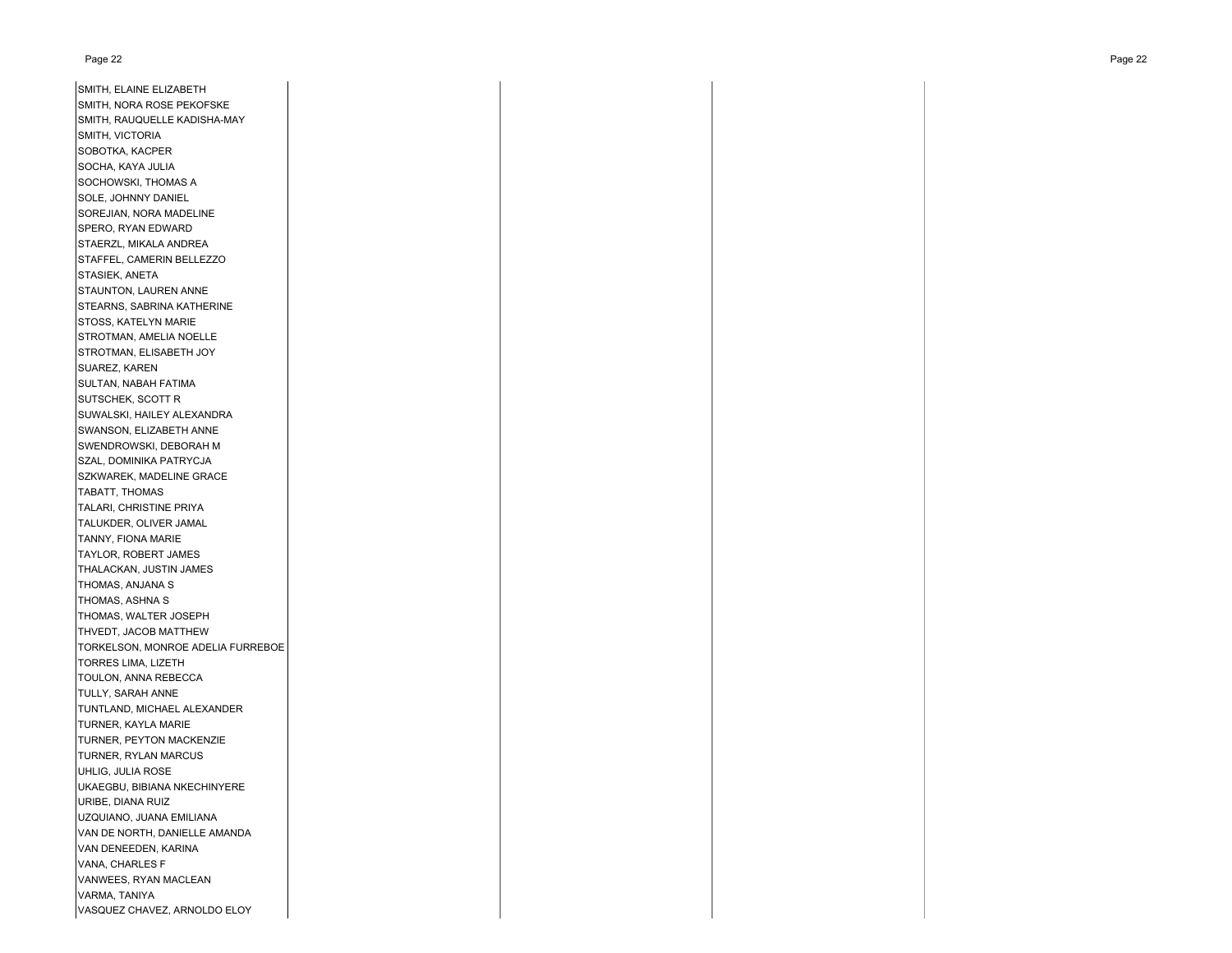#### Page 23 Page 23

| VAUGHAN, LAUREN ELIZABETH      |  |  |
|--------------------------------|--|--|
| VERGARA, NICOLE GRACE          |  |  |
| VERNOLA, JAMES RICHARD         |  |  |
| <b>VICTOR, NATALY</b>          |  |  |
| VIRELLA, SARA NICOLE           |  |  |
| VUCO, ANTHONY JAMES            |  |  |
| VUCSKO-CAMERON, ANDREW JAMES   |  |  |
| WACHNIK, KLAUDIA CORA          |  |  |
| WAGNER, EMMA SAMANTHA          |  |  |
| WALDVOGEL, JAMES MATTHEW       |  |  |
| <b>WALKER, YVONNE TING</b>     |  |  |
| WAMBACH, GRACE ELIZABETH       |  |  |
| WANG, ARLENA ENSHIN            |  |  |
| <b>WEBBER, NANCY L</b>         |  |  |
| <b>WERSCHING, JEAN C</b>       |  |  |
| WHALEY, BRADLEY A              |  |  |
| WHIDDON, LYNN KAREN            |  |  |
| WHITTINGHILL, GABRIELLE NICOLE |  |  |
| WILK, AMELIA                   |  |  |
| <b>WILKS, CORY TYREECE</b>     |  |  |
| WILLMARTH, JANET REBECCA       |  |  |
| <b>WILSON, DANIEL EDWARD</b>   |  |  |
| WINDISCH, ANDREW MATHEW        |  |  |
| WINKEL, JAKE MATTHEW           |  |  |
| <b>WOJTAN, NICHOLAS</b>        |  |  |
| WOLF, GARY J                   |  |  |
| <b>WOLFF, STACI RENEE</b>      |  |  |
| WOOF, VANESSA                  |  |  |
| WRIGHT, CAITLIN IZABELLA       |  |  |
| <b>WRIGHT, JOSEPH MICHAEL</b>  |  |  |
| YALDA, SHAINA RITA             |  |  |
| YOKHANNA, MERNA MNIR           |  |  |
| ZAIDI, MALAIKA SYEDA           |  |  |
| ZAKARIA, MARYAM                |  |  |
| ZAMBELLI, ZACHARY SCOTT        |  |  |
| ZHORZHOLIANI, NINO             |  |  |
| ZIERING, CHRISTINE KOHLS       |  |  |
| ZIMA, ROBERT GEORGE            |  |  |
| ZIMBRAKOS, PAVLOS VASILIOS     |  |  |
| ZUBECK, JOSEPH A               |  |  |
|                                |  |  |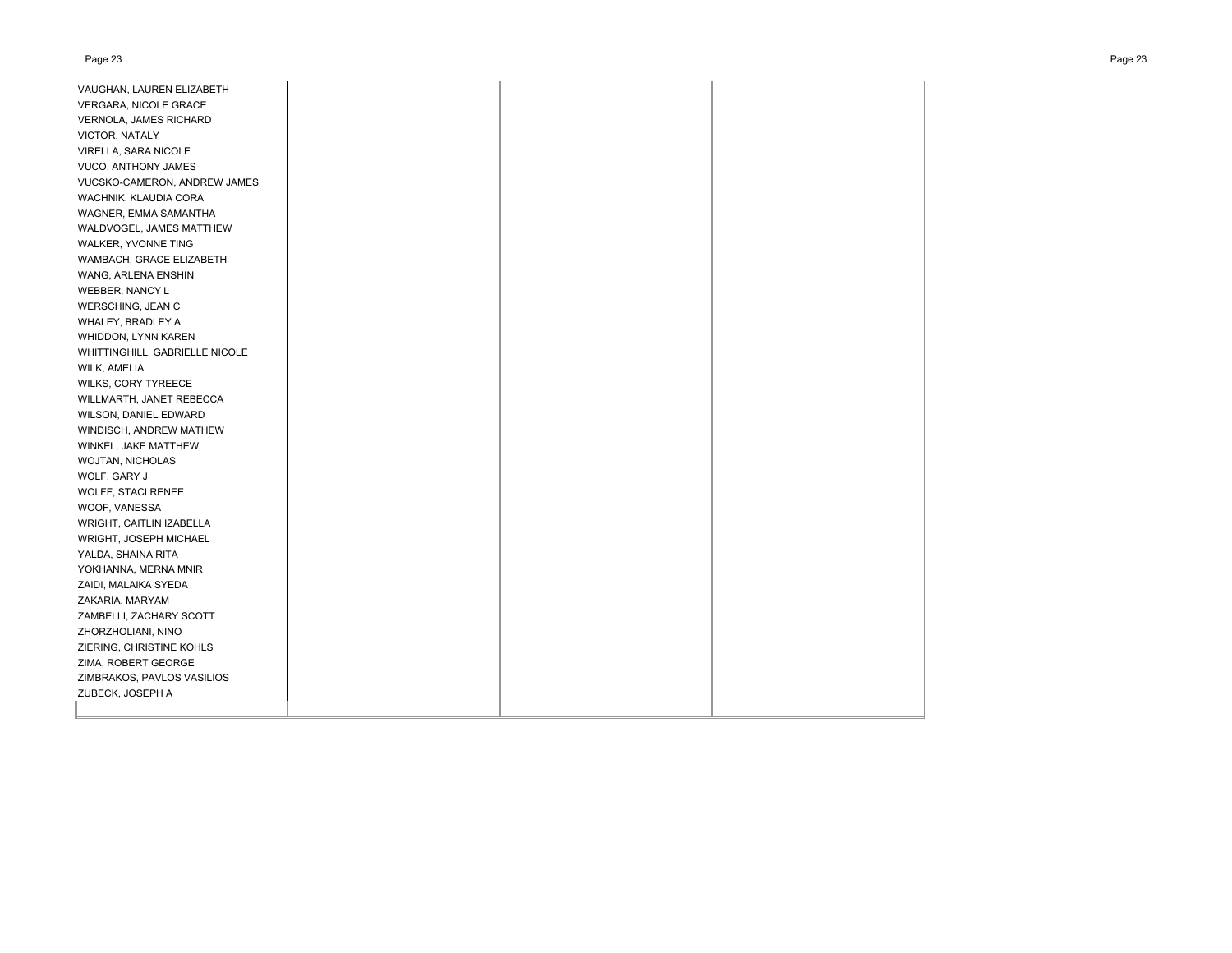## **Payments over \$2,500, excluding wages and salaries.**

# *This listing must be published in the local newspaper, sent to ISBE, and retained within your district/joint agreement administrative office for public inspection*

# MAINE TOWNSHIP HIGH SCHOOL DIST. 207

05-016-2070-17

| Person, Firm, or Corporation         | Aggregate Amount | Person, Firm, or Corporation    | Aggregate Amount |
|--------------------------------------|------------------|---------------------------------|------------------|
| TYLER LANE CONSTRUCTION, INC         | 1,798,805.34     | <b>DOUBLETREE</b>               | 7,887.68         |
| <b>WIGHT &amp; COMPANY</b>           | 1,508,793.50     | MINDING YOUR BUSINESS           | 7,825.00         |
| <b>NSSEO</b>                         | 1,249,830.10     | <b>LIBRARIESFIRST</b>           | 7,809.00         |
| SEPTRAN STUDENT TRANSPORTATION       | 1,237,962.54     | APPERSON, INC.                  | 7,774.85         |
| <b>ENGIE RESOURCES LLC</b>           | 1,074,566.06     | COLLEY ELEVATOR CO              | 7,772.50         |
| CDW GOVRNMENT, INC                   | 919,770.89       | <b>EVANSTON IMPRINTABLES</b>    | 7,637.91         |
| <b>SSCRMP</b>                        | 736,366.11       | <b>GAYLORD OPRYLAND</b>         | 7,632.97         |
| DOCUMENT TECHNOLOGIES LLC            | 682,880.89       | APPLE STORE                     | 7,596.25         |
| ELENS & MAICHIN ROOFING & SHEET MET/ | 625,863.20       | <b>NSSED</b>                    | 7,589.72         |
| A LAMP CONCRETE CONTRACTORS, INC.    | 602,625.05       | BOYLAN, MATTHEW                 | 7,548.00         |
| NATIONAL ROOFING CORP.               | 599,392.90       | LEARNING FORWARD                | 7,539.00         |
| <b>CONTECH MSI CO</b>                | 556,358.30       | <b>CORRIE LLC</b>               | 7,500.00         |
| A & B BUS SERVICE                    | 506,173.47       | DUNCAN, TRACIE                  | 7,500.00         |
| INDEPENDENT MECHANICAL IND INC       | 485,872.80       | STEPHENSON, JOSEPH              | 7,500.00         |
| <b>CALLONE</b>                       | 474,272.55       | STUDENT ASSURANCE SERVICES INC. | 7,486.00         |
| AMERICAN TAXI DISPATCH, INC          | 405,311.73       | <b>BRAINPOP</b>                 | 7,470.00         |
| <b>AP EXAMINATIONS</b>               | 404,810.00       | <b>HYATT HOTELS</b>             | 7,443.80         |
| <b>NTDSE</b>                         | 400,114.96       | SCREENFLEX PORTABLE PA          | 7,415.30         |
| <b>NEW HORIZON CTR FOR THE</b>       | 368,424.19       | TOWNSHIP HIGH SCHOOL DIST 214   | 7,396.15         |
| <b>CITY OF PARK RIDGE</b>            | 359,840.19       | FARONICS TECHNOLOGIES USA, INC  | 7,321.05         |
| MONACO MECHANICAL INC                | 342,903.97       | ULINE *SHIP SUPPLIES            | 7,296.60         |
| DELL MARKETING L.P.                  | 327,118.35       | PACIFIC EDUCATIONAL GR          | 7,286.00         |
| CHICAGOLAND PAVING CONTRACTORS IN    | 324,724.50       | THE SIGN PALACE                 | 7,250.00         |
| L MARSHALL ROOFING &                 | 320,431.50       | CLUB CASA CAFE                  | 7,247.25         |
| VANGUARD ENERGY SERVICES LLC         | 302,900.94       | ALLEGRA MARKETING PRIN          | 7,244.00         |
| <b>COMMUNITY CONSOLIDATED</b>        | 296.230.58       | <b>DES PLAINES POSTMASTER</b>   | 7.225.00         |
| <b>FRANCZEK</b>                      | 291,935.28       | <b>R&amp;M SPECIALTIES</b>      | 7,147.50         |
| <b>BOB ROGERS TRAVEL</b>             | 268,011.81       | <b>TARGET</b><br>00013425       | 7,128.80         |
| ADVOCATE MEDICAL GROUP               | 256,057.96       | DEERFIELD HIGH SCHOOL           | 7,055.40         |
| KNICKERBOCKER ROOFING AND PAVING O   | 246,442.50       | <b>SUPPLYWORKS</b>              | 7,049.32         |
| BAYES ACHIEVEMENT CENTER INC.        | 243,352.19       | LYON & HEALY HARPS INC          | 7,008.00         |
| ALL-WAYS TRANSPORTATION SERVICES, II | 235,040.00       | <b>CERTIPORT</b>                | 7,000.00         |
| CONNECTIONS DAY SCHOOL SOUTH CAME    | 221,268.44       | SPIRIT PRODUCTS                 | 6,936.68         |
| JOSEPH ACADEMY                       | 214,938.84       | CPI INC                         | 6,928.00         |
| PEARSON EDUCATION                    | 178,712.33       | <b>VAN'S ENTERPRISES LTD</b>    | 6,925.70         |
| CHANGE ACAD LAKE OF THE OZARKS LLC   | 169,361.60       | <b>CINTREX AUDIO VISUAL</b>     | 6,918.00         |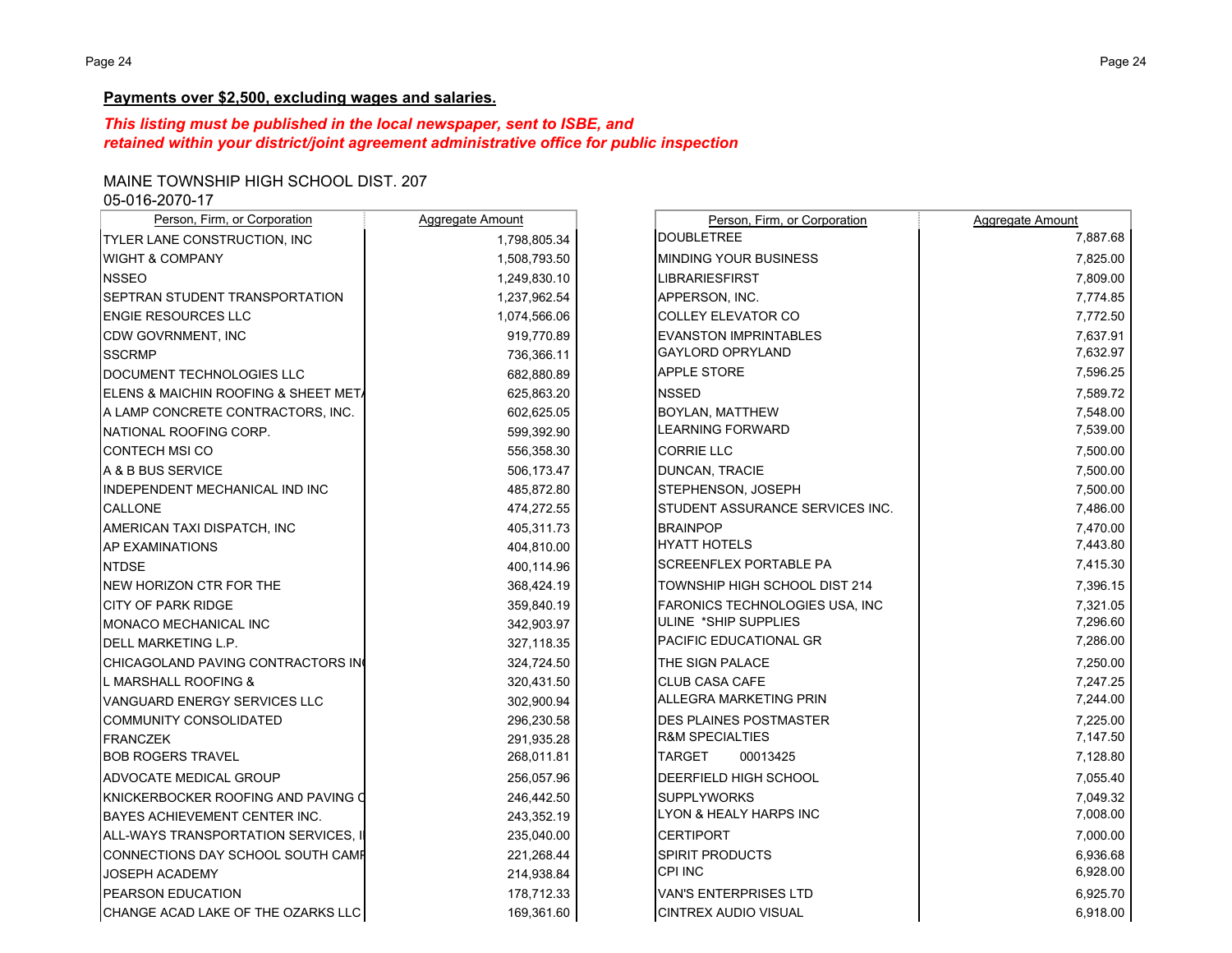| ARROW ROAD CONSTRUCTION CO.         | 167,795.00 | PURELAND SUPPLY LLC                      | 6,906.22 |
|-------------------------------------|------------|------------------------------------------|----------|
| COMPUTER INFORMATION CONCEPTS, INC  | 167,281.00 | NATOLA CONCRETE                          | 6,900.00 |
| SOUTHERN BUS AND MOBILITY, INC.     | 161,169.00 | WORLD'S FINEST CHOCOLATE INC             | 6,885.00 |
| CHALLENGER DAY SCHOOL               | 161,108.33 | WR TYPESETTING CO INC                    | 6,725.50 |
| DEWBERRY ARCHITECTS INC.            | 156,020.03 | <b>CURIO HOTELS</b>                      | 6,697.03 |
| CAMELOT THERAPEUTIC SCHOOLS LLC     | 153,372.04 | ROSEMONT ELEMENTARY SD78                 | 6,682.00 |
| <b>CITY OF DES PLAINES</b>          | 151,983.15 | HENRY SCHEIN*                            | 6,647.62 |
| NATIONWIDE ENVIRONMENTAL & DEMO, LI | 148,455.50 | <b>EHRHARDTS TRAILER SALE</b>            | 6,627.11 |
| <b>BSN SPORTS LLC</b>               | 145,495.66 | <b>DBC*BLICK ART MATERIAL</b>            | 6,623.40 |
| <b>BRIDGE VIEW</b>                  | 141,602.09 | <b>LGH TUTOR BILLING 5 WEST</b>          | 6,550.00 |
| <b>SCHAEFGES BROTHERS, INC.</b>     | 140,978.70 | THE TECHNOLOGY AND MANUFACTURING         | 6,550.00 |
| JOSTENS                             | 138,783.12 | <b>WORTHINGTON DIRECT</b>                | 6,541.20 |
| LAKE COOK DISTRIBUTORS INC          | 136,957.54 | <b>KC PRINTING</b>                       | 6,515.00 |
| <b>CITICARE SERVICES LLC</b>        | 131,823.55 | HENRY SCHEIN, INC                        | 6,511.49 |
| MCGRAW-HILL SCHOOL EDUCATION HOLD   | 130,031.38 | PORTABLE COMMUNICATION                   | 6,498.38 |
| <b>AMZN MKTP US</b>                 | 125,571.20 | <b>GLENBROOK NORTH HIGH SCHOOL</b>       | 6,469.56 |
| NEW HOPE ACADEMY                    | 122,433.24 | <b>DISCOVERY EDUCATION INC</b>           | 6,450.00 |
| FRANK COONEY CO                     | 116,126.42 | <b>1ST AYD CORPORATION</b>               | 6,431.68 |
| <b>BSN SPORTS</b>                   | 111,516.58 | MENARDS CRYSTAL LAKE I                   | 6,430.09 |
| ATHLETICO MANAGEMENT LLC            | 109,264.95 | HOMEDEPOT.COM                            | 6,411.11 |
| <b>MIDLAND PAPER</b>                | 100,532.25 | CONSERV FS INC                           | 6,387.53 |
| STUCKEY CONSTRUCTION COMPANY, INC.  | 97,536.55  | <b>TARGET</b><br>00011254                | 6,333.53 |
| MAINE TWP SCHOOL TREASURER          | 97,007.13  | JOHN NERI CONSTRUCTION, INC              | 6,300.00 |
| SOARING EAGLE ACADEMY               | 96,786.99  | EAGLE CONCRETE INC                       | 6,270.00 |
| LOWERY MC DONNELL CO                | 95,485.32  | <b>REFRIGERATION SYSTEMS OF ILLINOIS</b> | 6,204.00 |
| TEACHERS RETIREMENT SYSTEM          | 92,549.64  | <b>LOCKER SHOP AND UAS</b>               | 6,142.00 |
| <b>NICOR</b>                        | 89,409.24  | <b>C R PROMOTIONS</b>                    | 6,131.75 |
| NORTH COOK YOUNG ADULT ACADEMY      | 86,033.64  | SUR LA TABLE DIRECT                      | 6,108.60 |
| <b>ARAMARK</b>                      | 85,046.91  | <b>NCA CAMPS &amp; EVENTS</b>            | 6,050.00 |
| <b>KESHET</b>                       | 82,531.28  | <b>HAAS FACTORY OUTLET</b>               | 5,901.65 |
| <b>COVE SCHOOL</b>                  | 82,100.14  | QUINCY UNIVERSTIY CORPORATION            | 5,900.00 |
| MIDWEST COMPUTER PRODUCTS, INC      | 81,345.98  | DURA BILT FENCE IL INC.                  | 5,880.00 |
| CENGAGE LEARNING, INC.              | 79,901.29  | SIGN-A-RAMA                              | 5,870.85 |
| X2 DEVELOPMENT CORP                 | 79,236.00  | UNIVERSITY OF ILLINOIS                   | 5,868.00 |
| <b>GEORGE K. BAUM</b>               | 77,254.56  | <b>RADISSON</b>                          | 5,866.20 |
| <b>WAREHOUSE DIRECT, INC.</b>       | 77,135.57  | STANDARD PIPE ARLINGTO                   | 5,848.10 |
| OFFICE DEPOT                        | 76,072.63  | AIRBORNE ATHLETICS INC                   | 5,820.00 |
| TABLEAU SOFTWARE, INC               | 75,753.00  | EXXONMOBIL 99259673                      | 5,815.80 |
| ABBEY PAVING CO, INC.               | 75,021.62  | <b>CREATIVE PROMOTIONAL A</b>            | 5,814.60 |
| AMAZON.COM                          | 74,963.18  | EUROPEAN CRYSTAL BANQUETS                | 5,761.35 |
| <b>MARYVILLE ACADEMY</b>            | 74,397.53  | THE CLEANERY CLEANERS                    | 5,755.10 |
| WINDSTREAM                          | 72,153.19  | <b>SCHOOL CLOUD SYSTEMS</b>              | 5,734.95 |
| <b>HOUGHTON MIFFLIN</b>             | 69,227.50  | <b>KTNA LTD</b>                          | 5,702.40 |
| OAKTON COMMUNITY COLLEGE            | 68,410.13  | MENARDS MOUNT PROSPECT                   | 5,681.01 |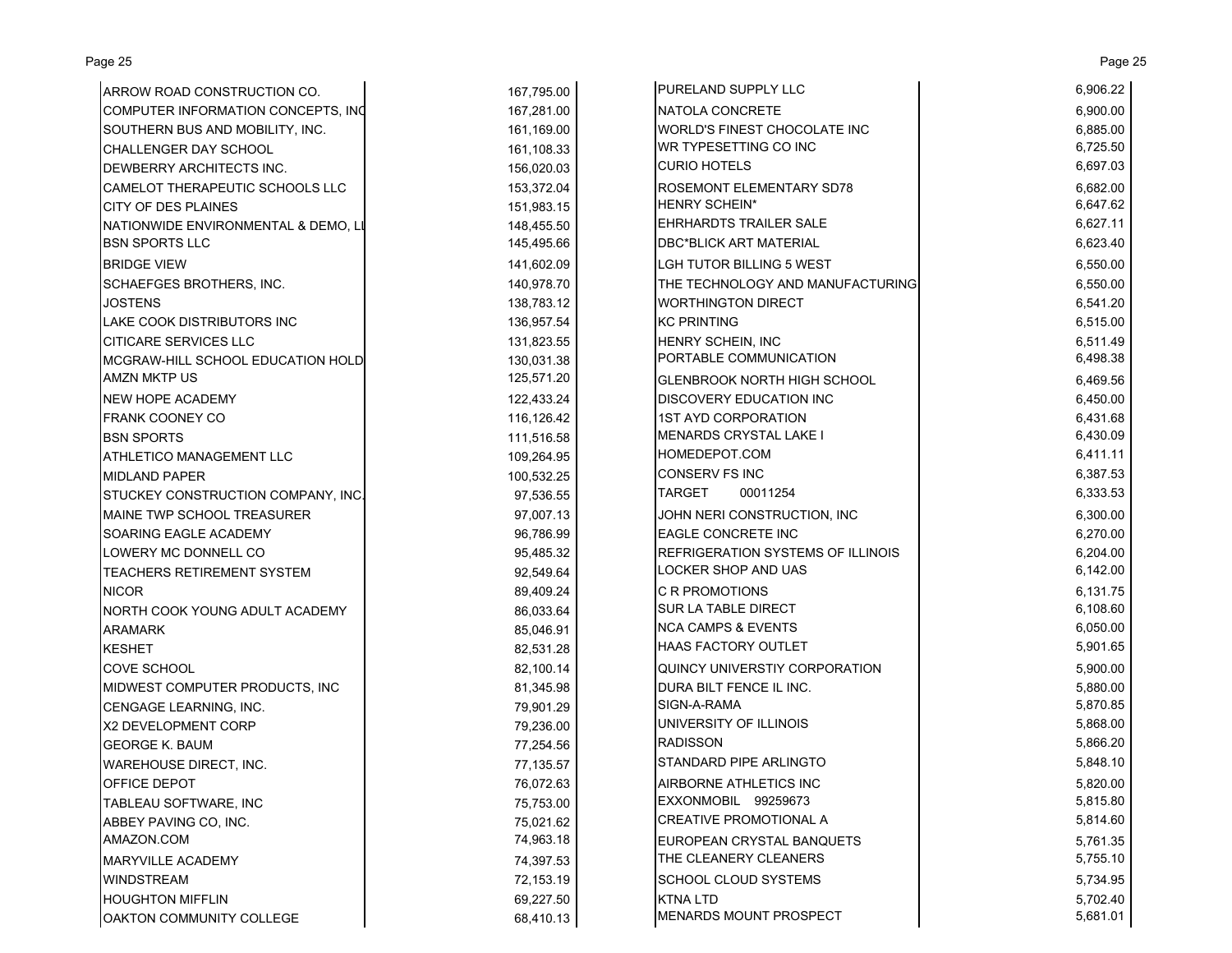| <b>COTG</b>                           | 65,377.59 | MONOPRICE, INC.                    | 5,679.89 |
|---------------------------------------|-----------|------------------------------------|----------|
| TEM ENVIRONMENTAL, INC.               | 65,167.00 | DAIRY QUEEN #12658 QPS             | 5,678.18 |
| <b>ROSEMONT THEATRE</b>               | 65,000.00 | <b>PAYPAL *EMPIREMOCKT</b>         | 5,660.00 |
| TMS RE, INC.                          | 63,038.16 | CHICAGO SHAKESPEARE THEATRE        | 5,601.25 |
| RENAISSANCE LEARNING, INC.            | 62,285.10 | CHICAGO FILTER SUPPLY, INC         | 5,576.40 |
| SONIA SHANKMAN ORTHOGENIC SCHL        | 62,216.03 | <b>MESSMER, SHAWN</b>              | 5,558.93 |
| R.L. SOHOL GENERAL CONTRACTOR, INC.   | 60,422.40 | MODEL UNITED NATIONS DEVELOPMENT O | 5,530.00 |
| HUNTINGTON'S DISEASE SOCIETY OF AME   | 60,320.18 | <b>BONSLATER, BOBBY</b>            | 5,500.00 |
| THE LEARNING HOUSE                    | 59,267.12 | THE ART CENTER                     | 5,500.00 |
| JOHNSON CONTROLS FIRE PROTECTION L    | 58,443.45 | SHELL OIL 57446509101              | 5,417.97 |
| CORPORATE TRAVEL SERVICES, INC.       | 57,340.03 | PERFECTION LEARNING CORP           | 5,410.14 |
| <b>WENGER CORPORATION</b>             | 56,881.00 | <b>SCHOLASTIC MAGAZINES</b>        | 5,385.27 |
| CONNECTIONS ACADEMY EAST              | 56,795.21 | <b>USA CLEAN</b>                   | 5,378.09 |
| NATIONAL SEED                         | 55,695.99 | ALFREDO'S LANDSCAPING              | 5,370.00 |
| WINSTON KNOLLS EDUCATION GROUP        | 53,865.76 | LITTLE RIVER RESEARCH & DESIGN     | 5,344.00 |
| <b>HINSDALE THSD 86</b>               | 53,462.85 | THOMPSONS RENTAL STATI             | 5,332.55 |
| THE SPYGLASS GROUP, LLC               | 53,429.40 | RESIDENTIAL TREE WORK INC.         | 5,300.00 |
| <b>REINDERS, INC</b>                  | 53,204.98 | <b>ADORAMA INC</b>                 | 5,294.20 |
| <b>ELARA ENGINEERING</b>              | 52,631.14 | <b>MUSIC THEATRE INTERNATIONAL</b> | 5,270.00 |
| JEANINE SCHULTZ MEMORIAL SCHL         | 52,421.54 | <b>INVENTABLES, INC</b>            | 5,259.22 |
| <b>BARNES &amp; NOBLE</b>             | 50,723.27 | CENTRAL SUBURBAN LEAGUE            | 5,250.00 |
| THE COLLEGE BOARD                     | 50,240.00 | <b>REBELS TROPHIES</b>             | 5,240.00 |
| <b>NORTH AMERICAN</b>                 | 50,222.02 | INT*IN *JC SPORTS, INC             | 5,233.75 |
| VIRTUAL CONNECTIONS ACADEMY           | 50,124.06 | <b>SCHNEIDERELECTBLD AMER</b>      | 5,232.00 |
| <b>QUINLAN &amp; FABASH</b>           | 49,382.34 | ADVANTAGE TEAM SALES GROUP INC     | 5,222.05 |
| <b>MATHEMATICS VISION PROJECT LLC</b> | 48,963.50 | SQU*SQ *LEARNING TECHN             | 5,190.00 |
| WASTE MGMT WM EZPAY                   | 48,763.46 | JC LICHT - 1217 - SCHA             | 5,181.87 |
| <b>MAXIM STAFFING SOLUTIONS</b>       | 48,609.52 | R C WAHL JEWELERS                  | 5,113.00 |
| <b>BLICK ART MATERIALS</b>            | 48,457.76 | <b>FREESTYLE SALES CO</b>          | 5,109.81 |
| A WINNING EDGE                        | 46,971.00 | <b>BIZAR ENTERTAINMENT INC.</b>    | 5,092.00 |
| LAKE-COOK DISTRIBUTORS                | 46,619.10 | <b>CHEMCRAFT INDUSTRIES</b>        | 5,070.00 |
| <b>HERFF JONES</b>                    | 46,529.62 | <b>ISTE CONFERENCE</b>             | 5,070.00 |
| <b>GRAINGER</b>                       | 46,499.63 | <b>JBH TECHNOLOGIES INC</b>        | 5,019.00 |
| PACTT LEARNING CENTER                 | 45,894.12 | <b>ED-RED</b>                      | 5,000.00 |
| PEAPOD *GROCERIES                     | 45,639.84 | <b>KAMI LIMITED</b>                | 5,000.00 |
| UNITED DISPATCH/303 TAXI              | 44,542.53 | MONSTER ENTERTAINMENT INC.         | 5,000.00 |
| <b>GALE</b>                           | 43,927.60 | R3 COLLABORATIVES INC              | 5,000.00 |
| MARTIN IMPLEMENT SALES, INC           | 43,617.18 | ASSOC SUPERV AND CURR              | 4,992.68 |
| ALLIED BENEFIT SYSTEMS INC            | 43,049.86 | <b>SCHOOL HEALTH CORP</b>          | 4,973.27 |
| SPORTSFIELDS INC.                     | 42,419.60 | MICHAEL BECKER FINE VIOLINS        | 4,966.00 |
| <b>VALLEY BUSINESS MACHINES</b>       | 41,951.00 | THE SCOPE SHOPPE                   | 4,917.00 |
| JOHNSON CONTROLS INC                  | 40,958.01 | <b>MUSIC THEATRE INTL</b>          | 4,890.00 |
| CITRIX SYSTEMS INC.                   | 40,680.00 | <b>MYZONE</b>                      | 4,868.00 |
| RAPID ROOTER SEWER AND DRAIN INC      | 40,150.00 | PALOS SPORTS, INC                  | 4,866.82 |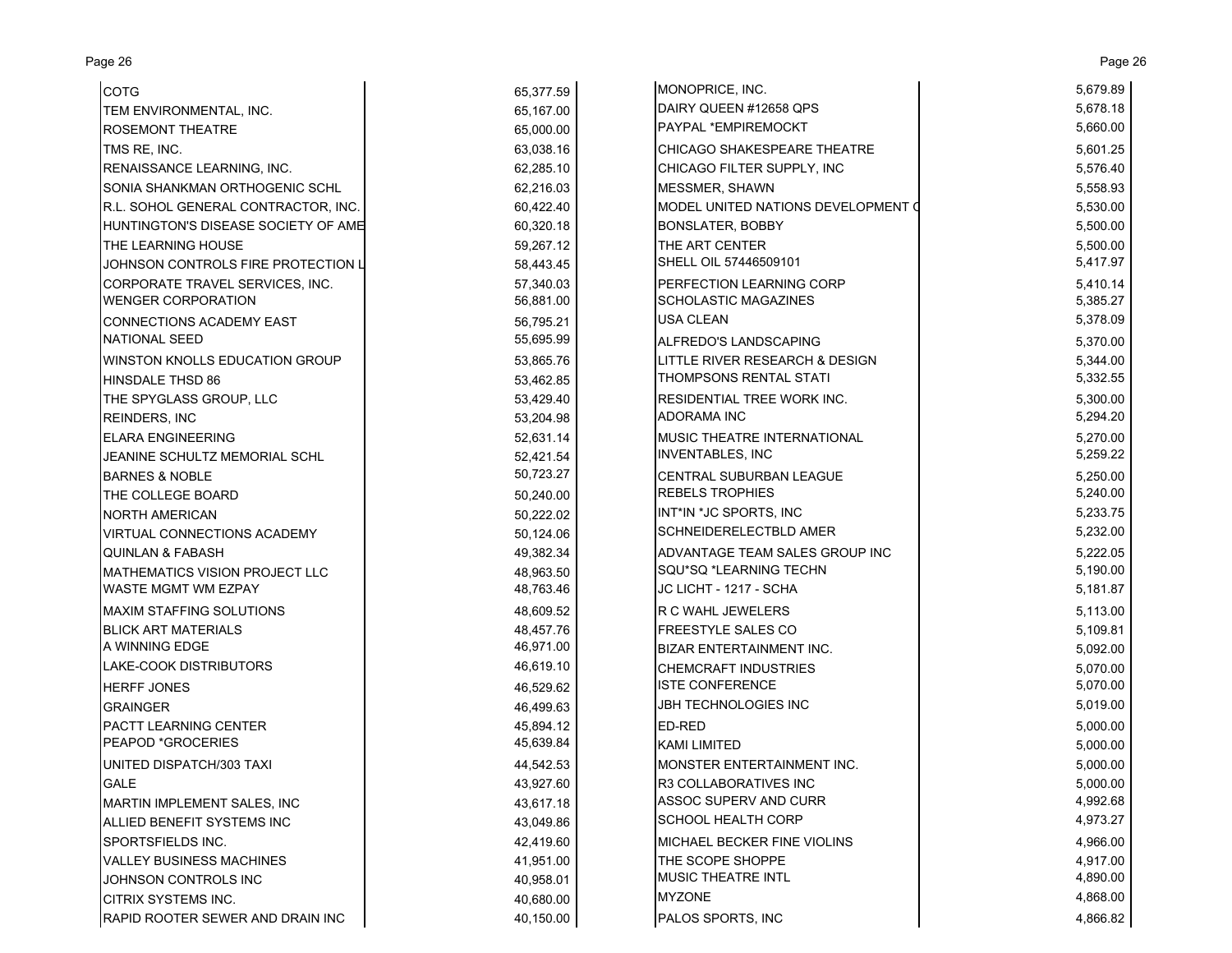| ADVOCATE LUTHERAN GENERAL HOSPITA    | 40,000.00   | <b>BORNQUIST INC</b>                 | 4,866.40 |
|--------------------------------------|-------------|--------------------------------------|----------|
| AMBASSADOR ATHLETIC APPAREL INC      | 39,779.35   | PORTABLE COMMUNICATIONS SPECIALIST   | 4,863.71 |
| LANGUAGE LINE SERVICES               | 39,756.76   | <b>ROBERT BOSCH TOOL CORPORATION</b> | 4,857.30 |
| INT*IN *BOOMERANG PROJ               | 39,015.00   | <b>QUALITY FUND RAISING INC</b>      | 4,776.00 |
| ALL AMERICAN EXTERIOR SOLUTIONS      | 37,900.00   | TRADITIONS AT CHEVY CH               | 4,740.00 |
| SKYWARD, INC                         | 36,132.30   | <b>LITTLE RIVER RESEARCH</b>         | 4,712.93 |
| <b>WET USA INC</b>                   | 35,926.53   | FRONTLINE TECHNOLOGIES GROUP, LLC    | 4,709.72 |
| <b>GUARDIAN</b>                      | 34,807.88   | <b>UNIVERSAL INC</b>                 | 4,678.18 |
| ROSENGRANT, MICHAEL                  | 34, 133. 25 | <b>AIRGASS NORTH</b>                 | 4,677.80 |
| DOOR DIMENSIONS, INC                 | 34,110.00   | ETERNALLY GREEN LAWN CARE INC.       | 4,667.00 |
| UNITED STATES POSTAL SERVICE         | 33,900.00   | <b>RUSSO POWER - SCHILLER</b>        | 4,621.11 |
| <b>VOYAGER SOPRIS LEARNING</b>       | 33,263.90   | <b>SUNRISE GRILL AND CATE</b>        | 4,616.95 |
| HIGH VOLTAGE ELECTRIC TESTING & MAIN | 33,128.97   | <b>GENERAL MECHANICAL SERVICES</b>   | 4,613.25 |
| <b>WORLDSTRIDES</b>                  | 33,054.00   | <b>SAVOUR THE DATES</b>              | 4,600.00 |
| <b>ANDERSON LOCK</b>                 | 32,490.32   | <b>GUNN &amp; PEGELOW INC</b>        | 4,590.04 |
| SUMMIT SCHOOL, INC                   | 32,426.26   | <b>EASTBAY INC</b>                   | 4,549.50 |
| RAM TRANSPORT INC.                   | 32,250.00   | ON TIME EMBROIDERY INC               | 4,547.00 |
| HAPARA, INC                          | 31,501.80   | <b>CANA KIT CORPORATION</b>          | 4,537.50 |
| <b>QUEST FOOD SERVICE</b>            | 31,103.55   | <b>VARITRONICS LLC</b>               | 4,509.74 |
| PENTEGRA SYSTEMS LLC                 | 31,045.54   | CHICAGOLAND OFFICIALS SERVICE        | 4,491.11 |
| INTELLIGENT LIGHTING CREATIONS       | 30,854.00   | <b>GOLF TEAM PRODUCTS</b>            | 4,483.50 |
| SCHOOL HEALTH CORPORATION            | 29,837.93   | MAS TECH SERVICES, INC.              | 4,480.00 |
| DLZ INDUSTRIAL SURVEYING INC.        | 29,750.00   | <b>E2E EXCHANGE LLC</b>              | 4,475.00 |
| TALENT ASSESSMENT, INC.              | 29,585.60   | <b>SCHOLASTIC</b>                    | 4,461.08 |
| IBI - SUPPLYWORKS #225               | 29,438.78   | <b>PRESTIGE DISTRIBUTION INC</b>     | 4,435.00 |
| EDER CASELLA & CO.                   | 29,275.00   | SIEMENS INDUSTRY, INC.               | 4,431.14 |
| <b>PARK RIDGE POST OFFICE</b>        | 28,470.00   | <b>GRAPHIC EDGE</b>                  | 4,397.42 |
| ASSETGENIE, INC.                     | 28,421.50   | <b>SCHOOLMART</b>                    | 4,394.66 |
| THE GRAPHIC EDGE INC                 | 27,956.16   | <b>NASSP PRODUCT &amp; SERVI</b>     | 4,389.78 |
| <b>SIX FLAGS GREAT AMERICA</b>       | 27,250.00   | <b>KIEFER SWIM SHOP</b>              | 4,382.35 |
| <b>ADORAMA</b>                       | 27,115.46   | TOP PERFORMANCE CORP.                | 4,350.00 |
| <b>NAVIANCE LLC</b>                  | 26,794.20   | JOANN STORES #2113                   | 4,317.13 |
| GOOD, JAMES                          | 26,620.65   | <b>WYNDHAM</b>                       | 4,305.17 |
| SOUZA, VALERIE                       | 26,500.00   | SPORTS IMPORTS INC                   | 4,290.00 |
| <b>GOLDSTAR LEARNING INC</b>         | 26,415.48   | SOUTHERN ILLINOIS UNIVERSITY         | 4,275.00 |
| SAMS CLUB #6464                      | 25,817.02   | NILES WEST HIGH SCHOOL               | 4,269.00 |
| <b>IASB</b>                          | 25,805.00   | PANERA BREAD #608014                 | 4,265.81 |
| PC PARTS PLUS LLC                    | 25,715.90   | <b>BP</b>                            | 4,258.53 |
| <b>IHSA</b>                          | 25,311.13   | <b>PEPSI BEVERAGES COMPANY</b>       | 4,237.00 |
| <b>AIRGAS</b>                        | 25,301.56   | <b>IAASE</b>                         | 4,180.00 |
| <b>SEYLLER'S INC</b>                 | 24,950.00   | <b>VOYA FINANCIAL</b>                | 4,171.75 |
| NORTHERN ILLINOIS UNIVERSITY         | 24,872.00   | NATIONAL SCHOOL BOARDS ASSOC         | 4,165.00 |
| RIDDELL/ALL AMERICAN SPORTS CORP     | 24,786.03   | <b>STEVE WEISS MUSIC INC</b>         | 4,161.34 |
| <b>EBSCO SUBSCRIPTION SERVICES</b>   | 24,487.22   | <b>BOATHOUSE SPORTS</b>              | 4,153.61 |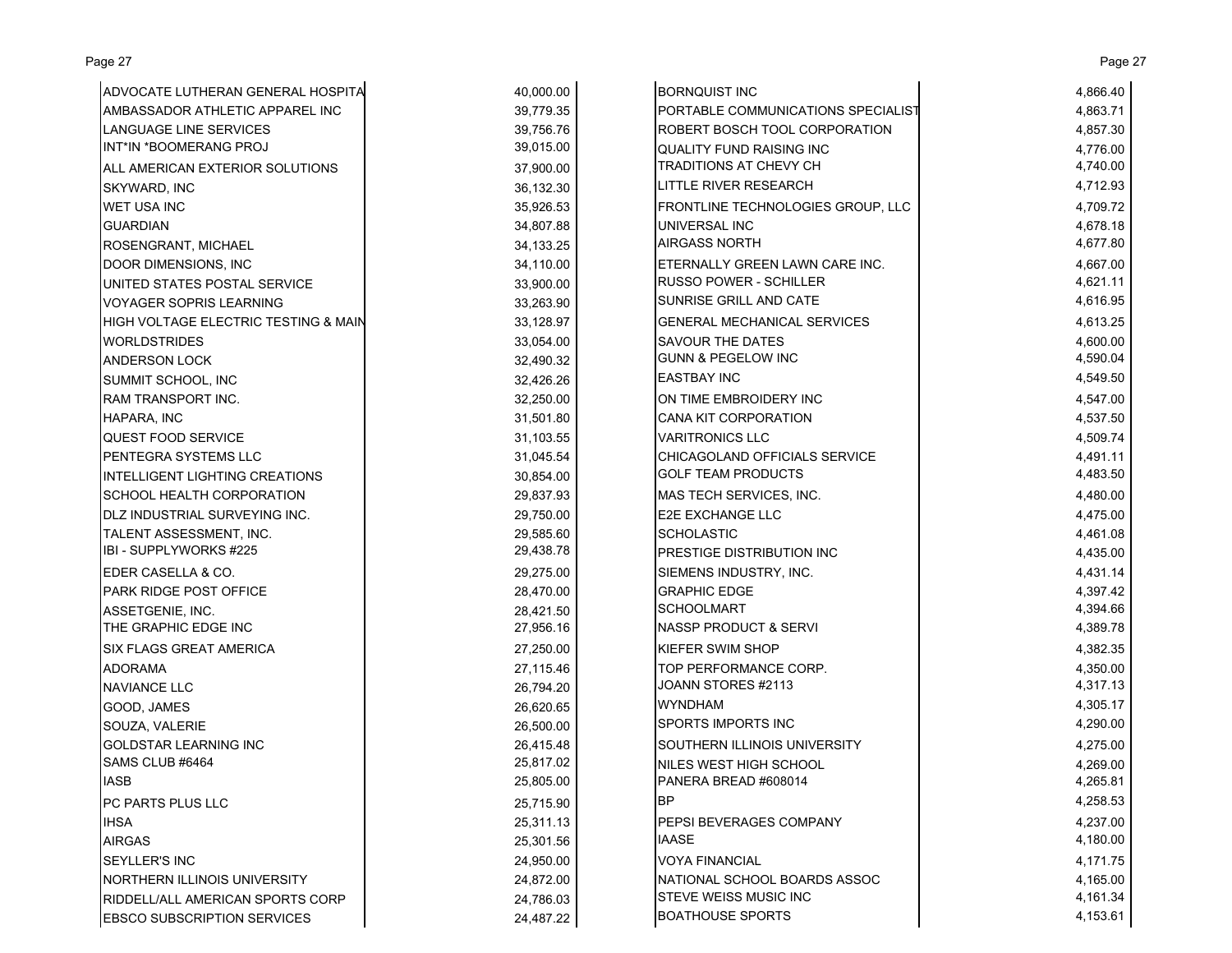| <b>HOMER TREE CARE</b>                | 24,225.00   | OLSON TRANSPORTATION, INC           | 4,145.00 |
|---------------------------------------|-------------|-------------------------------------|----------|
| <b>R&amp;G CONSULTANTS</b>            | 24,221.78   | MAINE TOWNSHIP EDUCATION FOUNDATIO  | 4,135.00 |
| TURNITIN, LLC                         | 24.199.50   | <b>BUCK BROS INC</b>                | 4,126.94 |
| <b>BILLS AUTO &amp; TRUCK REP</b>     | 24, 187. 33 | <b>HYATT REGENCY O'HARE</b>         | 4,085.76 |
| FLINN SCIENTIFIC INC                  | 24,110.24   | <b>PASCO SCIENTIFIC</b>             | 4,085.00 |
| SCHOOLOGY, INC.                       | 24,000.00   | <b>PALOS SPORTS</b>                 | 4,072.42 |
| COIT DRAPERY CLEANERS INC.            | 23,960.00   | ADAMS, CRISTA                       | 4,066.67 |
| CHICAGOLAND CABLING SOLUTIONS INC.    | 23,905.00   | THE OMNI GROUP                      | 4,047.84 |
| <b>GREAT AMERICAN OPPORTUNITIES</b>   | 23,467.22   | ADAMS EDUCATIONAL CONSULTING        | 4,000.00 |
| <b>BURRIS EQUIPMENT</b>               | 23,018.16   | FIFTH HOUSE ENSEMBLE                | 4,000.00 |
| DEFRANCO PLUMBING                     | 22,845.10   | HORN, GARY                          | 4,000.00 |
| <b>INGRAM LIBRARY SERVICES</b>        | 22,819.09   | INDIANA WESLEYAN UNIVERSITY         | 4,000.00 |
| <b>CHATEAU RITZ</b>                   | 22,740.00   | MILWAUKEE INST OF ART & DESIGN      | 4,000.00 |
| <b>B &amp; H PHOTO SUPPLIES</b>       | 22,310.49   | <b>EDVOTEK INC</b>                  | 3,975.00 |
| EDMENTUM HOLDINGS INC.                | 22,275.00   | LATINO SUMMIT                       | 3,960.00 |
| PROQUEST - CSA LLC                    | 22,060.00   | GARAVENTA USA                       | 3,948.57 |
| NOREDINK CORP.                        | 21,900.00   | STAPLES ADVANTAGE                   | 3,932.28 |
| <b>KROESCHELL SERVICES, INC</b>       | 21,891.83   | <b>UCP SEGUIN</b>                   | 3,916.80 |
| <b>CUSTOMINK LLC</b>                  | 21,332.57   | UNIVERSAL DANCE ASSOCIATION         | 3,902.00 |
| <b>MERIDIAN BANQUETS</b>              | 21,305.00   | STEVENSON HIGH SCHOOL D125          | 3,868.75 |
| PROJECT LEAD THE WAY, INC             | 21,200.00   | PAYPAL *EASYGROUPAI                 | 3,862.50 |
| <b>CREATIVE FUNDRAISING IDEAS INC</b> | 20,760.15   | DOOLABI, AZAM                       | 3,851.64 |
| <b>BOOMERANG PROJECT</b>              | 20,760.00   | NEIGHBORS, LLC                      | 3,831.00 |
| THE HOME DEPOT #1981                  | 20,754.27   | <b>OLD FASHION CANDY</b>            | 3,819.89 |
| HOLIAN ASBESTOS REMOVAL & ENCAPSUI    | 20,500.00   | ABSOLUTE FENCING GEAR               | 3,814.92 |
| SAMSCLUB #6464                        | 20,486.55   | LINDA Z S SEWING CENTE              | 3,808.95 |
| FOLLETT SCHOOL SOLUTIONS INC.         | 20,351.73   | YOUNG CHICAGO AUTHORS               | 3,800.00 |
| KEITH CHRISTOPHER ENTERTAINMENT GR    | 20,250.00   | MARIANOS #525                       | 3,783.68 |
| <b>TROPHIESGEO</b>                    | 20,152.34   | <b>NCS PEARSON, INC</b>             | 3,773.79 |
| <b>PEOPLEADMIN</b>                    | 20,144.80   | <b>MIGHTY MITE AWARDS &amp; S</b>   | 3,757.73 |
| JM QUALITY BUILDERS, LLC              | 19,900.00   | EVANSTON TOWNSHIP HS #202           | 3,730.06 |
| PUBLIC OPINION STRATEGIES             | 19,500.00   | <b>BIO RAD LABORATORIES</b>         | 3,708.75 |
| <b>WR TYPE /DATA DIRECT</b>           | 19,480.10   | <b>LRP PUBLICATIONS</b>             | 3,707.25 |
| <b>MORETTIS RISTORANTE RO</b>         | 19,399.55   | <b>DEMCO INC</b>                    | 3,678.34 |
| JENNINGS CHEVROLET                    | 19,177.72   | <b>BREDEMANN CHEVROLET</b>          | 3,677.19 |
| DEPCO ENTERPRISES, LLC                | 19,136.00   | ICLE *EVENTS                        | 3,670.00 |
| <b>AMERICAN AIRLINES</b>              | 19,099.38   | SCHOOL NURSE SUPPLY, INC            | 3,667.87 |
| <b>HUDL</b>                           | 18,946.00   | PROTOLIGHT INC                      | 3,664.50 |
| <b>SANS INC</b>                       | 18,902.98   | DROP ZONE PORTABLE SERVICES, INC    | 3,664.28 |
| TCL ELECTRICAL & LIGHTING             | 18,701.51   | ROBERT B. TOOL CORP.                | 3,643.05 |
| <b>SPORTS EMPORIUM</b>                | 18.501.50   | <b>HENRICHSEN FIRE &amp; SAFETY</b> | 3,639.45 |
| <b>VEX ROBOTICS INC</b>               | 18,422.25   | <b>B&amp;H PHOTO MOTO</b>           | 3,633.05 |
| ILLINOIS STATE POLICE                 | 18,071.75   | UNIVERSITY OF MICHIGAN              | 3,630.00 |
| LEARN BY DOING INC.                   | 18,000.00   | <b>INVENTIBLES INC</b>              | 3,598.70 |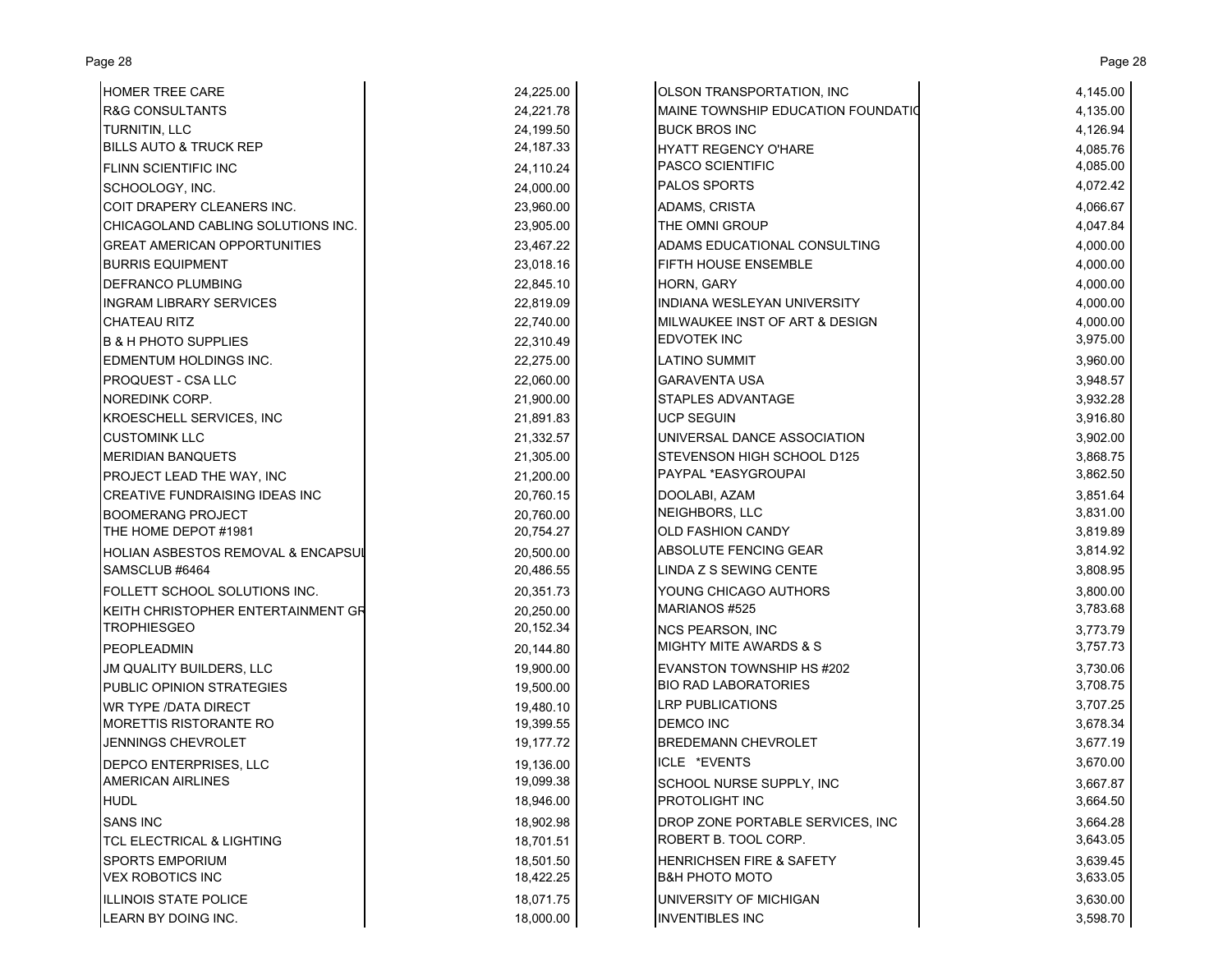| THE WEBSTAURANT STORE                | 17,853.09 | GFS STORE #1917                          | 3,596.41 |
|--------------------------------------|-----------|------------------------------------------|----------|
| CENTRAL DISTRIBUTING COMPANY INC.    | 17,749.29 | THE HOME DEPOT #1913                     | 3,584.31 |
| THE HOME DEPOT 1981                  | 17,688.40 | <b>SMARTSIGN</b>                         | 3,537.24 |
| TINLEY PARK HOTEL & CONVENTION CTR I | 17,500.00 | NILES NORTH HIGH SCHOOL                  | 3,537.02 |
| HRM USA INC.                         | 17,300.00 | <b>SPRING AIR FILTER</b>                 | 3,533.00 |
| FORECAST 5 ANALYTICS, INC            | 17,000.00 | SWEETWATER SOUND                         | 3,526.91 |
| <b>NEW HOPE ACADEMY EAST CAMPUS</b>  | 16,819.53 | GLENOAKS THERAPEUTIC DAY SCHOOL N        | 3,525.80 |
| INTERNATIONAL EXT CO INC             | 16,759.00 | CHICAGO COMMUNICATIONS LLC               | 3,515.00 |
| STANDARD INSURANCE COMPANY           | 16,687.00 | SES STORE #3                             | 3,510.51 |
| YORKE PRINTE SHOPPE, INC.            | 16,478.92 | <b>NCS PEARSON</b>                       | 3,510.28 |
| IL DIRECTOR OF EMPLOYMENT SECURITY   | 16,387.00 | <b>GEOCARIS, JILL</b>                    | 3,509.78 |
| <b>DOST VALUATION GROUP</b>          | 16,000.00 | STEINER ELECTRIC COMPANY                 | 3,506.87 |
| ANDERSON LOCK CO                     | 15,584.50 | CRUZ, JOSSELYN                           | 3,500.00 |
| EVEREST ENERGY & CONTROL TECHNOLD    | 15,430.00 | <b>MARRIOTT LINCOLNSHIRE RESORT</b>      | 3,500.00 |
| ZOLNIER GRADUATE SUPPLY LLC          | 15,413.00 | STREAMWOOD BEHAVIOR HEALTH CNT           | 3,500.00 |
| PROTOLIGHT INC.                      | 15,019.50 | ELK GROVE HIGH SCHOOL                    | 3,495.00 |
| <b>PARTITION PROS</b>                | 14,970.00 | THE HOME DEPOT PRO                       | 3,489.73 |
| <b>VERNIER SOFTWARE &amp; TEC</b>    | 14,665.18 | <b>REICHELT, GREGORY</b>                 | 3,481.78 |
| <b>DIRECT FITNESS SOLUTIONS LLC</b>  | 14,616.79 | <b>TEAM EXPRESS INTERNET</b>             | 3,479.93 |
| JOURNEYED.COM INC.                   | 14,505.00 | <b>VIRTUAL ENTERPRISES INTERNATIONAL</b> | 3,470.00 |
| DANCE PARTY DJS INC                  | 14,500.00 | TLF*NANCY SELLS FLOWER                   | 3,465.50 |
| <b>BEST OFFICIALS</b>                | 14,417.50 | OLYMPIACOS SOCCER CLUB CHICAGO           | 3,465.00 |
| <b>B.A. FUNDRAISING</b>              | 14,391.00 | THE GRPAHIC EDGE INC                     | 3,445.68 |
| JEWEL-OSCO                           | 14,347.88 | <b>ILLINOIS PRINCIPALS AS</b>            | 3,438.00 |
| LIBERTYVILLE TILE AND CARPET         | 14,285.00 | ALDEN, AILEEN                            | 3,426.57 |
| SQ *SQ *AGILE MIND EDU               | 14,267.55 | <b>WORLD'S FINEST CHOCOLA</b>            | 3,420.00 |
| SASED-MIDWEST PBIS NETWORK           | 14,265.00 | CAROLINA BIOLOGICAL SUPPLY CO            | 3,405.02 |
| DA DESIGNS DANCEWEAR                 | 14,079.00 | SPIRIT FX, LLC                           | 3,400.00 |
| FOX VALLEY FIRE & SAFETY CO          | 14,016.91 | SUPPLYHOUSE.COM                          | 3,397.26 |
| MR DAVID'S CARPET SERVICE, LTD       | 13,954.00 | HIGHLAND PARK HIGH SCHOOL                | 3,389.20 |
| NORTHWEST ELECTRICAL                 | 13,900.46 | <b>VARSITY SPIRIT FASHIONS</b>           | 3,379.50 |
| <b>VISTA HIGHER LEARNING</b>         | 13,885.00 | <b>MORETTI'S RISTORANTE R</b>            | 3,356.86 |
| THERMOSYSTEMS, INC.                  | 13,610.49 | AMERICAN ASSOC OF SCHO                   | 3,354.00 |
| VOCABULARY.COM                       | 13,570.00 | <b>GREAT AMERI OPPORTUNIT</b>            | 3,328.40 |
| AMAZON CAPITAL SERVICES              | 13,552.11 | <b>NORTH AMERICAN CORP</b>               | 3,312.23 |
| <b>RIDDELL ALL AMERICAN C</b>        | 13,551.47 | SNAP ON INDUSTRIAL                       | 3,303.32 |
| DELACK MEDIA GROUP, LLC              | 13,198.75 | <b>GLENBROOK SOUTH HIGH SCHOOL</b>       | 3,301.01 |
| <b>EUROPEAN SPORTS</b>               | 13,190.59 | <b>KEITH, TERALYN</b>                    | 3,300.00 |
| <b>COMPLETE MAILING SERVICE</b>      | 13,152.77 | <b>NESTER, NANCY</b>                     | 3,289.92 |
| MCMASTER-CARR                        | 13,066.55 | LUERS FOOTWEAR GROUP                     | 3,285.75 |
| <b>DREAMSTITCH CUSTOM APP</b>        | 13,054.07 | THE HOME DEPOT 1913                      | 3,271.65 |
| MIDWEST NETTING SOLUTIONS, LLC       | 12,985.00 | <b>ABT ELECTRONICS</b>                   | 3,261.40 |
| WEVIDEO INC.                         | 12,932.80 | EXXONMOBIL 99387391                      | 3,247.41 |
| <b>ELSEVIER</b>                      | 12,868.24 | NORTHWESTERN UNIVERSITY                  | 3,230.00 |

Page 29 Page 29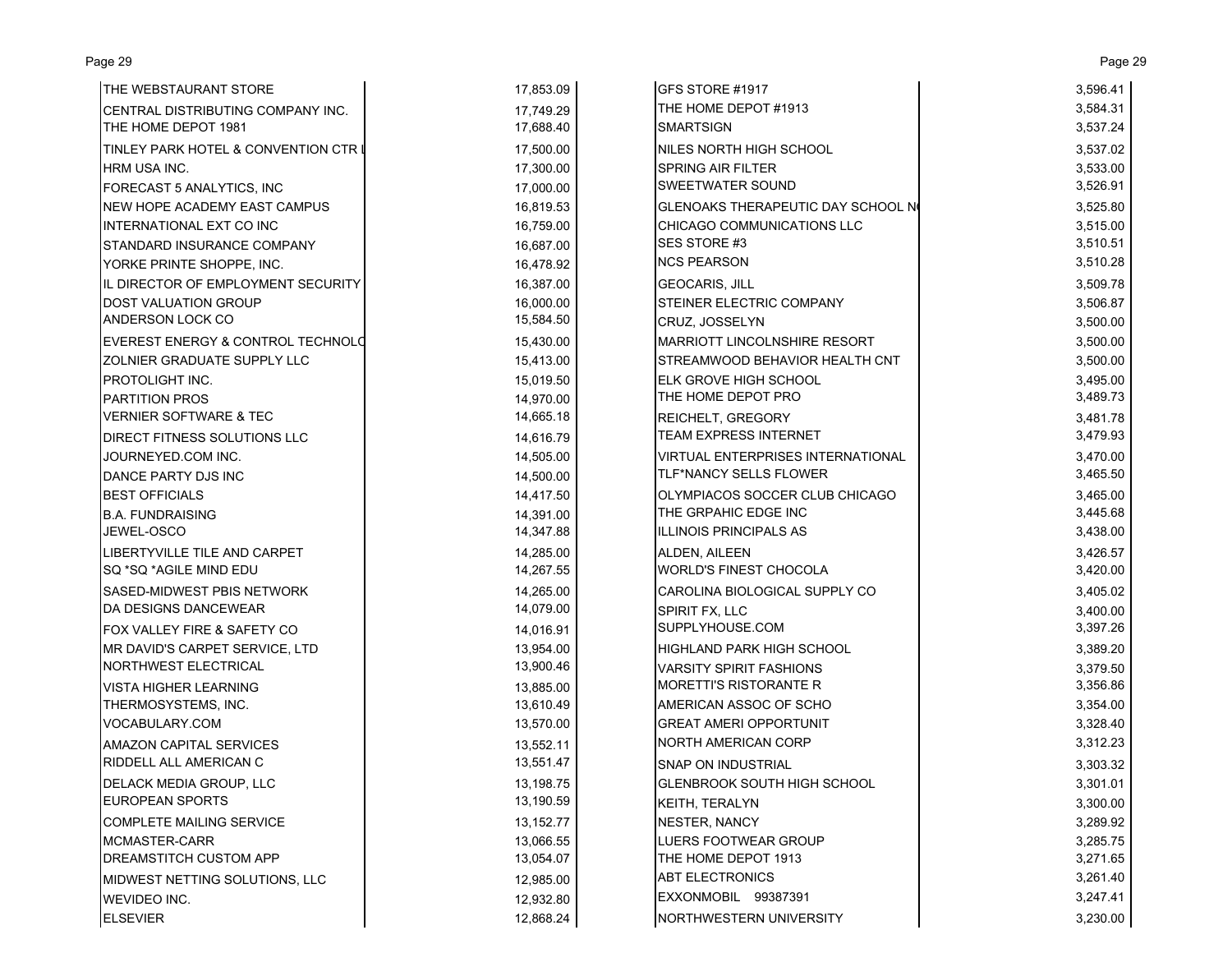| J. W. TURF INC.                     | 12,859.68 | <b>STEPPENWOLF THEATRE CO</b>            | 3,225.00 |
|-------------------------------------|-----------|------------------------------------------|----------|
| LIONHEART CRITICAL POWER SPECIALIST | 12,849.99 | ABC-CLIO                                 | 3,220.00 |
| OLD FASHION CANDY COMPANY           | 12,815.71 | N2Y LLC                                  | 3,204.33 |
| <b>DEERE &amp; COMPANY</b>          | 12,698.08 | <b>COMPASS SURVEYING LTD.</b>            | 3,200.00 |
| ALICE TRAINING INSTITUTE LLC        | 12,653.20 | <b>DROP ZONE</b>                         | 3,185.30 |
| JOURNAL & TOPICS NEWSPAPER          | 12,642.50 | POWERSCHOOL GROUP LLC                    | 3,184.43 |
| CIQ LABS/1871                       | 12,600.00 | <b>CONANT HIGH SCHOOL</b>                | 3,170.00 |
| <b>KC FITNESS SERVICE</b>           | 12,594.01 | PAYPAL *INTERACTION                      | 3,161.00 |
| BRECHT'S DATABASE SOLUTIONS, INC.   | 12,525.00 | PARRILLI, MATTHEW                        | 3,160.00 |
| SPUNTINOS RESTAURANT                | 12,517.04 | <b>DOLLAR TREE</b>                       | 3,158.03 |
| APL*APPLE ONLINE STORE              | 12,400.81 | <b>MATH VISION PROJECT</b>               | 3,153.00 |
| <b>CONSERV FS</b>                   | 12,302.59 | <b>RENAISSANCE COMMUNICATION SYSTEMS</b> | 3,150.00 |
| SCHNEIDER ELEC BLDGS AMERICAS, INC  | 12,281.29 | <b>BARTLETT SPORTS</b>                   | 3,116.00 |
| PEAR DECK INC.                      | 12,183.05 | <b>GREEK ISLANDS RESTAURA</b>            | 3,113.20 |
| <b>BREEDLOVE'S SPORTING GOODS</b>   | 11,948.95 | THE LIFEGUARD STORE                      | 3,100.00 |
| <b>WORTHINGTON DIRECT INC</b>       | 11,932.27 | COMPUTERWORKS OF CHICAGO INC             | 3,077.50 |
| DIFFERENTIATED COACHING ASSOC. LLC  | 11,920.00 | <b>PHLY INSURANCE</b>                    | 3,069.00 |
| <b>SUBURBAN TRIM &amp; GLASS</b>    | 11,919.85 | INT*IN *THE MULCH CENT                   | 3,049.00 |
| <b>AVALON BANQUETS</b>              | 11,910.00 | <b>DISCOUNT DANCE SUPPLY</b>             | 3,037.98 |
| <b>ATHLETIC EQUIPMENT SOURCE</b>    | 11,756.00 | <b>SWANEL BEVERAGE INC</b>               | 3,028.20 |
| <b>BALLOONS INSTEAD</b>             | 11,610.00 | NATIONAL COUNCIL FOR T                   | 3,028.00 |
| <b>PROTRAXX</b>                     | 11,504.87 | <b>IDEAL CHARTER MGMT</b>                | 3,015.84 |
| <b>HOLIDAY INNS</b>                 | 11,371.17 | <b>VERNON HILLS HIGH SCHOOL</b>          | 3,011.19 |
| <b>AMAZON MKTPLACE PMTS</b>         | 11,366.24 | <b>HELPER HELPER LLC</b>                 | 3,000.00 |
| AQUA PURE ENTERPRISES INC           | 11,365.53 | JASELSKIS, D.O. P.C., CATHERINE          | 3,000.00 |
| <b>ALPINE ACADEMY</b>               | 11,331.00 | ZAPIER.COM/CHARGE                        | 3,000.00 |
| THE DAVEY TREE EXPERT CO            | 11,320.00 | SHIMKOS, KARINA                          | 2,993.93 |
| <b>JC SPORTS INC</b>                | 11,318.00 | <b>AVANT ASSESSMENT LLC</b>              | 2,985.00 |
| <b>SCHWARZ, JEFF</b>                | 11,211.60 | <b>DEMOULIN BROTHERS &amp; COMPANY</b>   | 2,969.25 |
| HAZCHEM ENVIRONMENTAL CORP.         | 11,081.00 | ARENA SPORTS USA, INC                    | 2,966.30 |
| DORNFELD PIANO TUNING               | 11,025.00 | KLEINHENN COMPANY INC.                   | 2,955.79 |
| <b>NELSON'S CATERING</b>            | 10,970.00 | ABC TRANSPORTATION SERVICES, INC.        | 2,952.00 |
| <b>OVERDRIVE</b>                    | 10,950.83 | ARIES CHARTER TRANSPOR                   | 2,952.00 |
| <b>DREYER, JUDITH</b>               | 10,890.00 | THERDSTORE.COM                           | 2,949.00 |
| <b>GARVEY'S OFFICE PRODUCTS</b>     | 10.887.50 | <b>GLAD CLEANERS, INC.</b>               | 2,946.50 |
| <b>MARRIOTT</b>                     | 10,865.18 | <b>MORETTIS RISTORANTE ED</b>            | 2,939.46 |
| <b>CERTIFIED LABORATORIES</b>       | 10,809.90 | <b>DREISILKER ELECTRIC MO</b>            | 2,932.08 |
| <b>CUSHING AND COMPANY</b>          | 10,740.34 | JOHN HERSEY HIGH SCHOOL                  | 2,930.00 |
| INVENTIVE TECHNOLOGY, INC           | 10,720.40 | <b>ALL DATA CORPORATION</b>              | 2,925.00 |
| COVERALL NORTH AMERICA, INC         | 10,666.47 | WOLF, MARGARET                           | 2,910.31 |
| AIR CLEANING SPECIALISTS            | 10,663.20 | <b>GIUSEPPES PIZZERIA AND</b>            | 2,899.23 |
| STANDARD PIPE AND SUPPLY            | 10,488.63 | EINSTEIN BROS-ONLINE C                   | 2,891.34 |
| <b>PITNEY BOWES</b>                 | 10,479.76 | <b>WALMART.COM</b>                       | 2,882.14 |
| <b>THOMSON REUTERS - WEST</b>       | 10,344.87 | <b>FAIRFIELD INN</b>                     | 2,874.12 |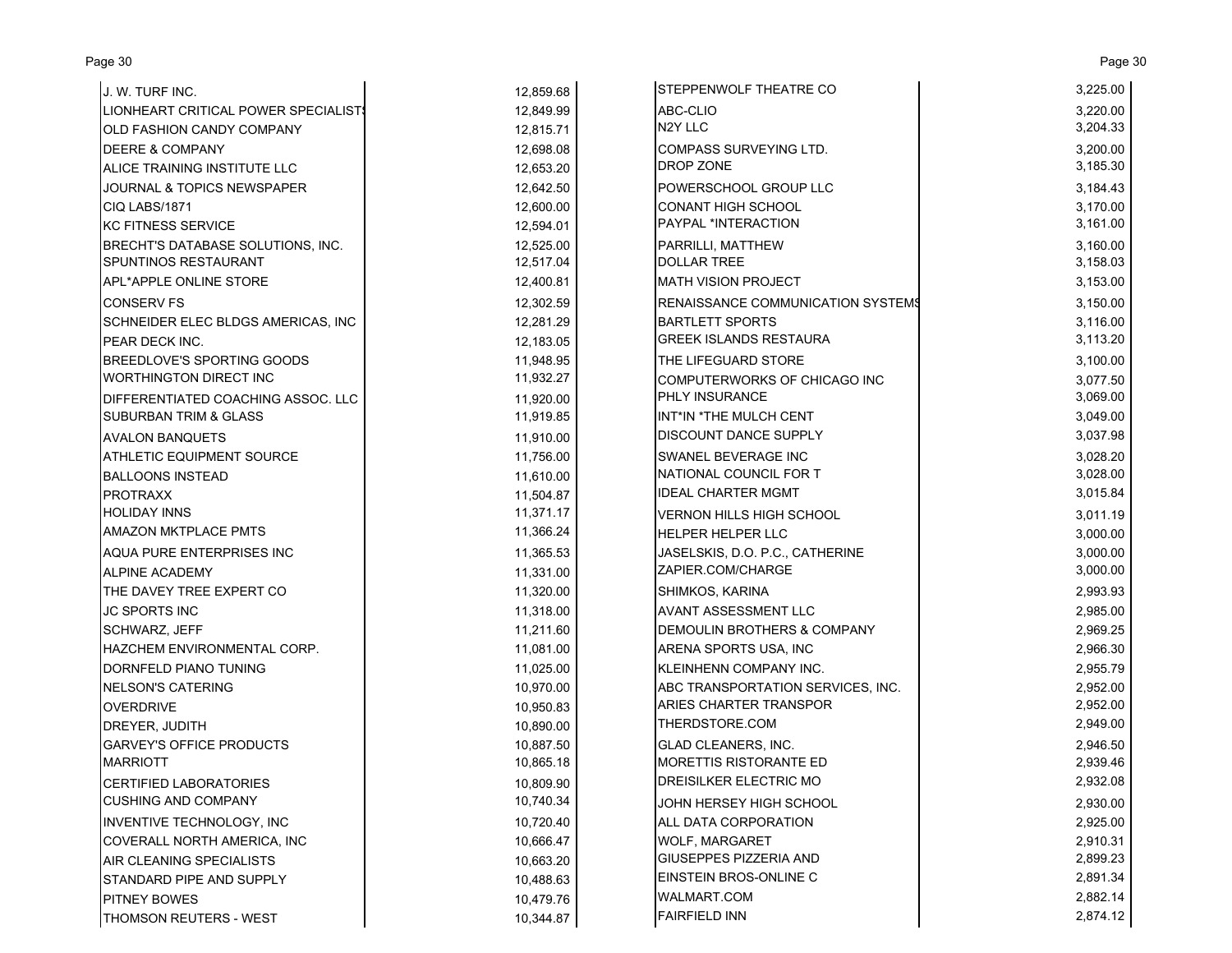| <b>MPS</b>                                              |                        | PROSPECT HIGH SCHOOL                                |                      |
|---------------------------------------------------------|------------------------|-----------------------------------------------------|----------------------|
| <b>COURTYARD BY MARRIOTT</b>                            | 10,317.98<br>10,256.44 |                                                     | 2,870.00<br>2,869.16 |
|                                                         | 10.227.32              | METRO PREP<br>SQU*SQ *NORTHLIGHT THE                | 2,868.00             |
| <b>WARD'S SCIENCE</b><br><b>HALOGEN SUPPLY CO</b>       | 10,098.46              | WILLOW ELECTRICAL SUPPLY CO. INC.                   | 2,855.38             |
| <b>SPRINT *WIRELESS</b>                                 | 10,040.00              | NU ATHL TICKET OFFICE                               | 2,853.00             |
| SP * SIMPLEMODERN                                       | 10,036.00              |                                                     |                      |
| <b>BATTERIES PLUS</b>                                   | 10,022.57              | <b>BRICKMAN, RANDY</b>                              | 2,848.36             |
|                                                         |                        | EUROPEAN STUDENT PROGRAMS<br>TWIN CREEKS LOG HOME S | 2,847.48<br>2,839.82 |
| TONY TILES INC                                          | 9,996.43               |                                                     |                      |
| <b>CREATIVE EXCHANGE MUSIC THERAPY</b>                  | 9,975.00               | ARAMARK UNIFORM SERVICES INC<br><b>BELL FUELS</b>   | 2,835.58<br>2,821.70 |
| <b>AASA</b><br><b>HAMPTON INN HOTELS</b>                | 9,950.00<br>9,912.46   |                                                     |                      |
|                                                         | 9.887.72               | <b>EDUPHORIA INC</b><br>LYRIC OPERA CHICAGO         | 2,820.00<br>2,810.00 |
| WEST INTERACTIVE SERVICES CORP.                         |                        |                                                     |                      |
| THERMOSYSTEMS, INC<br><b>DIAMOND PAINT AND HOME</b>     | 9,842.87<br>9,800.13   | <b>VERNIER SOFTWARE</b><br>PAPA JOHN'S #3800        | 2,809.36<br>2,807.29 |
|                                                         |                        |                                                     |                      |
| <b>FLOODLIGHT DESIGN LLC</b><br><b>VENTRA AUTOLOAD</b>  | 9,750.00<br>9,680.00   | PALATINE HIGH SCHOOL<br>SSP*SOFTERWARE, INC.        | 2,800.00<br>2,796.00 |
| SAMSCLUB.COM                                            | 9,638.16               |                                                     |                      |
|                                                         |                        | EXCELL AUTOMOTIVE EQUIPMENT, INC.                   | 2,778.15             |
| KOGNZANT, INC.<br>SUNBELT RENTALS INC PC                | 9.624.00<br>9,619.75   | CHAO, PRISCILLA                                     | 2,773.57             |
|                                                         |                        | <b>SUNBELT RENTALS</b>                              | 2,768.42             |
| APPRAISAL ASSOCIATES                                    | 9,600.00               | <b>ITR SYSTEMS</b>                                  | 2,764.05             |
| ARIES CHARTER TRANSPORTATION                            | 9,600.00               | R & M SPECIALTIES                                   | 2,750.00             |
| <b>NCEA</b>                                             | 9,570.00               | RENZI & ASSOCIATES, INC.                            | 2,750.00             |
| <b>OMBUDSMAN</b>                                        | 9,550.00               | CLEONARDO STUDIOS, INC.                             | 2,745.50             |
| <b>ACE CHEER CAMPS</b>                                  | 9,530.00               | WHEELING HIGH SCHOOL                                | 2,740.00             |
| INT*IN *TREAD 365 INC.<br><b>WAREHOUSE DIRECT</b>       | 9,461.75               | <b>NASCO INC</b>                                    | 2,739.66             |
|                                                         | 9,405.57               | SHOP OUTFITTERS                                     | 2,739.12             |
| ROCKFORD BD OF EDUCATION                                | 9,385.46               | MIDWEST FENCE CORPORATION                           | 2,733.00             |
| UNITED AIRLINES                                         | 9,379.20               | INT*IN *SOCCER GROUP I                              | 2,730.50             |
| <b>ILLINOIS DECA</b><br><b>WELLESLEY COLLEGE</b>        | 9,308.00<br>9,200.00   | 1ST METROPOLITAN TRANSLATION SERVIO                 | 2,726.88             |
|                                                         |                        | <b>VOGUE FABRICS INC.</b>                           | 2,726.43             |
| MEDLINE INDUSTRIES INC<br><b>HALOGEN SUPPLY COMPANY</b> | 9,164.97<br>9,083.76   | DUDIC, MELISSA<br><b>MOTION INDUSTRIES IL22</b>     | 2,721.47<br>2,711.30 |
|                                                         |                        |                                                     |                      |
| PHYSICIANS IMMEDIATE CARE-CHICAGO<br><b>STERICYCLE</b>  | 9,044.00<br>9,013.08   | MIKE'S CANDY STAND INC.<br>LENOVO INC.              | 2,707.50<br>2,707.15 |
| <b>FORMATIVE PSYCHOLOGY SERVICES</b>                    | 9,000.00               | <b>BARRINGTON PARK DISTRICT</b>                     | 2,700.00             |
| <b>FACILITIES MANAGEMENT EXPRESS, LLC</b>               | 8.925.00               | <b>CAAEL</b>                                        | 2,700.00             |
| LITTLE FRIENDS, INC                                     | 8,816.61               | EDPUZZLE, INC.                                      | 2,697.30             |
|                                                         |                        | NEFF CO                                             |                      |
| <b>WAUKEGAN ROOFING</b><br>SWEETWATER SOUND INC.        | 8,760.30               | <b>MARK S PLUMBING PARTS</b>                        | 2,696.64<br>2,686.75 |
| <b>ELECTUDE</b>                                         | 8,681.58<br>8,680.00   | ROLLING MEADOWS HIGH SCHOOL                         | 2,680.00             |
| <b>CORVUS INDUSTRIES</b>                                | 8,663.00               | TESTING SERVICE CORPORATION                         | 2,675.38             |
| <b>JONES &amp; COMPANY</b>                              | 8,509.10               | HEARTLAND PAYMENT SYSTEMS, INC                      | 2,659.75             |
| <b>IRON SHARPENS IRON LLC</b>                           | 8,335.00               | UNIVERSAL CHEMICAL LLC                              | 2,652.62             |
|                                                         | 8,301.00               | BANNER PLUMBING SUPPLY CO                           |                      |
| DANA HOFER BRASS INSTRUMENT REPAIR                      |                        |                                                     | 2,645.50             |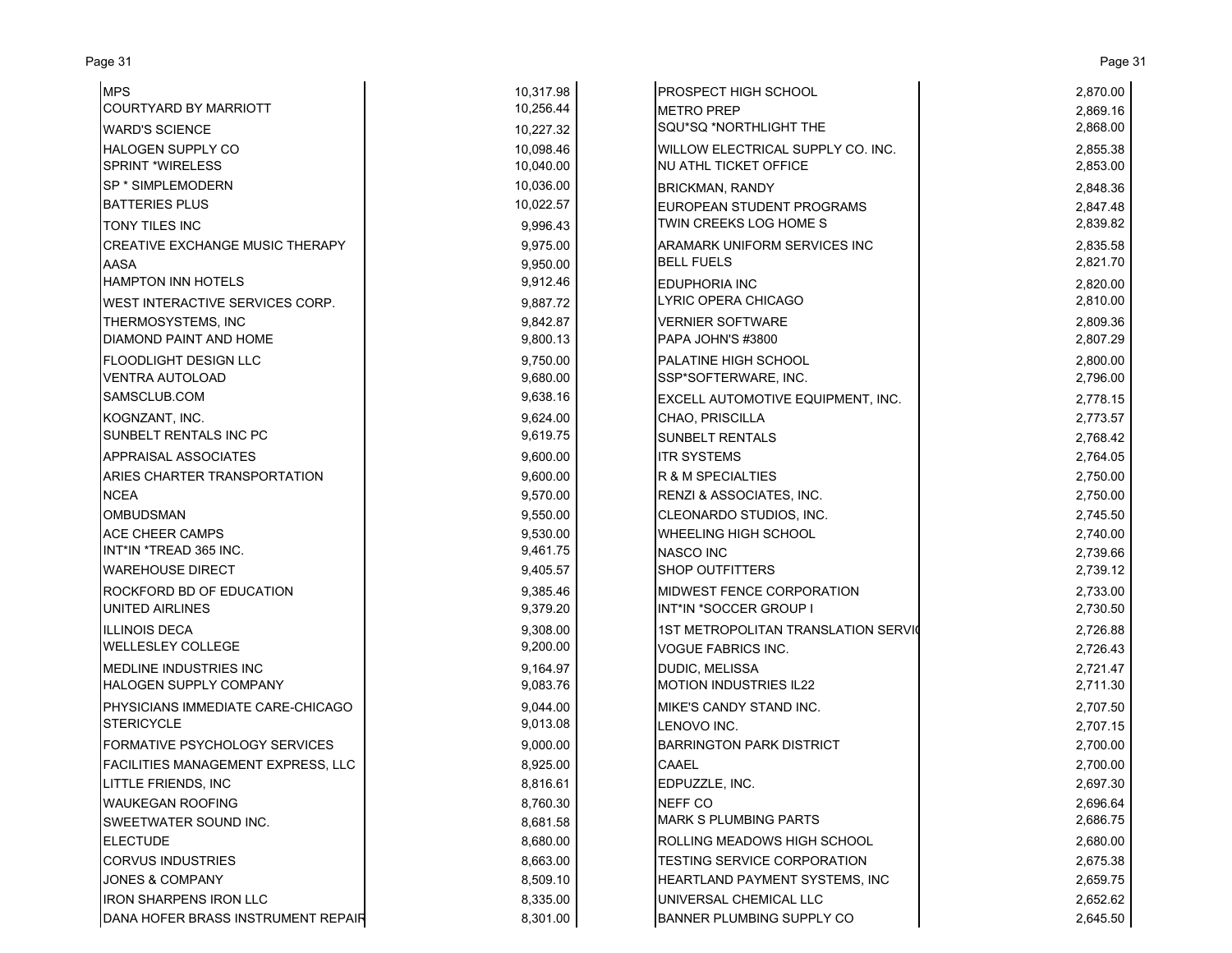| Page 32                                                        |                      |                                                        | Page 32              |
|----------------------------------------------------------------|----------------------|--------------------------------------------------------|----------------------|
| <b>BEST QUALITY CLEANING</b>                                   | 8,269.09             | CHICK EVANS G.C.                                       | 2,626.00             |
| <b>INEW TRIER DISTRICT 203</b>                                 | 8,182.82             | <b>IMPACT APPLICATIONS IN</b>                          | 2,625.00             |
| CAMCOR, INC                                                    | 8,145.00             | NETOP TECH INC.                                        | 2,620.80             |
| IALEXIAN BROTHERS BEHAVIORAL HOSPIT.<br>J W PEPPER AND SON INC | 8,125.00<br>8,091.95 | <b>STATE UNIVERSITY OF IOWA</b><br><b>BIG ASS FANS</b> | 2,602.00<br>2,600.00 |
| <b>POWERSHOOL GROUP LLC</b><br><b>BANNER PLUMBING SUPPLY</b>   | 8,066.25<br>8,022.75 | <b>XELLO</b><br><b>IELECTRONIX EXPRESS</b>             | 2,598.00<br>2,594.69 |
| DOMINICAN UNIVERSITY                                           | 8,000.00             | <b>EDUC THEATRE ASSOC</b>                              | 2,585.10             |
| <b>INMOTION AIR, LLC</b>                                       | 8,000.00             | PSO*BANDSHOPPE SUPERTM                                 | 2,580.80             |
| <b>I</b> WEISSMAN DESIGNS FOR D                                | 7,997.22             | BARRON'S EDUCATIONAL SERIES, INC.                      | 2,577.00             |
| <b>INFOBASE LEARNING</b>                                       | 7,950.66             | <b>CROWNE PLAZA HOTELS</b>                             | 2,576.34             |
| <b>WP GLADIATOR</b>                                            | 7,902.63             | <b>IDENTISYS</b>                                       | 2,569.96             |
| PIANOFORTE CHICAGO, INC.                                       | 7,900.00             | <b>LYON &amp; HEALY</b>                                | 2,568.00             |
|                                                                |                      | METCALF, LINDA                                         | 2,544.00             |
|                                                                |                      | ADA SPORTS AND RACKETS                                 | 2,535.00             |
|                                                                |                      | <b>GORDON FOOD SERVICE</b>                             | 2,524.77             |
|                                                                |                      | <b>INDEPENDENCE PLUS INC</b>                           | 2,518.56             |
|                                                                |                      | THE MEETING CONNECTION INC<br>JIMMY JOHNS - 1178       | 2,518.00<br>2,507.84 |
|                                                                |                      | PLBC, LLC                                              | 2,507.50             |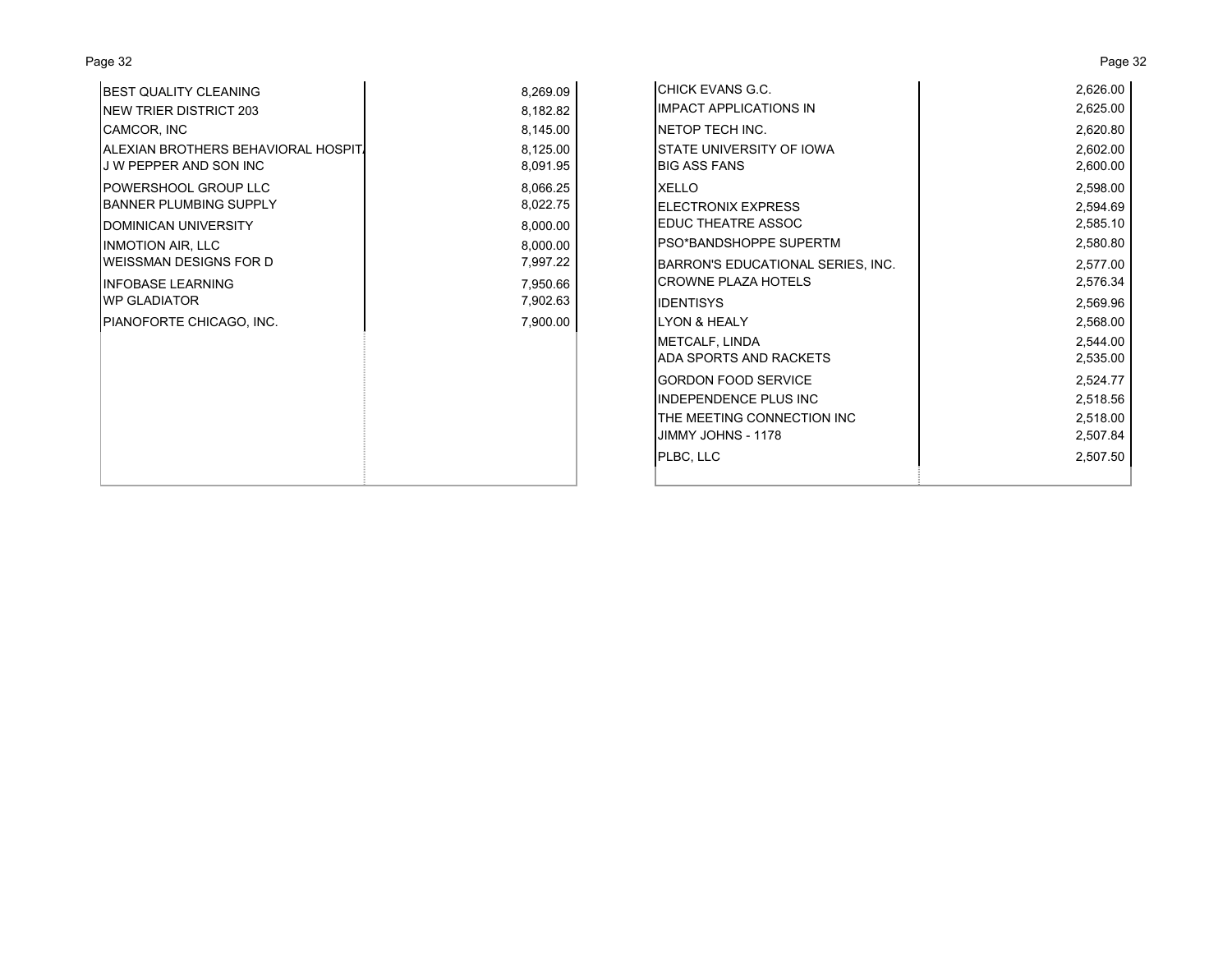## **PAYMENTS TO PERSON, FIRM, OR CORPORATION OF \$1,000 TO \$2,500**

*This listing must be sent to ISBE, and retained within your district/jointagreement administrative office for public inspection.*

# **MAINE TOWNSHIP HIGH SCHOOL DIST. 20705-016-2070-17**

# **Payments of \$1,000 to \$2,500, excluding wages and salaries**

| Person, Firm, or Corporation           | Aggregate Amount | Person, Firm, or Corporation              | Aggregate Amount |
|----------------------------------------|------------------|-------------------------------------------|------------------|
| <b>AWESOME GAPPS SARL</b>              | 2,500.00         | PESCHES FLOWERS, INC                      | 1,422.79         |
| <b>EDHESIVE LLC</b>                    | 2,500.00         | <b>MORTON, HAROLD</b>                     | 1,421.61         |
| <b>ILLINOIS STATE ATHLETICS</b>        | 2,500.00         | MIDWEST PRINCIPALS CEN                    | 1,405.00         |
| INT*IN *SUPERFANU, INC                 | 2,500.00         | <b>NAFME</b>                              | 1,405.00         |
| <b>MARTIN, RYAN</b>                    | 2,500.00         | B&F CONSTRUCTION CODE SERVICES INC.       | 1,400.00         |
| CASEL                                  | 2,475.00         | <b>BROADWAY IN CHICAGO</b>                | 1,400.00         |
| <b>AVERUS INC</b>                      | 2,474.30         | <b>CRADLES TO CRAYONS</b>                 | 1,400.00         |
| <b>PRESS TECH</b>                      | 2,465.00         | <b>HEARTLAND ALLIANCE FOR HUMAN NEEDS</b> | 1,400.00         |
| ADVANTAGE NETWORK INC                  | 2,460.17         | <b>HOLLAND PUB LLC.</b>                   | 1,400.00         |
| <b>IASA</b>                            | 2,455.00         | <b>LUMITY</b>                             | 1,400.00         |
| AM ASSN FOR EMPL IN ED                 | 2,449.00         | OAKTON COMM COLLEGE TU                    | 1,400.00         |
| IILLINOIS ASSN OF FCCLA                | 2,418.00         | <b>SUNRISE GRILL &amp; CATERING</b>       | 1,400.00         |
| <b>CHRIS GEIMER DESIGN</b>             | 2,415.00         | SPHERO, INC.                              | 1,399.99         |
| <b>ROSEN PUBLISHING</b>                | 2,385.00         | <b>PLATINUM FUNDRAISING LLC.</b>          | 1,395.00         |
| <b>QUINLAN AND FABISH MUS</b>          | 2,384.76         | <b>SOUTHWEST AIRLINES</b>                 | 1,391.86         |
| <b>AVERUS</b>                          | 2,379.45         | <b>AASPA</b>                              | 1,390.00         |
| PORTILLOS HOT DOGS #20                 | 2,377.82         | DAHDAL, MICHAEL                           | 1,385.00         |
| <b>ALPHA FACTOR OL</b>                 | 2,375.85         | <b>SIXT CAR RENTAL</b>                    | 1,382.30         |
| <b>RBS ACTIVEWEAR INC</b>              | 2,360.23         | LOYOLA ACADEMY                            | 1,380.00         |
| LOPEZ, MR & MRS CARLOS                 | 2,353.78         | RUDER, TODD                               | 1,375.14         |
| <b>FENTON HIGH SCHOOL</b>              | 2,340.00         | FUND STAR, INC.                           | 1,372.80         |
| <b>MOUNT PROSPECT PARK DI</b>          | 2,328.00         | <b>MORRISSEY, KELLY</b>                   | 1,371.21         |
| SHELL OIL 57443039805                  | 2,316.49         | HASENHUETTL, MELISSA                      | 1,366.45         |
| PAYWARE CONNECT/VERIFO                 | 2,304.00         | <b>QUINLAN &amp; FABISH</b>               | 1,366.03         |
| <b>PRESBYTERY OF DETROIT</b>           | 2,300.00         | <b>SCHOOL SPECIALTY</b>                   | 1,356.07         |
| <b>PRESIDENT ABRAHAM LINCOLN HOTEL</b> | 2,298.42         | <b>FIERO, GEMMA</b>                       | 1,350.00         |
| CICI'S PIZZA 803                       | 2,297.62         | SUMMER SOCCER TEAM CAMP                   | 1,350.00         |
| <b>JCK CONTRACTORS INC</b>             | 2,285.65         | 4IMPRINT, INC.                            | 1,341.94         |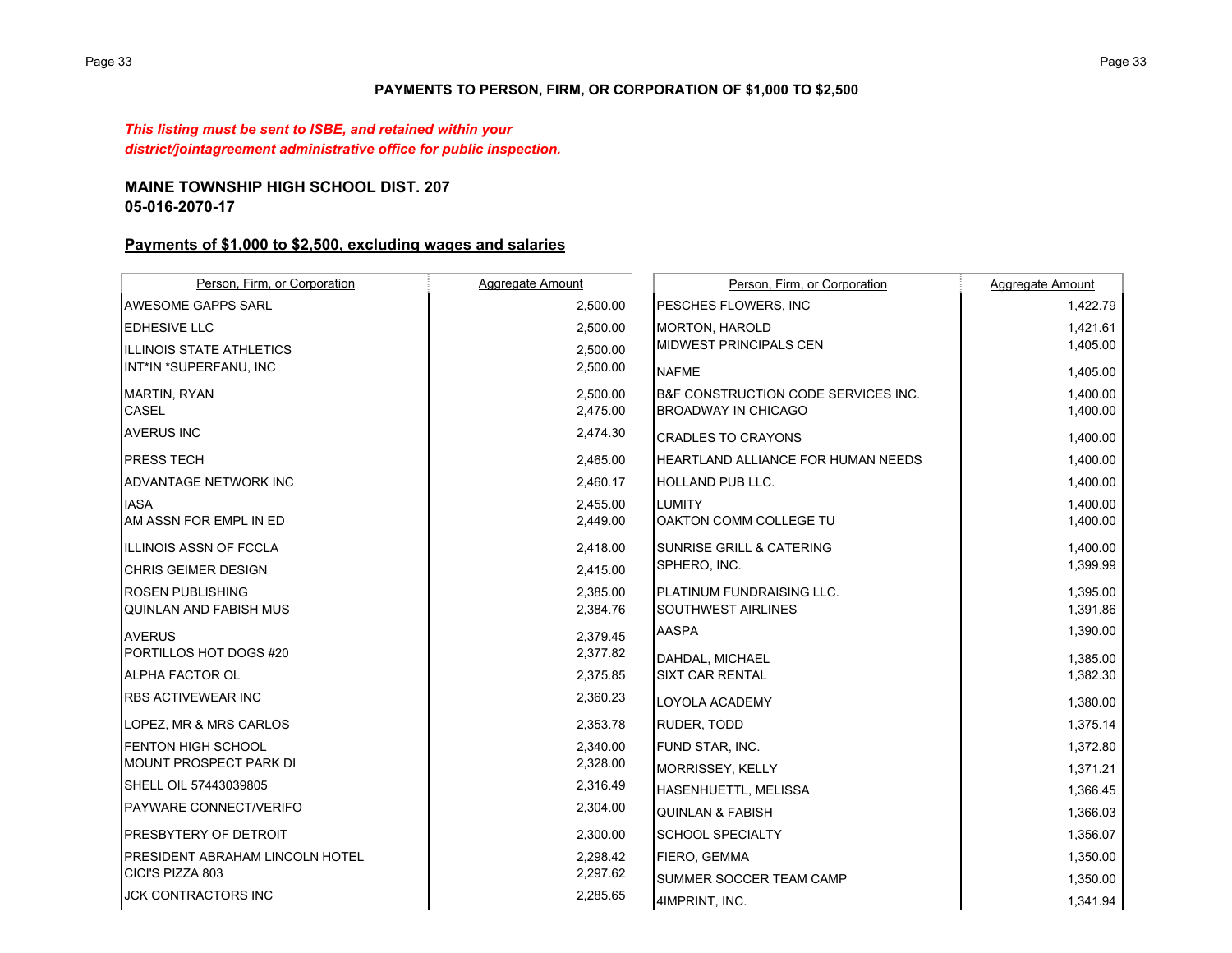| <b>FCCLA</b>                            | 2,277.00             | <b>GRANICK SPORT INC</b>                              | 1,336.00             |
|-----------------------------------------|----------------------|-------------------------------------------------------|----------------------|
| <b>BYRNES &amp; WALSH LLC</b>           | 2,250.00             | LYONS TOWNSHIP HIGH SCHOOL                            | 1,335.00             |
| MARIANOS #505                           | 2,248.04             | <b>WIEDEMAN, STANLEY</b>                              | 1,332.00             |
| <b>BEST WESTERN HOTELS</b>              | 2,246.34             | LOMBARDO, TONY                                        | 1,327.32             |
| IN THE SWIM<br>APL* ITUNES.COM/BILL     | 2,246.32<br>2,236.24 | <b>TCHABA, SAMIRA</b><br><b>CONSTITUTIONAL RIGHTS</b> | 1,326.63<br>1,325.00 |
| INT*IN *CORRECT DIGITA                  | 2,232.00             | <b>WARREN TOWNSHIP HIGH SCHOOL</b>                    | 1,323.00             |
| QUEENSBORO INDUSTRIES                   | 2,227.71             | <b>FLASH DESIGN</b>                                   | 1,309.80             |
| TAI SERVICES INC                        | 2,227.00             | ARGO TRANSLATION INC.                                 | 1,309.46             |
| <b>ILLCO INC</b>                        | 2,226.24             | SAMSCLUB #6444                                        | 1,307.84             |
| <b>WILLOW ELECTRICAL SU</b>             | 2,221.83             | <b>AMZ*VEX ROBOTICS</b>                               | 1,304.38             |
| SHERWIN WILLIAMS 70309                  | 2,221.25             | INT*IN *VOLUNTEER COLL                                | 1,303.96             |
| CHICAGO TRANSIT AUTHORITY-VENTRA        | 2,200.00             | <b>TEACHER'S DISCOVERY</b>                            | 1,303.30             |
| LAKE FOREST COMMUNITY HS DIST 115       | 2,200.00             | <b>BMI SUPPLY</b>                                     | 1,303.28             |
| <b>WILLOW ELECTRICAL SUPP</b>           | 2,194.24             | <b>GIUSEPPE'S INCORPORATED</b>                        | 1,301.62             |
| SPECTATOR SPORTS                        | 2,184.00             | <b>BLUE STAR SPORTS</b>                               | 1,300.00             |
| PROJECT LEAD THE WAY,                   | 2,183.25             | PATTERSON, BRETT                                      | 1,300.00             |
| HISPANIC FLAMENCO BALLET ENSEMBLE, INC. | 2,178.00             | <b>DES PLAINES DAIRY QUEEN</b>                        | 1,290.00             |
| <b>SPRINGSHARE LLC</b>                  | 2,178.00             | <b>ROGAN'S SHOES</b>                                  | 1,282.92             |
| <b>PARK RIDGE PAINT GLASS</b>           | 2,162.42             | EB 2018 ILLINOIS COUN                                 | 1,280.00             |
| CLASSROOMFURNITURE.COM                  | 2,159.01             | <b>MORETTIS RISTORANTE &amp;</b>                      | 1,275.38             |
| INT*IN *SPIRIT PRODUCT                  | 2,151.55             | NATIONAL STUDENT CLEARINGHOUSE                        | 1,275.00             |
| REINKE SUPPLY COMPANY                   | 2,147.85             | CARL SANDBERG HIGH SCHOOL                             | 1,270.00             |
| NORTHWEST ELECTRICAL SUPPLY             | 2,144.84             | LOWES #02529*                                         | 1,269.40             |
| EXXONMOBIL 97472138                     | 2,141.73             | <b>BELL FUELS INC</b>                                 | 1,263.94             |
| <b>OVERHEAD IN</b>                      | 2,140.60             | INDUSTRIAL DOOR COMPANY INC.                          | 1,261.86             |
| <b>AQUA PURE ENTERPRISES</b>            | 2,137.50             | KOELLE, JOHN                                          | 1,260.00             |
| CAROLINA BIOLOGIC SUPP                  | 2,135.85             | CDW GOVT #QMJ5713                                     | 1,259.00             |
| KIRSHNER, JARETT                        | 2,132.56             | RARAU, VICTOR                                         | 1,259.00             |
| <b>NU MS ED</b>                         | 2,110.00             | 2018 STATEWIDE TRANSIT                                | 1,250.00             |
| WILLIAM HARRIS LEE & CO. INC.           | 2.109.53             | COMMUNITY UNIT SCHOOL 201                             | 1,250.00             |
| <b>LAWSON PRODUCTS</b>                  | 2,107.40             | FCCLA - HERO SECTION 5                                | 1,250.00             |
| <b>ROB ROY GOLF COURSE</b>              | 2,106.00             | <b>BORNHOFF, JERRY</b>                                | 1,246.88             |
| PORTILLOS HOME KITCHEN                  | 2,105.26             | <b>VCG UNIFORM</b>                                    | 1,246.75             |
| <b>BUCK BROS INC WAUCONDA</b>           | 2,100.00             | X-GRAIN/HERO247                                       | 1,237.00             |
| MCCABE, JENNIFER                        | 2,100.00             | <b>PIONEER</b>                                        | 1,234.30             |
| <b>WARTICK, MICHAEL</b>                 | 2,100.00             | KIDDLES, INC.                                         | 1,231.20             |
| COMMUNITY HIGH SCHOOL DIST 117          | 2,091.00             | N AMER COUNCIL FR ONLN                                | 1,225.00             |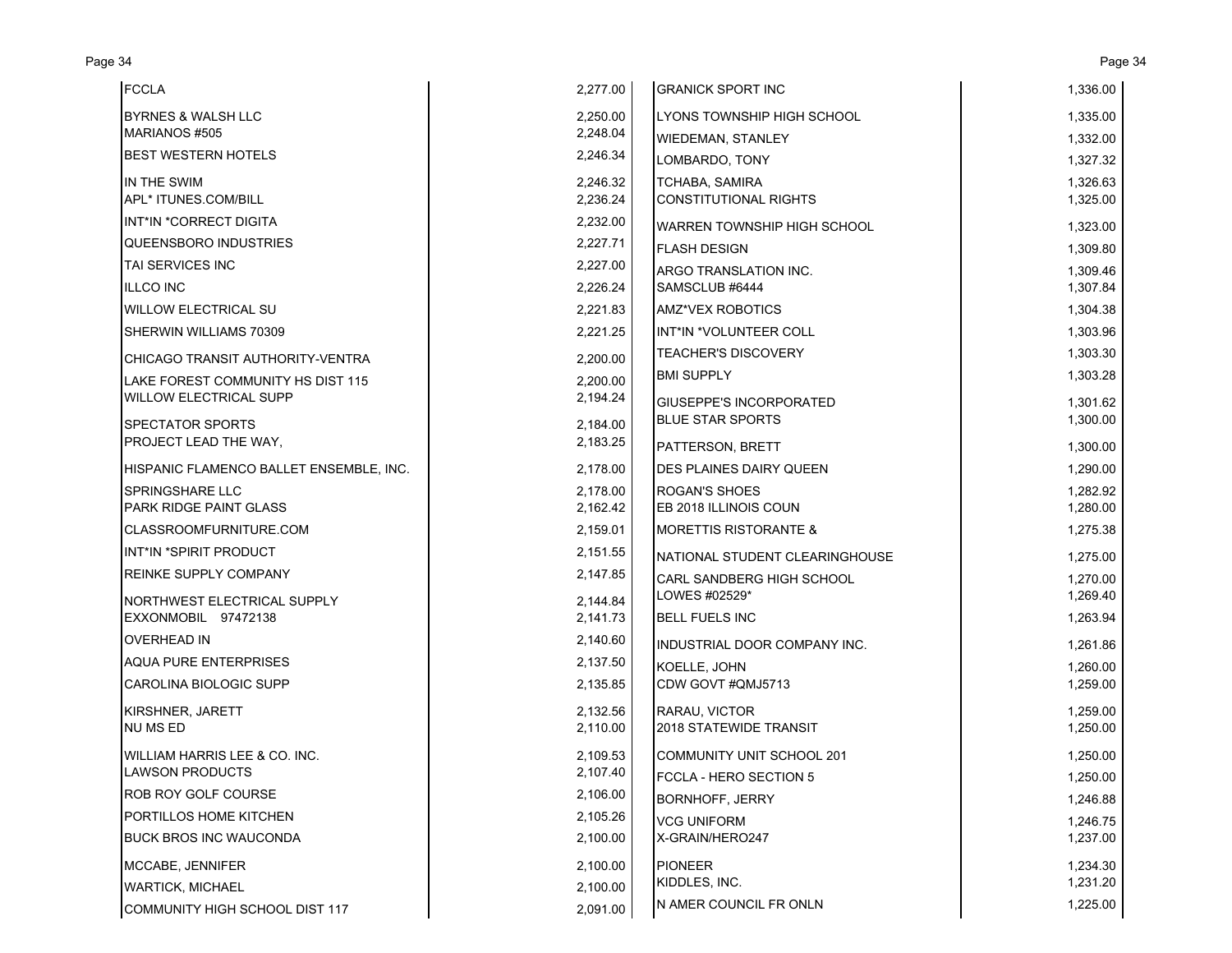| THE CLEANERY                            | 2,089.95 | <b>JANOR SPORTS</b>                      | 1,224.00 |
|-----------------------------------------|----------|------------------------------------------|----------|
| INT*IN *ACS ENTERPRISE                  | 2,088.00 | ABDELRAHIM, MOHAMED                      | 1,219.00 |
| <b>RIVERSIDE BROOKFIELD HIGH SCHOOL</b> | 2,085.00 | <b>THINK SOCIAL PUBLISHIN</b>            | 1,218.86 |
| <b>TENNANT CO</b>                       | 2,080.67 | <b>I</b> EJ WELCH CO - ELK GROV          | 1,215.90 |
| <b>BELNICK RETAIL, LLC</b>              | 2,079.07 | THE CABLE COMPANY                        | 1,214.72 |
| <b>GEPPERTH'S MARKET, INC</b>           | 2,065.56 | <b>INCCRRA</b>                           | 1,212.25 |
| CRESTLINE 00 OF 00                      | 2,060.04 | <b>KAMIENSKI, PATRICIA</b>               | 1,211.04 |
| ULINE SHIPPING SUPPLIES                 | 2,049.01 | <b>BILTMORE REFRGRTN SVCS</b>            | 1,209.11 |
| <b>SPORT DECALS INC</b>                 | 2,045.00 | JASON'S DELI IPR #                       | 1,207.83 |
| STANDARD CHAIR OF GARDNER               | 2,044.00 | <b>COLFAX CORPORATION</b>                | 1,200.00 |
| <b>RAPTOR TECHNOLOGIES</b>              | 2,040.00 | PALMBERG, J                              | 1,200.00 |
| CHIPOTLE 1541                           | 2,032.17 | <b>STEVENSON HS COMMUNITY FOUNDATION</b> | 1,200.00 |
| <b>USA NEWS NETWORK</b>                 | 2,032.00 | <b>JW TURF INC</b>                       | 1,199.96 |
| <b>ILLINOIS TOLLWAY</b>                 | 2,027.79 | <b>HAPPY CHEF UNIFORMS</b>               | 1,198.60 |
| <b>NWEA</b>                             | 2,025.00 | <b>MENARDS MORTON GROVE I</b>            | 1,196.12 |
| <b>ALRO STEEL CORP</b>                  | 2,023.57 | THE HOME DEPOT #1907                     | 1,193.33 |
| ABLENET, INC                            | 2,020.00 | <b>MXTOOLBOX</b>                         | 1,188.00 |
| HORN STASH DBA TOTAL M                  | 2,019.95 | COLLINS, BEN                             | 1,187.20 |
| <b>M B AUTOMOTIVE INC</b>               | 2,014.97 | <b>WAWAK</b>                             | 1,186.05 |
| COMPASS HEALTH CENTER, LLC              | 2.000.00 | <b>WAL-MART #1681</b>                    | 1,183.15 |
| <b>GEORGES, SUZAN</b>                   | 2,000.00 | <b>WEISSMAN</b>                          | 1,182.24 |
| MAKEMUSIC, INC.                         | 2,000.00 | 14 - EC - LOU MALNATIS                   | 1,179.32 |
| MONTANILE, MATTHEW                      | 2,000.00 | VELAZQUEZ, BRANDON                       | 1,178.31 |
| PEEVA, NELI                             | 2,000.00 | NAPA PARTS #0021340                      | 1,169.66 |
| PHOTO BOOTH RENTALS OF CHICAGOLAND      | 2,000.00 | <b>BATES, KATHERINE</b>                  | 1,166.00 |
| PMA SECURITIES, INC.                    | 2,000.00 | MUNDELEIN HIGH SCHOOL                    | 1,165.00 |
| SHEEHY, MAUREEN                         | 2,000.00 | <b>J.W. PEPPER</b>                       | 1,162.39 |
| SIMULATION CURRICULUM CORP.             | 1,998.00 | MICHAELS STORES 5151                     | 1,162.12 |
| <b>OLSON TRANSPORTATION</b>             | 1,995.00 | EASTERN IL UNIVERSITY                    | 1,160.00 |
| <b>SP * FARMBOT</b>                     | 1,995.00 | U OF C REYNOLDS BX OFF                   | 1,160.00 |
| <b>FUNDRAISING MANAGER</b>              | 1,991.50 | SHEET METAL WERKS INC                    | 1,156.62 |
| <b>MSC</b>                              | 1,989.66 | ALDWORTH, JOHN                           | 1,155.88 |
| SPINLIFE.COM                            | 1,989.00 | <b>RR PRODUCTS INC</b>                   | 1,155.05 |
| <b>EB REFUND TO BUYER</b>               | 1,987.44 | MEYER LABORATORY, INC                    | 1,152.09 |
| <b>VWR INTERNATIONAL INC</b>            | 1,986.76 | BRIZZOLARA, JULIA                        | 1,150.00 |
| CODE PLAY LEARN, INC.                   | 1,980.00 | MAZUROWSKI, NANCY                        | 1,150.00 |
| <b>PRF GRAPHICS, INC.</b>               | 1,957.15 | <b>SIEVERT ELECTRIC SERVI</b>            | 1,150.00 |
| THE GYMNASTIC SHOP                      | 1,955.00 | ARES SPORTSWEAR, LTD.                    | 1,147.69 |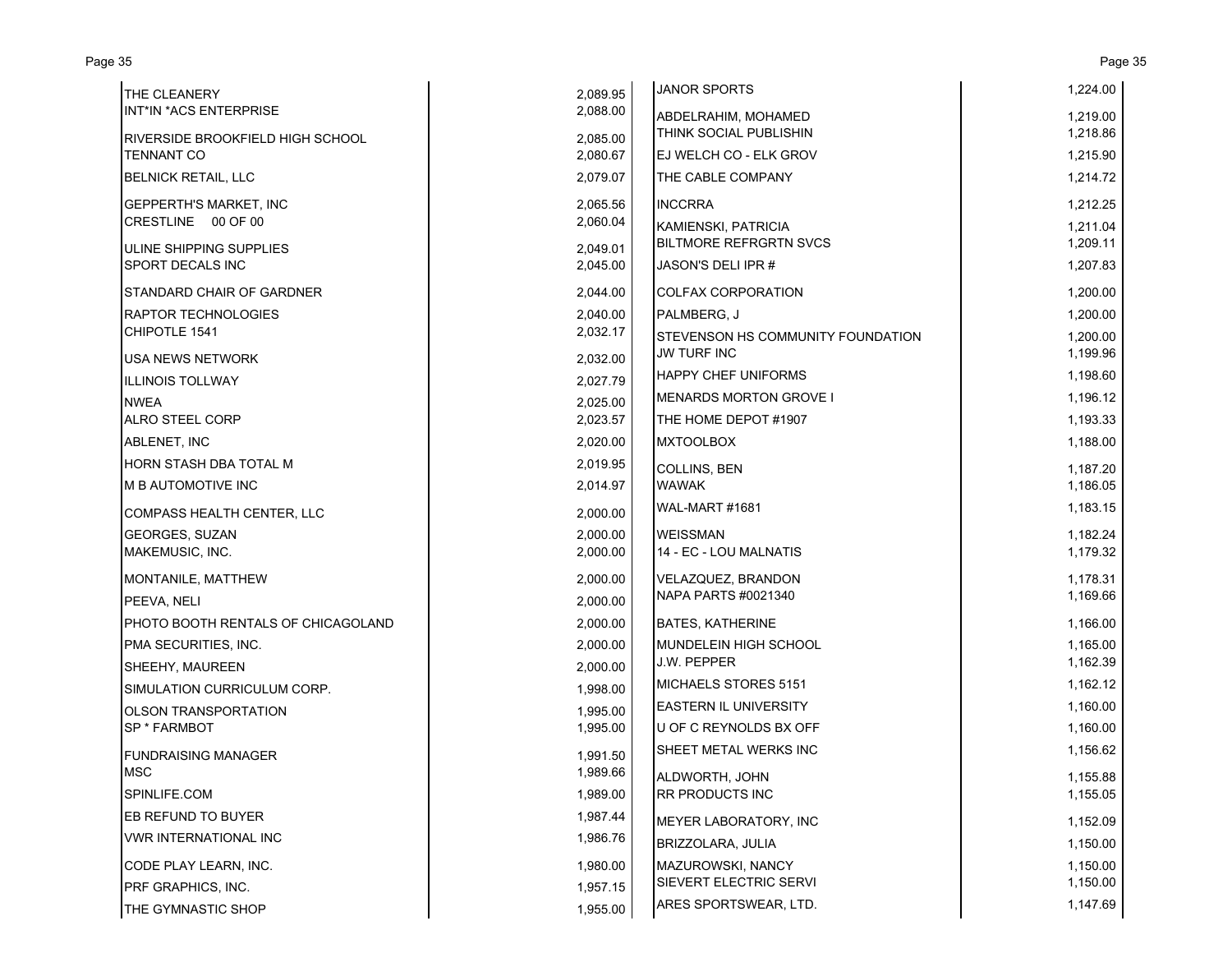| INT*IN *SKILLSUSA ILLI             | 1,950.00 | MINERVA PROMOTIONS             | 1,144.70 |
|------------------------------------|----------|--------------------------------|----------|
| <b>ROGANS SHOES CORPORATE</b>      | 1,949.74 | <b>GOODWAY TECHNOLOGIES</b>    | 1,143.02 |
| <b>HOTEL*STAYBRIDGE SUIT</b>       | 1,946.20 | <b>BURR KING MANUFACTURIN</b>  | 1,142.28 |
| 1000BULBS.COM                      | 1,922.93 | ADDISON TRAIL HIGH SCHOOL      | 1,140.00 |
| <b>IDENTISYS INCORPORATED</b>      | 1,922.89 | <b>GRAPHICS PRESS, LLC</b>     | 1,140.00 |
| OTC BRANDS, INC.                   | 1,921.41 | MCARTHUR-SELF, DON             | 1,140.00 |
| THEMEETINGCONNECTION.C             | 1,911.00 | <b>MARTIN IMPLEMENT ORLAN</b>  | 1,139.51 |
| <b>VARSITY SPIRIT CLOTHIN</b>      | 1,909.10 | <b>CHANEY ELECTRONICS</b>      | 1,135.00 |
| <b>NORTH COOK INTERMEDIAT</b>      | 1,905.00 | <b>COLLEY ELEVATOR COMPAN</b>  | 1,135.00 |
| ASCA 2019 ASCA ANNUAL              | 1,895.00 | NOODLE TOOLS INC               | 1,134.00 |
| DISCOUNTMUGS.COM                   | 1,894.47 | <b>KRAMER, LAUREL</b>          | 1,133.37 |
| <b>REINKE INTERIOR SUPPLY CO</b>   | 1,892.72 | <b>ARBOR SCIENTIFIC</b>        | 1,131.46 |
| LASKY, DALE                        | 1,888.91 | LANDAU UNIFORMS/CHEFWE         | 1,129.66 |
| <b>KRANZ INC.</b>                  | 1,886.27 | <b>SCHOOL SAVERS</b>           | 1,129.28 |
| <b>CLARKE AQUATIC SERVICE</b>      | 1,881.00 | CHICAGO BEHAVIORAL HOSPITAL    | 1,125.00 |
| <b>NSPA</b>                        | 1.881.00 | <b>MDM ENTERTAINMENT</b>       | 1,125.00 |
| <b>CHARCOAL DELIGHTS</b>           | 1,878.59 | TENNIS WAREHOUSE, RACQ         | 1,120.30 |
| <b>ELITE SPORTSWEAR</b>            | 1,866.77 | <b>INDUSTRIAL APPRAISAL CO</b> | 1,120.00 |
| XPERT FIT CUSTOMIZED LIGHTING      | 1,850.91 | <b>RKSATWFU.ORG</b>            | 1,114.00 |
| NORTH SUBURBAN DECA                | 1,850.00 | MORETTI'S-EDISON PARK          | 1,113.75 |
| <b>SALT CREEK GOLF CLUB</b>        | 1,847.50 | <b>SASED MIDWEST PBIS</b>      | 1,113.00 |
| <b>GOLD MEDAL PRODUCTS COMPANY</b> | 1,838.62 | CLEVELAND GOLF/SRIXON          | 1,110.00 |
| PIONEER REVERE 8008771             | 1,832.90 | <b>CHICAGO TRIB SUBSCRIPT</b>  | 1,108.06 |
| NORTHWEST COMM HEALTHCARE          | 1,825.00 | CLINE PRINTING, LTD.           | 1,107.87 |
| <b>HP *HP.COM STORE</b>            | 1,820.98 | <b>ACTE</b>                    | 1,105.00 |
| <b>DECA</b>                        | 1,815.00 | <b>AXA EQUITABLE</b>           | 1,100.00 |
| JOHNSTONE SUPPLY ELK G             | 1,806.78 | <b>BARRINGTON HIGH SCHOOL</b>  | 1,100.00 |
| <b>MITY-LITE INC</b>               | 1,806.10 | <b>CARLSON, BRIAN</b>          | 1,100.00 |
| <b>ARUBA NETWORKS</b>              | 1,800.00 | <b>MICHIGAN DEBATE</b>         | 1,100.00 |
| <b>BUCHANIEC, CATHERINE</b>        | 1,800.00 | THE BRAVE WAY LLC              | 1,100.00 |
| <b>ESTRADA, KARINA</b>             | 1,800.00 | <b>DIGICERT INC</b>            | 1,096.00 |
| MEHTA, BHAGIRATH                   | 1,800.00 | SP * BADMINTON WAREHOU         | 1,095.00 |
| PP*IDSA                            | 1,800.00 | <b>BRANDED IMAGE LLC</b>       | 1,094.80 |
| STUKENT, INC.                      | 1,800.00 | NASCO FORT ATKINSON            | 1,094.12 |
| <b>SUGAR CREEK GOLF COURS</b>      | 1,800.00 | <b>BATOROWICZ, PIOTR</b>       | 1,092.00 |
| TEXTHELP INC.                      | 1,800.00 | <b>ILLINOIS ASBO</b>           | 1,090.00 |
| <b>INSTRUCTIONAL COACHING</b>      | 1,796.00 | <b>STEVENSON HIGH SCHOOL</b>   | 1,090.00 |
| DIETZ, GREG                        | 1,786.27 | THE HOME DEPOT 1907            | 1,089.68 |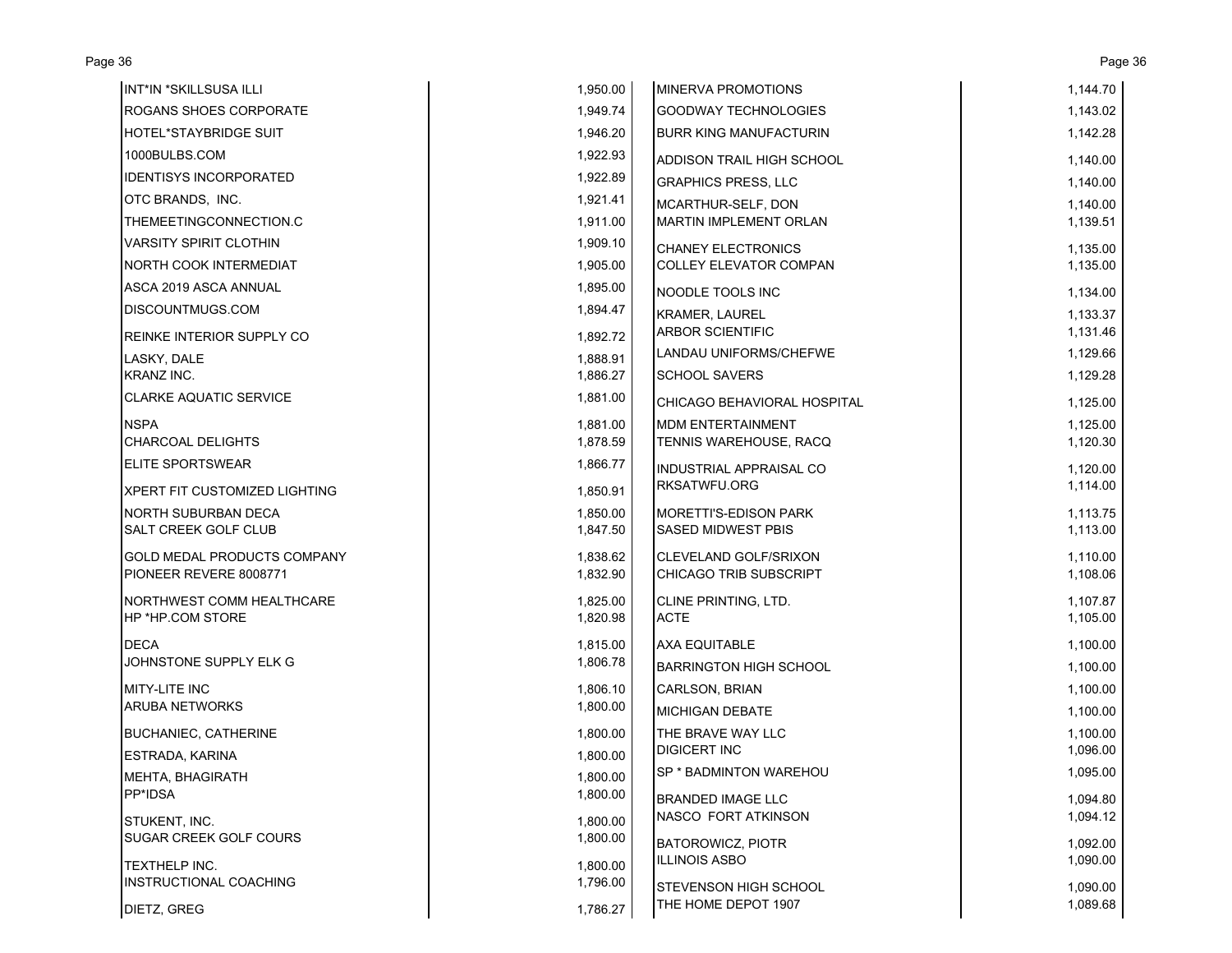| 14 - LOU MALNATIS PIZZ           | 1,774.11 | THE DEN AT FOX CREEK              | 1,087.50 |
|----------------------------------|----------|-----------------------------------|----------|
| DREISILKER ELECTRIC MOTORS, INC. | 1,773.21 | <b>IHLS-OCLC</b>                  | 1,085.45 |
| BLT*V-BELT GLOBAL SUP            | 1,766.08 | <b>TELWAK, WILLIAM</b>            | 1,085.00 |
| <b>HILTON</b>                    | 1,761.69 | LUETJE, MEGAN                     | 1,081.00 |
| <b>RUIZ. ALFONSO</b>             | 1,750.00 | <b>BRZNY, TIMOTHY</b>             | 1,080.00 |
| WTMX-FM                          | 1,750.00 | <b>ASSOCIATION FOR BEHAVI</b>     | 1,075.00 |
| THE INSTRUMENTALIST AW           | 1,747.00 | <b>NIAAA</b>                      | 1,075.00 |
| <b>ISU CONFERENCES</b>           | 1,740.95 | <b>RSCHOOLTODAY</b>               | 1,075.00 |
| BAKERS-SQUARE-REST #01           | 1,732.44 | TEMPE UNION HIGH SCHOOL DISTRICT  | 1,075.00 |
| SOUTHSIDE CONTROL                | 1,725.31 | <b>TOBII DYNAVOX LLC</b>          | 1,074.60 |
| ELIZABETH ASHBY INC.             | 1,725.00 | <b>WELSH PRODUCTS, INC</b>        | 1,069.93 |
| <b>ACUTRAK SOLUTIONS</b>         | 1,723.19 | LIPKA, ALICJA                     | 1,067.45 |
| TCT*ANDERSON'S                   | 1,719.52 | JOHNSTONE SUPPLY OF NI            | 1,067.21 |
| <b>GLENCOE GOLF CLUB</b>         | 1,707.00 | <b>CAMPUS SUPPLY</b>              | 1,067.00 |
| IHOFFMAN ESTATES HIGH SCHOOL     | 1,700.00 | <b>CITYWIDE PRINTING</b>          | 1,067.00 |
| <b>GLUECKERT, JIM</b>            | 1,699.62 | <b>BUREAU OF EDUCATION AN</b>     | 1,066.00 |
| <b>CLARK, BRETT</b>              | 1,697.56 | <b>RACE TIME INC.</b>             | 1,066.00 |
| CONTEXTUAL LEARNING CONCEPTS     | 1,695.00 | <b>STREIGHTIFF, JESSICA</b>       | 1,064.47 |
| <b>IST TIMING SYSTEMS</b>        | 1,693.06 | INT*IN *DANA HOFER BRA            | 1,055.00 |
| <b>HAYES MECHANICAL</b>          | 1,693.00 | 8 TO 18 MEDIA, INC.               | 1,054.00 |
| MILLENNIUM HOTELS                | 1,692.78 | NATIONAL HISTORY DAY              | 1,054.00 |
| <b>BUFFALO GROVE HIGH SCHOOL</b> | 1,690.00 | <b>TRAVELODGE</b>                 | 1,051.30 |
| <b>PITSCO INC</b>                | 1,688.82 | AMMER, MARK                       | 1,050.00 |
| LEYDEN HIGH SCHOOLS              | 1,685.00 | EIG*CONSTANTCONTACT.C             | 1,050.00 |
| <b>TEXTBOOK WAREHOUSE</b>        | 1,668.00 | DILEGGE, DINO                     | 1,049.07 |
| <b>KAREO INC</b>                 | 1,665.00 | TLK MARKETING AND SPOR            | 1,045.00 |
| WAL-MART #3725                   | 1,664.53 | <b>ENGINEERSUPPLY LLC</b>         | 1,039.96 |
| <b>RIVER RAND BOWL</b>           | 1,663.25 | DMI* DELL HIGHER EDUC             | 1,038.79 |
| YOGA DIRECT                      | 1,658.56 | <b>TLK/LEVATO GROUP, INC</b>      | 1,038.00 |
| <b>LIBERTY MOUNTAIN</b>          | 1,658.26 | NORTHWEST SUBURBAN COLLEGE        | 1,037.12 |
| <b>PORTER PIPE &amp; SUPPLY</b>  | 1,651.88 | HILLEBRAND, TIMOTHY               | 1,035.00 |
| PESI INC                         | 1,649.95 | NATL ART EDU ASSOC                | 1,030.99 |
| IEASTERN ILLINOIS UNIVERSITY     | 1,649.06 | <b>ICRESTLINE - MOTO IPT</b>      | 1,030.56 |
| 4IMPRINT                         | 1,646.74 | BILLY CALDWELL GOLF COURSE        | 1,030.05 |
| <b>GREGURAS, JOSEPH</b>          | 1.645.04 | <b>PATTEN</b>                     | 1,029.28 |
| <b>GEST, ALLISON</b>             | 1,633.00 | B&H PHOTO 800-606-696             | 1,028.37 |
| <b>COURT THEATRE BOX OFFI</b>    | 1,630.00 | <b>GROSH BACKDROPS &amp; DRAP</b> | 1,026.64 |
| <b>RICHARDSON FARM</b>           | 1,627.50 | <b>ADDISON BUILDING MATER</b>     | 1,025.43 |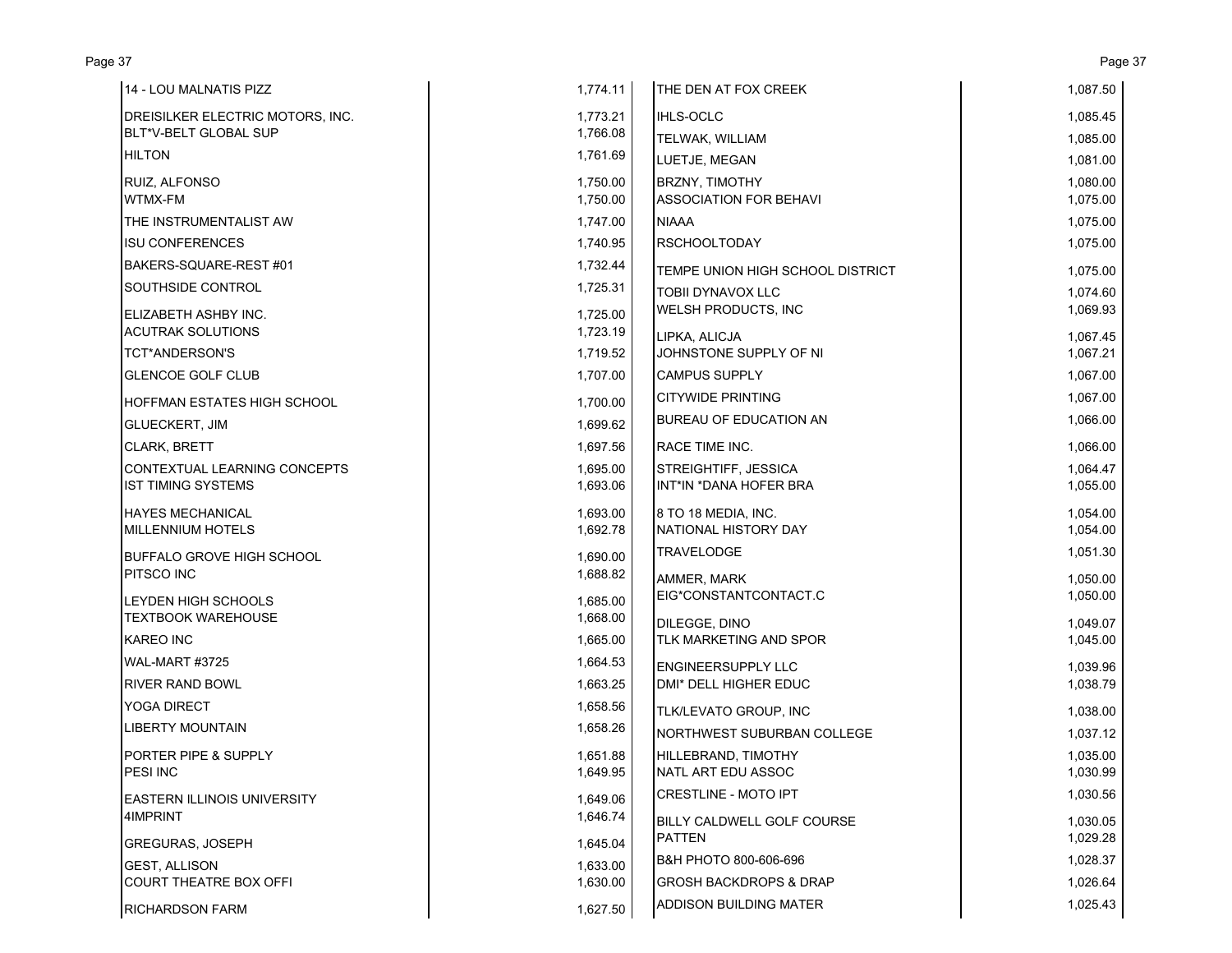| <b>SCHAUMBURG HIGH SCHOOL</b><br><b>NEWARK US 00000075</b> | 1,625.00<br>1,624.25 | BANNERVILLE USA, INC.<br>CENTER RESOURCES FOR T | 1,025.00<br>1,025.00 |
|------------------------------------------------------------|----------------------|-------------------------------------------------|----------------------|
| <b>GIORDANO'S OF MORTON G</b>                              | 1,620.00             | <b>EASTBAY TEAM SALES</b>                       | 1,024.99             |
| R. H. SANDERS & ASSOCIATES                                 | 1,620.00             | <b>AUTO BODY TOOLMART</b>                       | 1,016.90             |
| <b>MOVIE LICENSING USA</b>                                 | 1,617.00             | MITCHELL, STANLEY                               | 1,015.00             |
| KISE, JANE                                                 | 1,600.00             | <b>CONTAINERSTORENORTHBRO</b>                   | 1,012.07             |
| PEREZ, SAIRA                                               | 1,600.00             | <b>DAIKIN APPLIED</b>                           | 1,011.00             |
| TEACHERS COLLEGE WEB C                                     | 1,595.00             | DIA ATHLETIC TICKETS W                          | 1,010.00             |
| <b>KORBAKIS, PERRY</b>                                     | 1,594.84             | <b>KRANZ</b>                                    | 1,010.00             |
| DENIC, MICHELLE                                            | 1,590.00             | MROZ, KYLE                                      | 1,008.60             |
| GIH*GLOBALINDUSTRIALEQ                                     | 1,587.60             | <b>HOBBS HOBBY HUT</b>                          | 1,007.00             |
| <b>ROBERTS DRAPERY CENTER</b>                              | 1,585.00             | <b>MELON INK</b>                                | 1,007.00             |
| <b>RYKEN, KRISTI</b>                                       | 1,580.00             | PAGANO, NICHOLAS                                | 1,007.00             |
| LAKE ZURICH HIGH SCHOOL                                    | 1,575.00             | <b>GARNET MIDWEST INC</b>                       | 1,006.58             |
| AWG 3571                                                   | 1,567.93             | LIBERTYVILLE HIGH SCHOOL                        | 1,005.00             |
| <b>MARZANO RESEARCH LAB</b>                                | 1,566.55             | NATIONAL ENGLISH HONOR                          | 1,005.00             |
| MCGOWAN, LAURIE                                            | 1,565.15             | <b>HOWIES HOCKEY INC</b>                        | 1,001.16             |
| <b>BRASSELL, CHRISTOPHER</b>                               | 1,564.28             | <b>CENTURY TILE 14</b>                          | 1,000.10             |
| <b>GOLF CENTER</b>                                         | 1,563.00             | 5-STAR STUDENTS LLC 5-                          | 1,000.00             |
| <b>GREAT LAKES CLAY &amp; SUPPLY CO</b>                    | 1,558.44             | ALANIS, BRYAN                                   | 1,000.00             |
| MESSAGE LOGIX, INC                                         | 1,555.00             | ATWOOD, MEGAN                                   | 1,000.00             |
| <b>MU ALPHA THETA</b>                                      | 1,554.00             | <b>BELLOT, CORRINE</b>                          | 1,000.00             |
| <b>KES PROTECHS CO</b>                                     | 1,550.00             | <b>BLACKBURN, ANNA</b>                          | 1,000.00             |
| WM SUPERCENTER #3725                                       | 1,547.21             | <b>BRONAKOWSKI, DOMINIK</b>                     | 1,000.00             |
| PARK RIDGE CHAMBER OF                                      | 1,540.00             | CARLISLE, DAVID                                 | 1,000.00             |
| <b>CDI CORP</b>                                            | 1,538.50             | <b>CENTELLA, ELIZABETH</b>                      | 1,000.00             |
| <b>EVERLIGHTS, INC.</b>                                    | 1,538.20             | CHAIDEZ, MARCELINA                              | 1,000.00             |
| MCCORMICK'S GROUP LLC                                      | 1,536.44             | CHAN, CAITLIN                                   | 1,000.00             |
| <b>SOTER TECHNOLOGIES</b>                                  | 1,535.00             | <b>CISNEROS CONWAY, JENNIFER</b>                | 1,000.00             |
| <b>TICKETS* CHICAGO CUBS</b>                               | 1,530.28             | <b>CLARK, HALEY</b>                             | 1,000.00             |
| SSI*SCHOOL SPECIALTY                                       | 1,527.92             | DAVID, LIANN                                    | 1,000.00             |
| DUNKIN #304501 Q35                                         | 1,527.83             | DEL REAL, ANTHONY                               | 1,000.00             |
| LANDAVERDE, KAREN                                          | 1,527.26             | DUNDEE CROWN HIGH SCHOOL                        | 1,000.00             |
| YORK HIGH SCHOOL                                           | 1,525.00             | <b>GLADYSZ, EMILIA</b>                          | 1,000.00             |
| <b>MALNATI ORGANIZATION</b>                                | 1,520.00             | GOMEZ, JENNIFER                                 | 1,000.00             |
| <b>SAGE PUBLICATIONS</b>                                   | 1,519.00             | <b>GREAT SCHOOLS PARTNERSHIP INC.</b>           | 1,000.00             |
| <b>EMBASSY SUITES</b>                                      | 1,515.36             | <b>GRUBBS, AIDAN</b>                            | 1,000.00             |
| ILMEA STATE OFFICE                                         | 1,513.00             | HEFFERNAN, OLIVIA                               | 1,000.00             |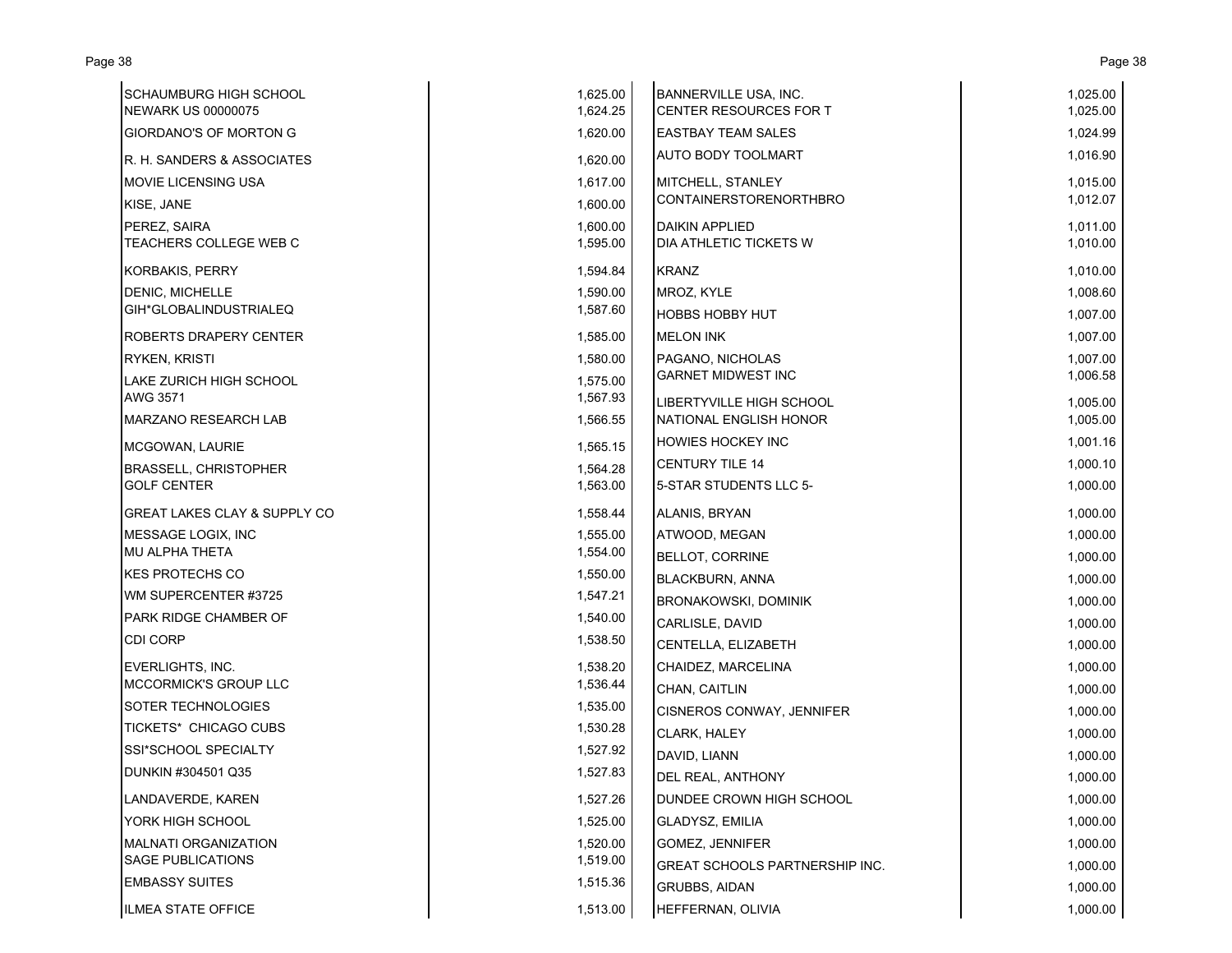| ADOLPH KIEFER AND ASSO               | 1,512.23 | JACOB, JOCELYN        | 1,000.00 |
|--------------------------------------|----------|-----------------------|----------|
| PAYPAL *GOLDENAPPLE                  | 1,507.95 | JEANTY, ESTHER        | 1,000.00 |
| PLACK, JOSEPH                        | 1,507.20 | <b>KELLY, SEAN</b>    | 1,000.00 |
| SHOPBACKFLOW.COM                     | 1,500.08 | <b>KENT, RACHEL</b>   | 1,000.00 |
| CSMI                                 | 1,500.00 | KURUTZ, ELANOR        | 1,000.00 |
| EBY, ALLISON                         | 1,500.00 | LANDOWSKI, MARCIN     | 1,000.00 |
| FLOOD, ABIGAIL                       | 1,500.00 | LEARNAHAN, EVGENIOS   | 1,000.00 |
| <b>KANUTSKI, RON</b>                 | 1,500.00 | <b>MAGNONI, SARAH</b> | 1,000.00 |
| <b>NEW LEVEL MUSIC LLC</b>           | 1,500.00 | MARTIN-RANFT, JESSICA | 1,000.00 |
| TAVCOM, INC                          | 1,500.00 | MELESIO, CAROLINA     | 1,000.00 |
| WOLNY, NATALIA                       | 1,500.00 | MEMBRENO, DANIEL      | 1,000.00 |
| COLLEGEBOARD WORKSHOP                | 1,495.00 | MIRZA, MADELINE       | 1,000.00 |
| <b>CORVUSINDUS</b>                   | 1,495.00 | MONDO, BIANCA         | 1,000.00 |
| <b>KLEEN AIR SERVICE</b>             | 1,495.00 | MORRISON, GARRETT     | 1,000.00 |
| CAFE LA CAVE                         | 1,488.00 | MUSLIMOVIC, MELINDA   | 1,000.00 |
| PARK RIDGE COUNTRY CLUB              | 1,488.00 | NIKOLA, RAMINA        | 1,000.00 |
| CR FLOWERS AND THINGS                | 1,478.80 | NIM, MELISSA          | 1,000.00 |
| ADVOCATE OCCUPATIONAL HEALTH         | 1,478.00 | NISSEN, EMMA          | 1,000.00 |
| DOMINO'S 2708                        | 1,476.83 | OLIVAREZ, JOSE        | 1,000.00 |
| <b>IDTA</b>                          | 1,475.00 | PALARZ, NICOLE        | 1,000.00 |
| VISTAPR*VISTAPRINT.COM               | 1,473.56 | PALUCH, MEGAN         | 1,000.00 |
| SEWING PARTS ONLINE                  | 1,473.14 | PANENKA, RYAN         | 1,000.00 |
| OXFORD UNIVERSITY PRESS USA          | 1,470.00 | PASCUA, SHAIRA        | 1,000.00 |
| <b>ARLINGTON POWER EQUIPM</b>        | 1,467.72 | PATEL, SHREE          | 1,000.00 |
| <b>EVANSTON BAND &amp; ORCHESTRA</b> | 1,465.97 | PATEL, VRUTIK         | 1,000.00 |
| BSN*SPORT SUPPLY GROUP               | 1,462.00 | PEREZ, EDNA           | 1,000.00 |
| <b>NU SCS SUMMER</b>                 | 1,460.00 | POWELL, NICOLE        | 1,000.00 |
| ALL OCCASIONS BALLOONS               | 1.459.00 | POWELL, SARAH         | 1,000.00 |
| WESTIN                               | 1,457.70 | <b>REYES, VANESSA</b> | 1,000.00 |
| <b>MENARDS E-COMMERCE</b>            | 1,457.02 | ROSS, CARLY           | 1,000.00 |
| PERFORMANCE HEALTH SUP               | 1,455.39 | SANCHEZ, MARTYLINETTE | 1,000.00 |
| SOLACIUM NEW HAVEN LLC               | 1,452.27 | SORENSEN, GRETA       | 1,000.00 |
| <b>BANNERMAN</b>                     | 1,445.96 | SPRAGUE, EMILY        | 1,000.00 |
| SQ *SQ *EARTHTECH, INC               | 1,445.00 | SURUCU, SEVIM         | 1,000.00 |
| <b>RED WING SHOE STORE</b>           | 1,442.02 | TEMPLE, JENNA         | 1,000.00 |
| STEINER ELEC ELK GROVE               | 1,437.91 | THORGUARD, INC.       | 1,000.00 |
| PAYPAL *RAWKO TBF                    | 1,435.23 | TOMENILLIE, GRACE     | 1,000.00 |
| <b>BACHAR, DAN</b>                   | 1,433.55 | <b>TRITON COLLEGE</b> | 1,000.00 |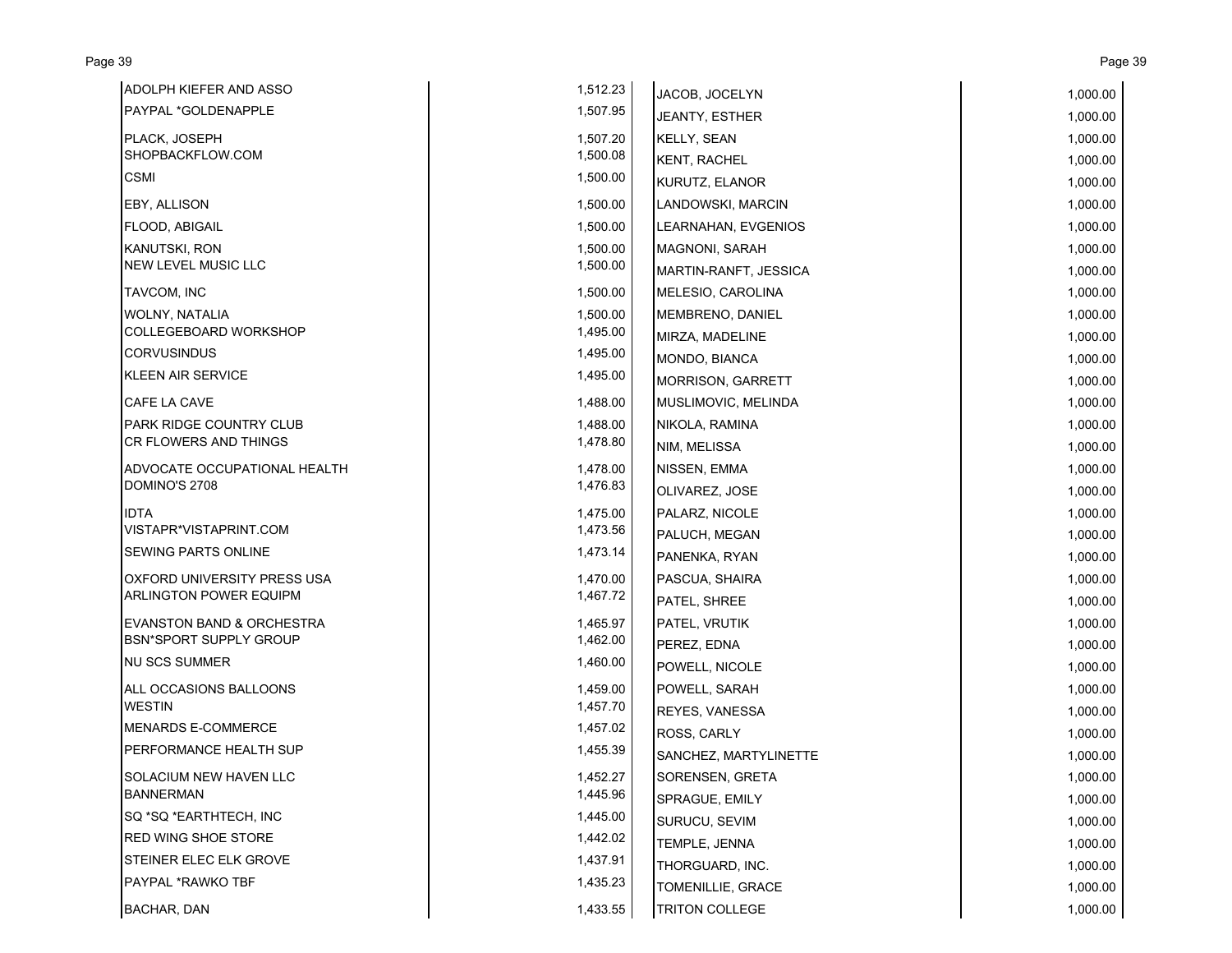### Page 40 Page 40

| MCMAHON, EILEEN<br><b>ITHORNTONS #0019</b> | 1,431.47<br>1,430.69 | <b>ITURKISH AMERICAN SOCIETY OF CHICAGO</b><br>∵ EMILY | 1,000.00  <br>1,000.00 |
|--------------------------------------------|----------------------|--------------------------------------------------------|------------------------|
| <b>IFAIRWAY GOLF CARS</b>                  | 1,430.00             | <b>VISPERAS, CHRISTIAN</b>                             | 1,000.00               |
| <b>IINT*IN *MCDONALD SPORT</b>             | 1,428.00             |                                                        |                        |
| <b>IWAUKEGAN HIGH SCHOOL</b>               | 1,426.00             |                                                        |                        |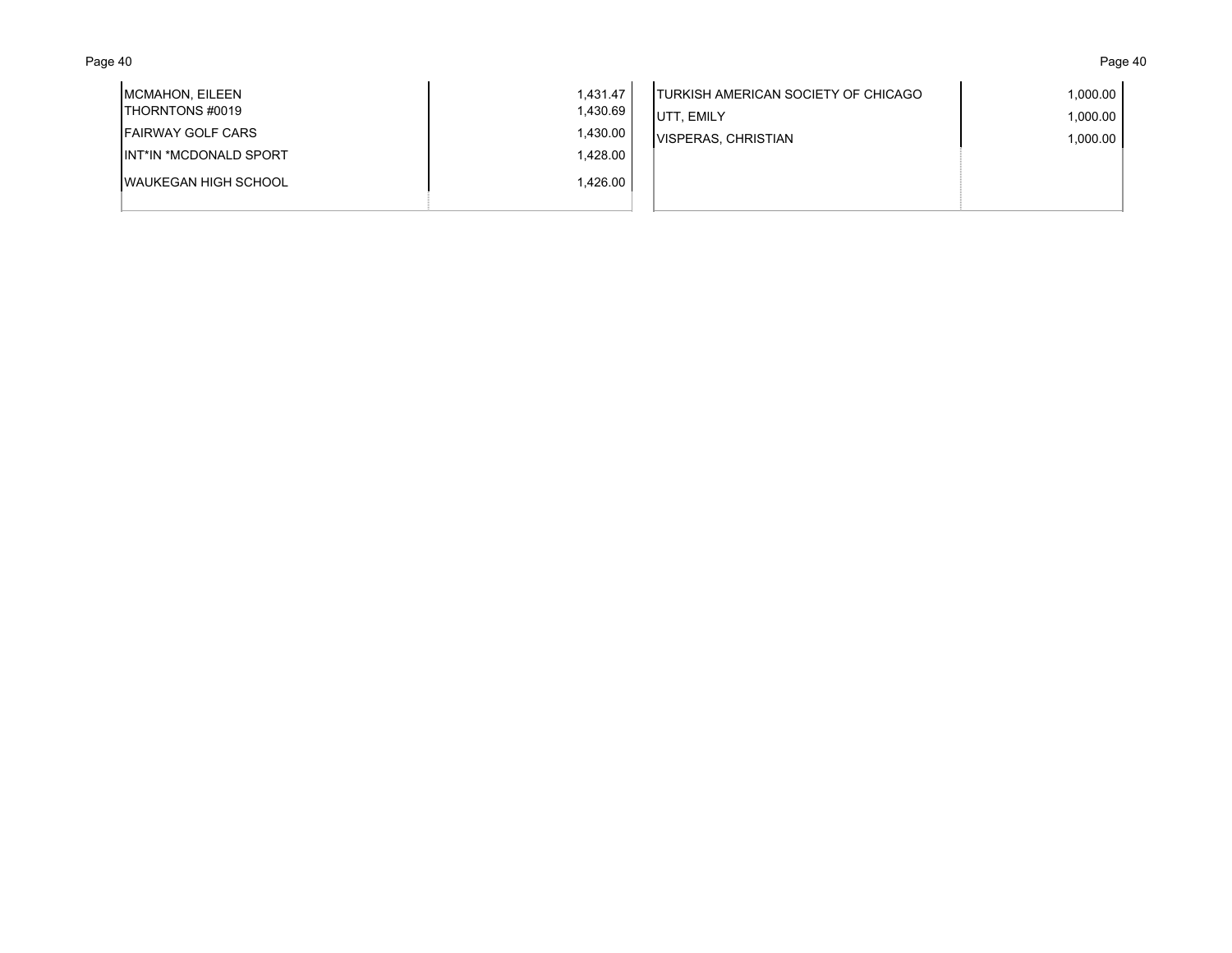## **PAYMENTS TO PERSON, FIRM, OR CORPORATION OF \$500 TO \$999**

*This listing must be retained within your district/joint agreement administrative office for public inspection.*

### **MAINE TOWNSHIP HIGH SCHOOL DIST. 207 05-016-2070-17**

# **Payments of \$500 to \$999, excluding wages and salaries.**

| Person, Firm, or Corporation              | Aggregate Amount | Person, Firm, or Corporation       | Aggregate Amount |
|-------------------------------------------|------------------|------------------------------------|------------------|
| JOANN STORES #957                         |                  | 999.72 BEST BUS SALES              | 658.74           |
| SMITH, BRIAN                              | 999.50           | <b>FULL COMPASS SYSTEMS</b>        | 658.38           |
| CHENGAZHACHERRIL, GEORGE                  | 998.78           | <b>PAYPAL *PERL SIMP</b>           | 658.33           |
| KOTSIFAS, VLASIOS                         | 997.00           | <b>READYREFRESH BY NESTLE</b>      | 650.21           |
| EXXONMOBIL 48202139                       | 996.05           | <b>GATEWAY TO LEARNING</b>         | 650.00           |
| ALLEGRA MARKETING PRINT & MAIL            |                  | 995.00 BILTMORE COMMERCIAL REFRIDG | 649.20           |
| <b>BUFFALO WILD WINGS</b>                 | 994.74           | <b>RECYCLE TECHNOLOGIES</b>        | 649.07           |
| <b>WPY*ILLINOIS MUSIC ED</b>              | 992.50           | SWEETWOOD, JILL                    | 649.00           |
| <b>ITOUCH BIOMETRICS LLC</b>              |                  | 990.00 LORENZ, BRIAN               | 647.99           |
| <b>KRISPY KREME DOUGH</b>                 |                  | 990.00 WAWAK SEWING                | 647.99           |
| <b>FISH, PAM</b>                          |                  | 986.97 GOODSPEED, NICHOLAS         | 646.00           |
| <b>PADDOCK PUBLICATIONS, INC.</b>         |                  | 986.85 COLWELL, JULIE              | 642.00           |
| <b>PESCHE'S GARDEN CENTER</b>             | 986.10           | <b>CSURI, TIM</b>                  | 642.00           |
| PAYPAL *CTEC                              | 985.00           | <b>OLIVER, PAMELA</b>              | 641.00           |
| IMUTUAL ACE HARDWARE &                    |                  | 982.20 ZAKER VIDEO PRODUCTION      | 640.00           |
| CHICAGO COMMUNICATIO                      | 980.74           | AXIO SOCCER                        | 638.40           |
| <b>XSPORT NILES-CKFR</b>                  |                  | 980.00 NILES PARK DISTRICT -       | 638.00           |
| <b>BACHAR, GARY</b>                       | 979.00           | <b>TALKING TEES</b>                | 636.20           |
| <b>SAMUEL FRENCH, INC.</b>                | 975.31           | <b>ALEXANDERS STEAKHOUSE</b>       | 635.63           |
| <b>GREEN, LOUIS</b>                       |                  | 972.00 ICOUNTRYSIDE FLOWER SHOP    | 635.00           |
| MCGOWAN, JAMES                            | 972.00           | SHE PLAYS SPORTS INC               | 635.00           |
| <b>QUALITY INNS</b>                       |                  | 972.00 RECYCLE TECHNOLOGIES I      | 632.70           |
| <b>GALLS</b>                              | 970.42           | DOWNERS GROVE SOUTH HIGH SCHOOL    | 630.00           |
| <b>ILAKESHORE RECYCLING SYSTEMS LLC</b>   |                  | 969.63 IEDESEM INC.                | 630.00           |
| <b>ST JAMES HOTEL</b>                     | 967.08           | <b>IMT PROSPECT GOLF CLUB</b>      | 630.00           |
| <b>COSN</b>                               | 965.00           | <b>SKROCKI, TONY</b>               | 630.00           |
| <b>CRCC APPRENTICE &amp; TRAINING PRG</b> |                  | 960.89 RUEDA-ALVAREZ, CLAUDIA      | 628.50           |
| SQU*SQ *WHITEPOINT MAR                    |                  | 959.64 MEYER LABORATORY            | 627.05           |
|                                           |                  |                                    |                  |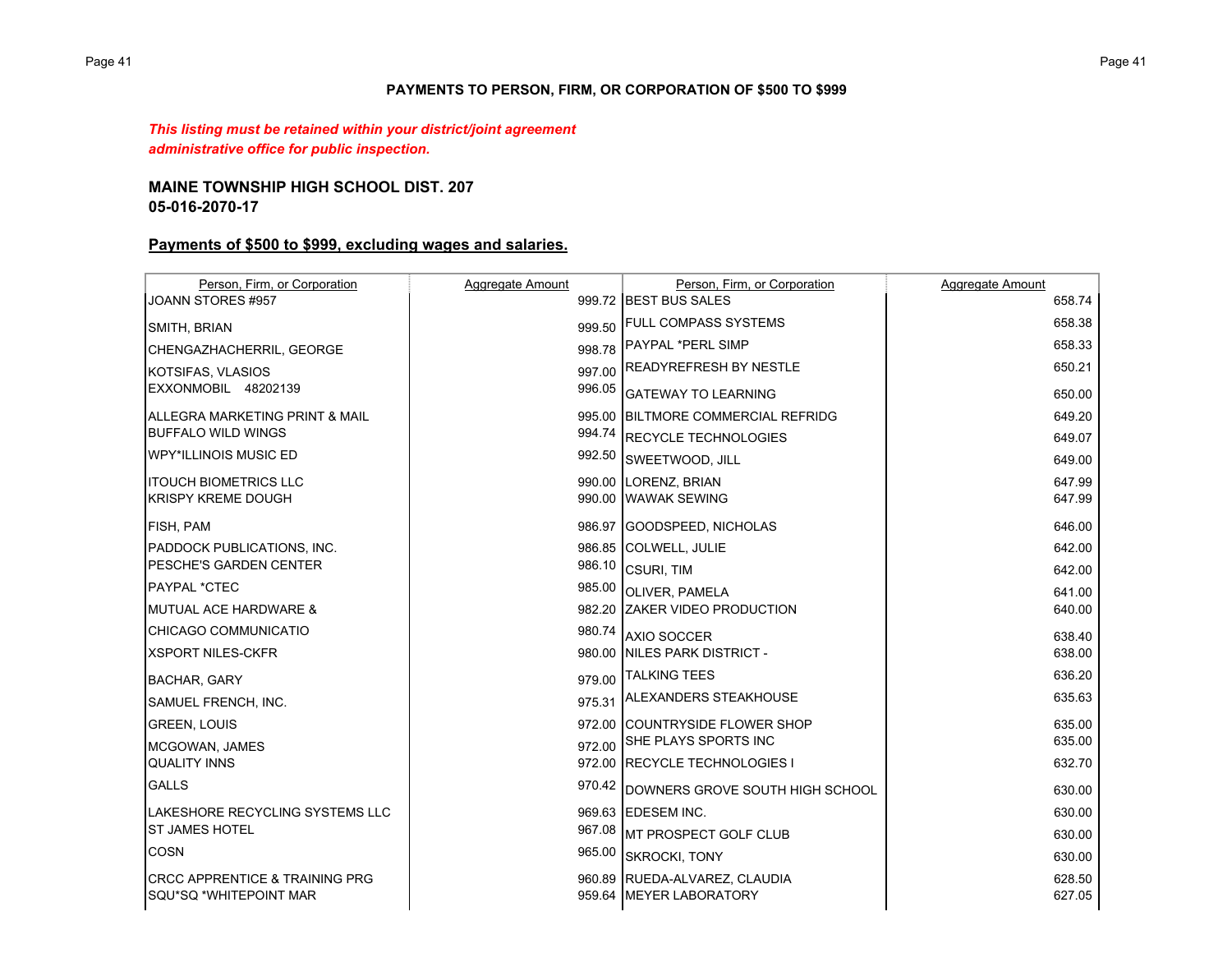| <b>ENZINGER, PAUL</b><br><b>SCALE PURCHASE</b> |             | 958.00 FLOYD, AARON<br>957.59 THE CHICAGO WOLVES | 627.00<br>625.25 |
|------------------------------------------------|-------------|--------------------------------------------------|------------------|
| <b>FMA TPA NBT</b>                             |             | 957.50 GONKA, CAITLIN                            | 625.00           |
| SPEEDWAY 04250 DES                             |             | 956.01 ILLINOIS ACAC                             | 625.00           |
| <b>VARITRONICS</b>                             |             | 955.70 LIMEBERRY DESIGNS, LLC                    | 625.00           |
| <b>TEAM STORE</b>                              |             | 954.26 OAK PARK/RIVER FOREST                     | 625.00           |
| SELECT PHYSICAL THERAPY                        | 952.00      | ZEPHYR GRAF-X, INC                               | 624.79           |
| <b>FRANNIES BEEF AND CATE</b>                  |             | 951.75 DICKERSON, TARAH                          | 624.00           |
| <b>CHICAGO HISTORY MUSEUM</b>                  |             | 950.00 HAYNEEDLE, INC                            | 623.33           |
| <b>CP APPAREL</b>                              | 950.00      | CHICAGOAUTOSHOW.COM                              | 623.00           |
| PAYPAL *THISISLANG                             |             | 950.00 SWIMOUTLET.COM                            | 622.76           |
| SOCCER SHOWDOWN                                |             | 950.00 WPY*PROFICIO CONSULTI                     | 620.39           |
| THE NEFF COMPANY                               | 949.51      | <b>AIR EXPRESSIONS</b>                           | 620.00           |
| <b>MICHAEL BECKER FINE VI</b>                  | 949.00 NABC |                                                  | 620.00           |
| <b>BESTBUYCOM</b>                              |             | 941.90 POPPER, KELLY                             | 619.14           |
| <b>ENTERPRISE RENT-A-CAR</b>                   |             | 939.32 G&O THERMAL SUPPLY CO                     | 619.00           |
| STU*SHINDIGZ DECORATIO                         |             | 936.39 LITTLE VILLA RESTAURAN                    | 619.00           |
| <b>QUANTUM LABS INC</b>                        | 936.00      | SUMIDA, PHILIP                                   | 618.14           |
| LAKESHORE RECYCLING SY                         |             | 935.72 CHI AUTO SHOW                             | 616.00           |
| NATIONAL ASSOCIATION F                         | 935.00      | CHICAGO CUBS BASEBALL CLUB, LLC                  | 615.00           |
| <b>DISTRICT 64</b>                             |             | 934.50 S & S ACTIVEWEAR                          | 614.02           |
| PAYPAL *AMERICANWRI                            |             | 932.40 ORIGIN INSTRUMENTS COR                    | 613.61           |
| <b>MICRO RESTORE</b>                           | 931.00      | PARK RIDGE PARK DISTRICT                         | 612.00           |
| NORIEGA, WILSON                                |             | 930.00 BAND MANS COMPANY                         | 609.97           |
| TOTALLYPROMOTIONAL.COM                         |             | 925.09 FREESTYLE PHOTO                           | 608.45           |
| <b>BLACK GOLD SEPTIC INC.</b>                  | 925.00      | LITTLE CAESARS 2014-00                           | 608.16           |
| FOX RUN GOLF LINKS                             | 923.50      | AATSP-STORE                                      | 608.00           |
| <b>WATER ONE CALCO</b>                         | 923.00      | LIFTON, JAMES                                    | 607.00           |
| <b>JIM HENRY INC</b>                           |             | 921.47 LONGWORTH SPORTS                          | 605.63           |
| <b>ILLINOIS STATE UNIVERSITY</b>               |             | 920.00 GRAF, JOHN                                | 605.00           |
| <b>INSPRA</b>                                  |             | 920.00 LAPALOMENTO, JOSEPH                       | 605.00           |
| DUNKIN #349935 Q35                             | 918.26      | TRIPLE CROWN RESTAURANT                          | 605.00           |
| <b>RIEGLE PRESS</b>                            | 914.58      | WAL-MART #6167                                   | 604.47           |
| HOUSEWORTH, SAMUEL                             |             | 911.00 DANCEWEAR SOLUTIONS                       | 604.09           |
| TJ MAXX #671                                   | 910.45 ASCA |                                                  | 603.00           |
| ROLLING HILLS PUBLISHING                       |             | 910.00 NORTH SUBURBAN MATH LEAGUE                | 603.00           |
| <b>WILL ENTERPRISES</b>                        |             | 907.12 SPIETH ANDERSON USA                       | 603.00           |
| CHECKOLOGY BY NLP                              |             | 905.00 TME*TIME MAGAZINE                         | 602.64           |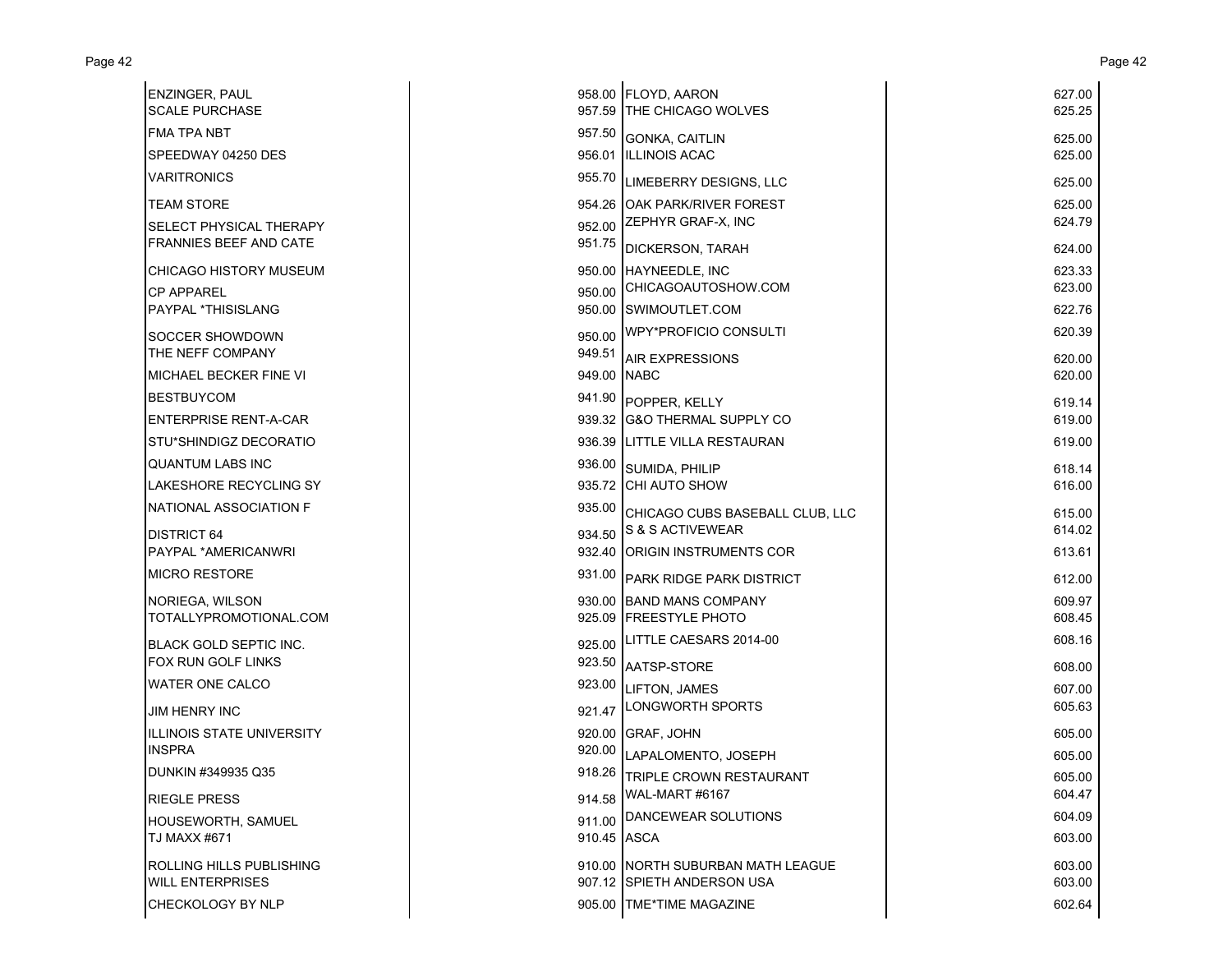| <b>SUITE DREAMS HOTEL</b>     |        | 903.92 VARIQUEST                             | 602.60 |
|-------------------------------|--------|----------------------------------------------|--------|
| LTS*LOGO&TEAM SPORTSW         |        | 903.85 DONNIE S HOMSPUN PIZZA                | 602.23 |
| FATIMA, GHAZAL                |        | 900.00 HMCO *BOOKS                           | 601.35 |
| RIDGEWOOD HIGH SCHOOL         |        | 900.00 BRAICO, ROBERT                        | 600.00 |
| ST PATRICK HIGH SCHOOL        |        | 900.00 CANNIZZO, MICHAEL                     | 600.00 |
| <b>ZIONS BANK</b>             |        | 900.00 CHOI, ELIZABETH                       | 600.00 |
| SOFTBALL SAVINGS              |        | 898.80 CLARK, RON                            | 600.00 |
| INT*IN *SPEAR CORPORAT        | 890.00 | CRAWFORD, JAMES                              | 600.00 |
| <b>NELCO</b>                  |        | 888.25 DI SANZA, KATIE                       | 600.00 |
| <b>QUINLAN AND FABISH ARL</b> |        | 885.86 DVORAK, JAMES                         | 600.00 |
| <b>WORDWRIGHT</b>             |        | 884.60 EDWARDS, VIRGINIA                     | 600.00 |
| IMAGE SPECIALTIES O           |        | 884.00 EMPFIELD, CLAIRE                      | 600.00 |
| <b>HILTON GARDEN INN</b>      |        | 883.20 EUBANK, ED                            | 600.00 |
| <b>REINDERS - SUSSEX CS</b>   | 880.49 | <b>GLENBROOKS SPEECH &amp; DEBATE TOURNA</b> | 600.00 |
| LOWES #00907*                 | 879.97 | <b>GOUNTANIS, NICOLE</b>                     | 600.00 |
| SAMS CLUB #6487               | 878.43 | <b>GUBBINS, JIM</b>                          | 600.00 |
| MAISEL, BRIAN                 |        | 877.00 GUTKA, JOHN                           | 600.00 |
| <b>ELGIN HIGH SCHOOL</b>      | 875.00 | IL HS ART EXHIBITION                         | 600.00 |
| ERBACH, ANNE                  |        | 872.00 KASPRAK, DAVE                         | 600.00 |
| <b>HAMILTON, ANNA</b>         |        | 870.57 LARSEN, DEBORAH                       | 600.00 |
| <b>MORIOKA, STEPHEN</b>       |        | 870.00 LE, KEVIN                             | 600.00 |
| <b>STICKER MULE</b>           |        | 869.00 LIN, WAN                              | 600.00 |
| <b>MATHER, EMILY</b>          |        | 866.00 MARZOLF, DON                          | 600.00 |
| SILBRICO CORPORATION          |        | 865.79 MATKOVIC, DAVID                       | 600.00 |
| INT*IN *BITTNER'S SPRA        |        | 864.55 MCGREEVY, MICHAEL                     | 600.00 |
| INT*IN *DES PLAINES MA        |        | 862.46 MCNEILL, ERIK                         | 600.00 |
| ARTHUR J GALLAGHER RISK MGMT  |        | 859.00 MELLIGAN, RYAN                        | 600.00 |
| <b>GAFRICK, FRED</b>          |        | 859.00 NOTRE DAME HIGH SCHOOL                | 600.00 |
| <b>SUMMIT SPECIALTEES</b>     |        | 856.45 ORDONEZ, MARK                         | 600.00 |
| <b>EXPO CHICAGO</b>           |        | 855.00 PARLETTE, JEFF                        | 600.00 |
| <b>WENDELLA SIGHTSEEING C</b> |        | 854.00 PIECZYNSKI, EDWARD                    | 600.00 |
| ACT*NOTRE DAME CAMPS          |        | 852.60 POWELL, ANDREW                        | 600.00 |
| FOX VALLEY FIRE AND SA        |        | 849.99 REBELS BASKETBALL                     | 600.00 |
| AGENA ASTROPRODUCTS           |        | 849.00 SANDERS, DAVID                        | 600.00 |
| AATI - NATIONAL ITALIAN EXAM  |        | 846.00 SCOTELLARO, KEVIN                     | 600.00 |
| PLAYGROUND GAMES              | 845.00 | SIMANDL, DANIELLE                            | 600.00 |
| SHOOK, RUTH                   |        | 844.40 ST CHARLES NORTH HIGH SCHOOL          | 600.00 |
| ZACIOS, MAREK                 |        | 844.00 ST IGNATIUS COLLEGE PREP              | 600.00 |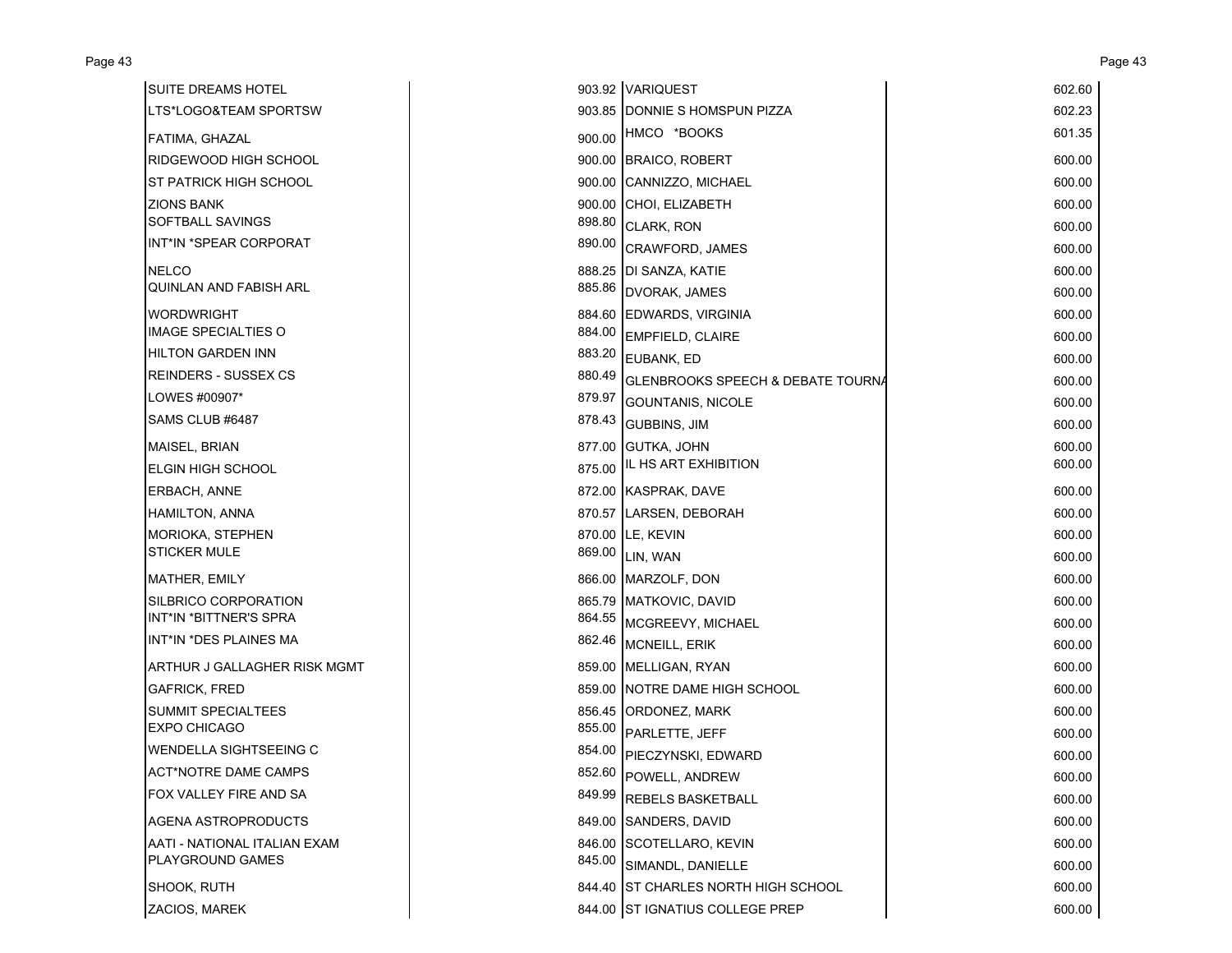| ABT.COM                          | 842.40      | TKACH, NATALYA                           | 600.00 |
|----------------------------------|-------------|------------------------------------------|--------|
| <b>ART ASPEN</b>                 | 840.00      | <b>TURNER, ANDREW</b>                    | 600.00 |
| PRZEKOTA, JOHN                   |             | 840.00 ULM, DAVID                        | 600.00 |
| WHEATON WARRENVILLE SOUTH HS     |             | 835.00 URBANSKI, JONATHAN                | 600.00 |
| SWINDELL, ANN                    |             | 833.87 WAUCONDA HIGH SCHOOL              | 600.00 |
| DRENNAN, WILLIAM                 | 832.33      | SHARPRODUCTS*800-248-                    | 599.50 |
| <b>AC UNIT PARTS</b>             |             | 832.16 MCKENNA, JUDE                     | 599.00 |
| ELAINE KB SIEGEL & ASSOC, PC     | 831.30      | <b>SIR SPEEDY</b>                        | 598.98 |
| ATTAINMENT COMPANY, IN           |             | 830.85 ERSKINE, SOPHIA                   | 598.64 |
| KOSHGARIAN, LAURIE               |             | 828.68 ALASKA AIRLINES INC.              | 598.60 |
| WM SUPERCENTER #1681             |             | 828.63 EPIC SPORTS, INC.                 | 598.34 |
| JOHNSTONE, BRIAN                 |             | 828.00 FREGETTO, JULIE                   | 598.00 |
| <b>BAUER, ERIC</b>               |             | 825.00 CREATIVE PROMOTIONAL APPAREL, INC | 597.50 |
| AWARDS AMERICA INC               |             | 824.75 LEVINE, TRACY                     | 597.00 |
| BERG, ROBERT                     |             | 824.50 DLT CORPORATION                   | 596.78 |
| <b>CERAMIC SUPPLY CHICAGO</b>    |             | 824.00 IL PUBLIC HEALTH ASSOC            | 595.00 |
| TRIPLE CROWN RESTAURAN           |             | 822.45 MEEHAN, PETER                     | 595.00 |
| SQ *SQ *MERCEDES DESIG           |             | 821.00 ZION-BENTON HIGH SCHOOL           | 595.00 |
| <b>INFINITY TRANSPORTATIO</b>    | 820.00      | <b>BROWNELL, CARL</b>                    | 594.04 |
| MEDIEVAL TIMES SCHA TI           |             | 819.07 BEFOUR INC                        | 594.00 |
| PHONAK HEARING SYS               | 817.99      | <b>GARLOCK, CLARK</b>                    | 594.00 |
| TICKETS* CUB SPR TRN             |             | 815.00 KARCZ, ROBERT                     | 594.00 |
| TULLY, DANIEL                    | 813.00      | SP * DRYERASE.COM                        | 594.00 |
| SECURITY EQUIPMENT SUP           | 812.81      | <b>BARONE, CAROLINE</b>                  | 593.84 |
| <b>BAKER, DAVID</b>              | 810.00      | <b>SLEEP INNS</b>                        | 592.12 |
| PRODROMOS, SPENCER               |             | 810.00 AMERICAN BUILDING SERVICES LLC    | 591.83 |
| <b>IMAGE MARKET</b>              | 809.40      | <b>COSTELLO, TONA</b>                    | 590.63 |
| NATIONAL SPANISH EXAMINATIONS    |             | 805.00 COOK, JEFF                        | 589.00 |
| <b>JUST TIRES #1272</b>          |             | 802.50 IDICK'S CLOTHING&SPORTI           | 588.71 |
| COLLEGEBOARD*PRODUCTS            |             | 800.00 PENTEGRA SYSTEMS                  | 587.72 |
| <b>DES PLAINES GLASS COMPANY</b> | 800.00      | THE CHICAGO FAUCET SHO                   | 585.99 |
| PEJOVIC, JELENA                  | 800.00      | <b>ELITE MOVING AND STORA</b>            | 585.75 |
| UW ATHLETICS CAMPS               |             | 800.00 MPA GROUP                         | 585.00 |
| AV NOW. INC.                     | 799.98      | PHOENIX RESTAURANT                       | 585.00 |
| PAYPAL *ADORAMACAME              |             | 799.00 BOCHENEK, KAMILA                  | 582.98 |
| ROTARY CLUB OF PARK RIDGE        |             | 799.00 IILLINOIS PRINCIPALS ASSOC        | 580.00 |
| CHAMPIONSHIP PRODUCTIO           |             | 798.86 WAL-MART #2816                    | 579.18 |
| KARDA, DONNA                     | 798.00 CSPA |                                          | 576.95 |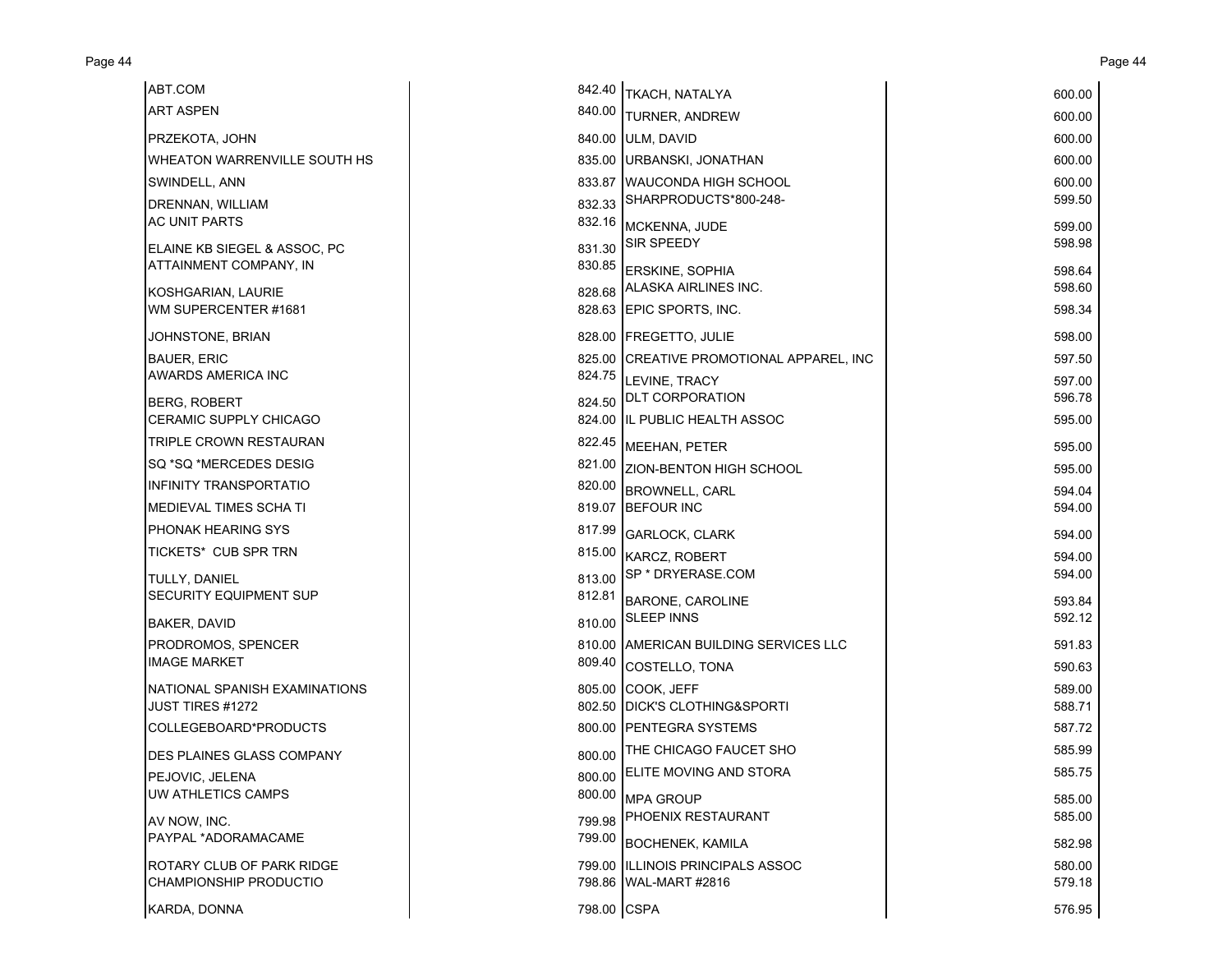| THE GREAT FRAME UP                                                |        | 797.17 SPORTDECALS                                                | 575.94           |
|-------------------------------------------------------------------|--------|-------------------------------------------------------------------|------------------|
| <b>JERSEY MIKES 27041</b>                                         |        | 796.90 WEEBLY                                                     | 575.90           |
| <b>TROPHY DEPOT INC</b>                                           | 795.88 | CHICAGO PUBLIC SCHOOLS DIST#299                                   | 575.00           |
| KASPER, GEORGE                                                    | 791.00 | ILLINOIS COMPUTING EDU                                            | 575.00           |
| <b>BENDER, MICHAEL</b>                                            |        | 790.00 MIDWEST PRINCIPALS' CENTER                                 | 575.00           |
| <b>BORCHEW, LINDA</b>                                             |        | 790.00 PLAINFIELD NORTH HS                                        | 575.00           |
| COOPERATIVE EDUCATIONAL SERV AGCY<br><b>EDITORIAL PROJECTS IN</b> |        | 790.00 WHEATON NORTH HIGH SCHOOL<br>790.00 GIORDANOS OF DES PLAIN | 575.00<br>573.11 |
| <b>HALL, MARTA</b>                                                |        | 790.00 PEARSON CLINICAL ASSESSMENT                                | 571.88           |
| OLESIAK, RON JR                                                   |        | 790.00 IGROSH BACKDROPS AND DRAPERY                               | 571.34           |
| <b>RUTSCHKE, LINDA</b>                                            |        | 790.00 AMPERAGE ELECTRIC SUPPLY                                   | 571.29           |
| RIVER TRAILS TENNIS CE                                            | 789.75 | <b>FISHER SCIENTIFIC</b>                                          | 570.22           |
| <b>GREEN CUISINE INC</b>                                          |        | 788.90 ANGELIC ORGANICS LRNG                                      | 570.00           |
| <b>BANDMANSCOM - MOTO</b>                                         | 787.90 | CHICK EVANS GOLF COURSE                                           | 570.00           |
| <b>IDEAPAINT, INC.</b>                                            |        | 787.68 GLENVIEW PARK DISTRICT                                     | 570.00           |
| KISELIOVAS, ERNESTAS                                              |        | 784.00 OLESIAK, FORREST                                           | 570.00           |
| <b>WALLACE, KEN</b>                                               |        | 780.48 YTZEN, CHUCK                                               | 567.00           |
| MODEL UNITED NATIONS                                              |        | 780.00 DELEONARDIS, ROBERT                                        | 566.00           |
| SKILLS USA ILLINOIS INC.                                          |        | 780.00 GRASSMUCK, GEORGE                                          | 566.00           |
| KUTA SOFTWARE, LLC                                                | 778.00 | <b>MAUER &amp; MADOFF LLC</b>                                     | 565.31           |
| <b>TESAR, MILES</b>                                               |        | 775.00 ROCKTAPE INC                                               | 564.07           |
| HOTWIRE*                                                          |        | 773.36 CURRIC ASSO                                                | 562.71           |
| HANDLERY HOTEL SAN DIE                                            | 768.36 | JULIE, INC.                                                       | 562.68           |
| SCHANZ, STEVE                                                     |        | 766.67 PAYPAL *MUSICFIRST                                         | 559.00           |
| JOANN STORES #1579                                                | 766.47 | DYKSTRA, MATT                                                     | 558.00           |
| <b>AEDLIFESOURCE</b>                                              |        | 765.00 PERRY S PIZZA 711 DEVO                                     | 555.80           |
| DOMINO, DAVE                                                      |        | 763.00 JAKOBSZE, JOHN                                             | 555.00           |
| JOANN STORES*JOANN.COM                                            | 761.47 | <b>WILLIAM FREMD HIGH SCHOOL</b>                                  | 555.00           |
| NATIONAL LIFT TRUCK                                               | 761.00 | PANERA BREAD #601061                                              | 552.17           |
| POTBELLY #126                                                     | 758.87 | <b>BATEMAN, THEODORE</b>                                          | 550.00           |
| SUPER 8 MOTELS                                                    | 755.40 | CHMURA ECONOMICS & ANALYTICS LLC                                  | 550.00           |
| <b>HONORS GRADUATION</b>                                          |        | 755.12 DOWLING CATHOLIC HIGH SCHOOL                               | 550.00           |
| <b>HYATT PLACE</b>                                                | 754.65 | MACLAUGHLIN, PEGGY                                                | 550.00           |
| BF PLASTICS. INC.                                                 |        | 751.36 MCYAF                                                      | 550.00           |
| DAN'S MECHANICAL, INC.                                            |        | 750.00 MELTON, MITCH                                              | 550.00           |
| <b>ICTM MATHEMATICS CONTEST</b>                                   |        | 750.00 PEORIA HIGH SCHOOL                                         | 550.00           |
| ILLINOIS THEATRE ASSOC                                            |        | 750.00 WHALEY, BRADLEY                                            | 550.00           |
| MARQUEZ, VALERIA                                                  |        | 750.00 WARD, SEAN                                                 | 549.27           |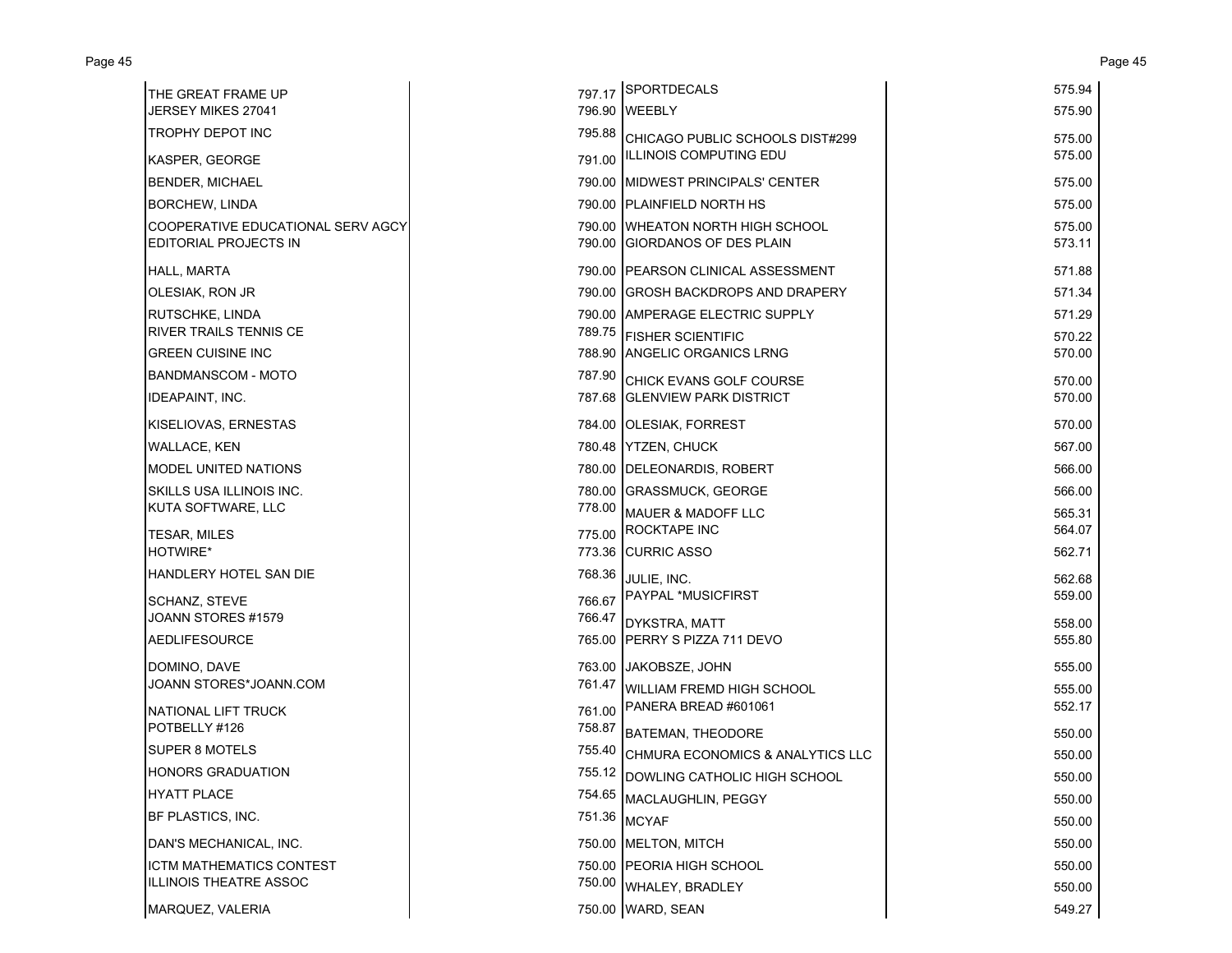| PAYPAL *DIGITALRIVE EL    |              | 749.50 BENAVIDES, RICHARD                  | 549.00 |
|---------------------------|--------------|--------------------------------------------|--------|
| KIRSHNER, LAURA           |              | 749.10 KRASINSKI, STEVEN                   | 549.00 |
| <b>PROSEP LTD</b>         |              | 748.50 LURVEY LANDSCAPE S                  | 548.58 |
| AMER LIB ASSOC-CAREER     |              | 748.00 DOUGLAS INDUSTRIES                  | 548.00 |
| <b>GROGGER, LAUREL</b>    |              | 747.16   ILLINOIS MUSIC EDUCATI            | 547.00 |
| HUTTON, MIKE              |              | 744.00 BURRIS EQUIPMENT CO                 | 546.50 |
| <b>HOBART SERVICE RM</b>  |              | 742.34 CAFE TOUCHE                         | 546.06 |
| PETERS, JENNY             | 742.04 IASBO |                                            | 545.00 |
| PREUSS, LES               |              | 740.00 WATER BOY SPORTS - ECO              | 545.00 |
| <b>REUHS, GREGORY</b>     |              | 738.78 SCHUETZNER, JEFF                    | 544.00 |
| AXESS TRANSPORTATION      |              | 736.00 PITNEY BOWES INC                    | 543.95 |
| PAYPAL *IHSBCA            |              | 735.00 EARL MICH COMPANY INC               | 543.45 |
| PAYPAL *REALTIMEMUS       |              | 735.00 KFC G135549                         | 542.81 |
| <b>HOBBY LOBBY ECOMM</b>  |              | 734.13 SHELL OIL 57444168405               | 540.98 |
| OFFICE DEPOT #389         |              | 732.78 WALGREENS #2212                     | 540.43 |
| JD SQUARED                |              | 732.66 DEFILIPPO, MARK                     | 540.00 |
| RIEDY, MIKE               |              | 732.00 ILLINOIS ASSOCIATION                | 540.00 |
| <b>PARTS TOWN</b>         |              | 731.56 CLOSE OUT BATS                      | 538.60 |
| THINK INK                 | 730.40       | <b>SAMIR LIMOUSINE INC.</b>                | 538.00 |
| 2 - LOU MALNATIS PIZZE    |              | 727.55 SUPER CHEAP SIGNS                   | 538.00 |
| STRALEY, BRETT            |              | 727.00 INDUSTRIAL DOOR COMPAN              | 536.00 |
| WALGREENS #4937           |              | 726.90 AWL*PEARSON EDUCATION               | 535.23 |
| SOLDIER FIELD             |              | 725.00 MCCALL S                            | 533.89 |
| <b>VOGUE FABRICS INC</b>  | 724.57       | <b>BURNETTE, PIERRE</b>                    | 533.00 |
| PELRINE, FRAN             | 723.00       | DONE DEAL PROMOTIONS                       | 531.00 |
| <b>STAGE ACCENTS</b>      |              | 723.00 EB ANNUAL WOMEN IN ED               | 530.80 |
| <b>CENTRAL CONTINENTA</b> |              | 722.82 JIMMY JOHNS - 3947 - M              | 530.20 |
| UNIQUE PRODUCTS & SERV    |              | 721.14 BONHART, ANDRE                      | 530.00 |
| ALPHAGRAPHICS #468        |              | 720.35 MODEL UNITED NATIONS OF THE UNIVERS | 530.00 |
| 3RD MILLENNIUM CLASSRO    |              | 720.00 MYSTIC BLUE CRUISES 1               | 529.75 |
| <b>AATSP</b>              |              | 720.00 POTBELLY #116                       | 529.05 |
| DEAN, HEATHER             |              | 720.00 GALINDO, IVAN                       | 528.00 |
| ILLINOIS SCIENCE OLYMPIAD |              | 720.00 HOWLEY, DAVID                       | 528.00 |
| FEBONIO, MARK             |              | 719.00 SCHOEN TRIMMING & CORD              | 528.00 |
| HOEG, JANET               |              | 718.09 FEDOTA, STEPHEN                     | 527.50 |
| <b>CITGO CARWASH</b>      |              | 717.83 KROGER #445                         | 526.03 |
| FULL COMPASS SYS VT       |              | 716.16 ACERO CHARTER SCHOOLS, INC.         | 525.00 |
| PANICO, JOE               |              | 716.00 SMITH, TODD                         | 525.00 |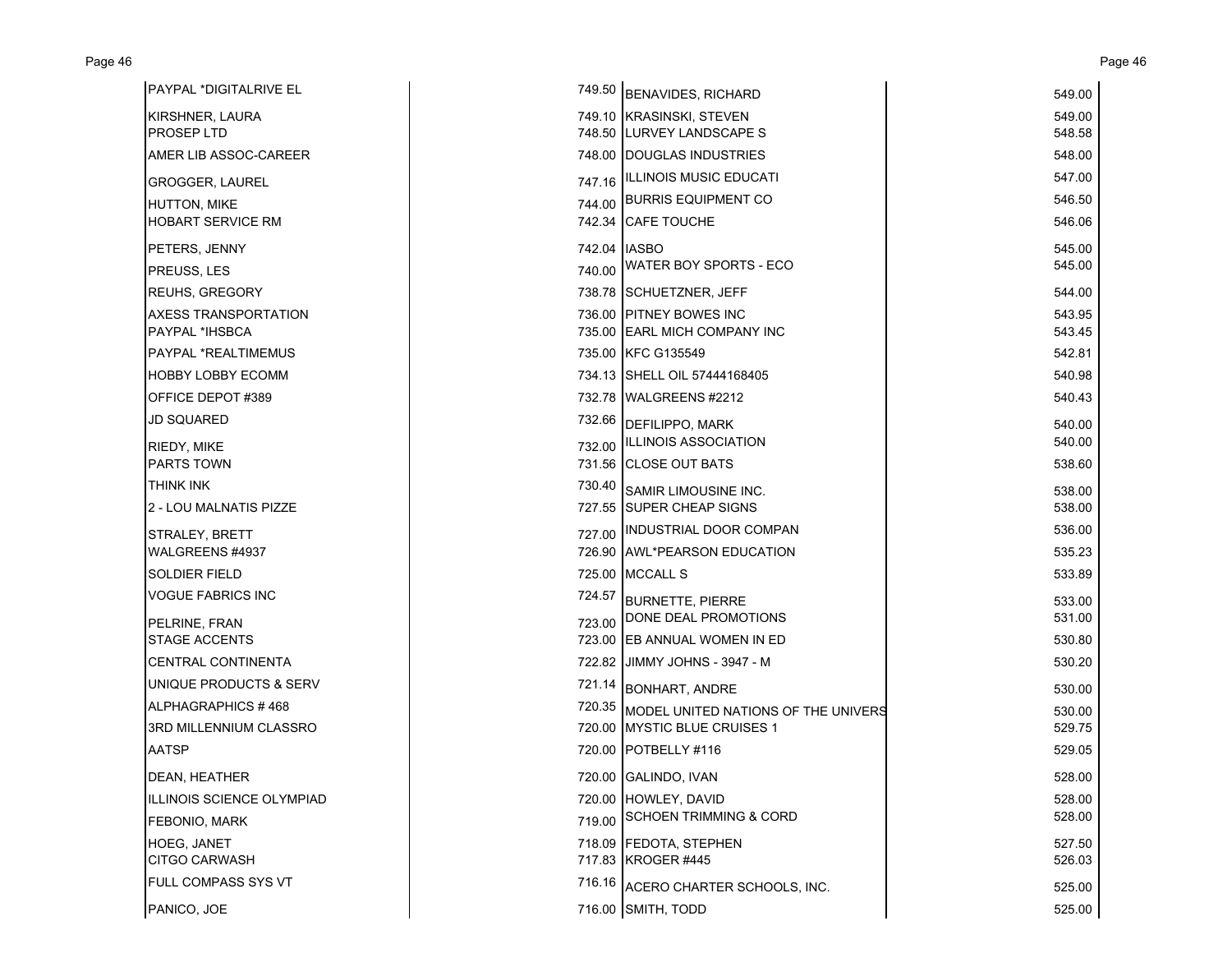| NOTRE DAME COLLEGE PREP<br>DOLLAR DAYS INTERNATIO |        | 715.00 SINNICK, JENIFER<br>713.01 WWW.HELPERHELPER.US | 524.00<br>524.00 |
|---------------------------------------------------|--------|-------------------------------------------------------|------------------|
| WWW.PAESSLER.COM                                  |        | 712.50 SSI SCHOOL SPECIALTY                           | 523.36           |
| WIESE, JONATHAN                                   |        | 712.00 MURPHY, KATHERINE                              | 522.64           |
| <b>BARNETT, PAT</b>                               |        | 711.09 HAMANN, JEFFREY                                | 522.26           |
| <b>GREENWOOD DELI</b>                             |        | 710.62 WILLIAM HARRIS LEE CO                          | 521.72           |
| <b>BEACON TAP</b>                                 |        | 705.53 COACHS EYE CLOUD                               | 520.00           |
| <b>IKEA CHICAGO</b>                               |        | 705.50 HABETLER BOWL                                  | 520.00           |
| <b>KALOU, MARY</b>                                |        | 705.00 LOUGHNANE, TIMOTHY                             | 520.00           |
| DUNKIN #344808 Q35                                | 703.73 | BUREAU OF EDUCATION & RESEARCH INC                    | 518.00           |
| <b>SAM'S CLUB</b>                                 | 703.58 | <b>BLINK TEES</b>                                     | 517.50           |
| <b>RAMROD DISTRIBUTORS INC</b>                    |        | 703.42 FRONTIER                                       | 517.20           |
| SAMSCLUB #6228                                    |        | 701.42 JASON'S DELI INF #                             | 517.03           |
| <b>ROSENBERG, RICK</b>                            | 700.93 | JOFFREY BALLET TICKE                                  | 515.00           |
| BERENDT, DAVE                                     |        | 700.00 BENYAMIN, ROMMEL                               | 514.00           |
| CHAMPION, WILL                                    |        | 700.00 DSS*ACHIEVMNTPRODUCTS                          | 513.86           |
| <b>CUSTOM PRINT GRAPHICS, LLC.</b>                |        | 700.00 RUSSELL, BOB                                   | 513.19           |
| DIAZ, NELLY                                       |        | 700.00 NORMAN, CLIFFORD                               | 512.00           |
| DUNNE, BRIDGET                                    |        | 700.00 ZIELINSKI, LUKASZ                              | 512.00           |
| GOUMAS, OLGA                                      | 700.00 | PHOENIX GRAPHIX INC                                   | 511.00           |
| <b>KLAGES, DAN</b>                                |        | 700.00 FLOWERVILLE INC                                | 510.50           |
| LINCOLN-WAY EAST HIGH SCHOOL                      |        | 700.00 FASTENAL COMPANY01                             | 507.60           |
| <b>WOLF, RICHARD</b>                              |        | 700.00 SUPERIOR TEXT                                  | 507.50           |
| <b>DECKER EQUIPMENT</b>                           |        | 696.31 TENNANT COMPANY                                | 507.49           |
| BC.BASECAMP 3 3581915                             | 696.00 | UNITED PARCEL SERVICE                                 | 507.34           |
| SMK*SURVEYMONKEY.COM                              |        | 696.00 NATIONAL SCHOLASTIC PR                         | 507.00           |
| SWART, VALERIE                                    |        | 696.00 MARIANOS #541                                  | 506.34           |
| <b>HOTEL INDIGO</b>                               |        | 695.55 GINO'S EAST                                    | 505.97           |
| PRESSLER, MICHAEL                                 |        | 695.00 AULISIO, JERRY                                 | 505.00           |
| OT SPORTS INDUSTRIES, INC.                        |        | 692.00 PASIEWICZ, STANLEY                             | 505.00           |
| CHEERLEADING COMPANY                              |        | 690.46 SWANSON, CYNTHIA                               | 505.00           |
| HFT*HARBOR FRGHT TOOLS                            |        | 689.43 OUTSKIRTS PRESS, IN                            | 504.08           |
| <b>SKILLSUSA ORG</b>                              |        | 688.00 SPORTSMAN'S COUNTRY CLUB                       | 504.00           |
| <b>TFS*FISHER SCI HUS</b>                         |        | 687.85 ROCK AUTO                                      | 502.28           |
| UNGARO, ANTONINA                                  | 686.61 | SP * BUY4LESSTUXEDO                                   | 501.50           |
| TLF*KIKOS FLOWERS AND                             |        | 685.85 MARDI GRAS OUTLET                              | 501.24           |
| POSEDEL, TIMOTHY                                  | 685.00 | IN THE NEWS ONLINE WAL                                | 501.00           |
| RVRSIDE EDU *TESTING                              | 684.00 | ALONSO, LILA                                          | 500.00           |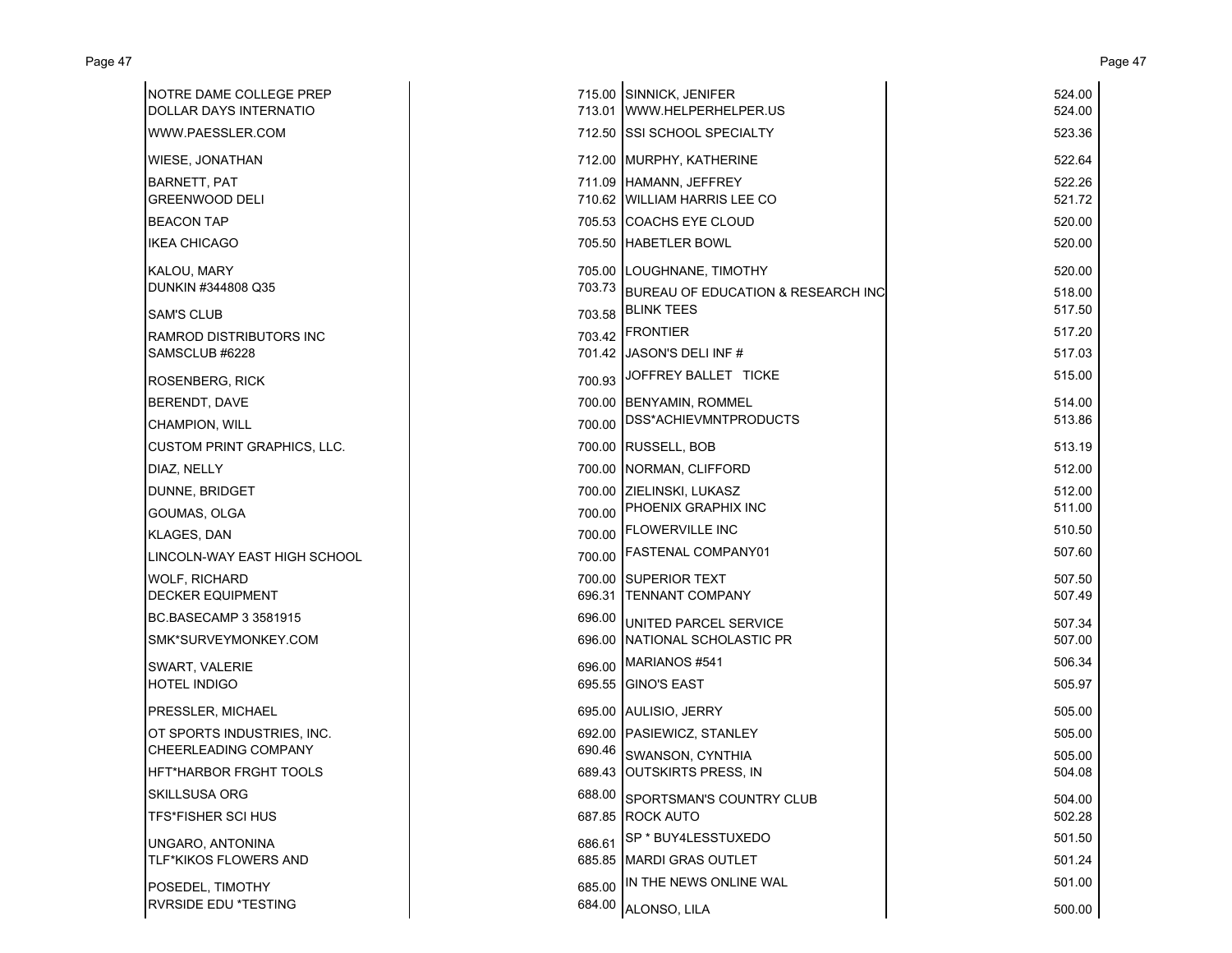| HINKLE, JOHN                  |        | 681.00 BERGHOFF, LISA                 | 500.00 |
|-------------------------------|--------|---------------------------------------|--------|
| <b>BUONA CATERING</b>         |        | 680.00 BIONDO, MICHAEL                | 500.00 |
| <b>LAKE BLUFF GOLF CLUB</b>   |        | 680.00 BRADY, THOMAS                  | 500.00 |
| <b>WORLDSOLDES</b>            |        | 679.00 CATHOLIC MEMORIAL HIGH SCHOOL  | 500.00 |
| <b>CHICAGO TRIBUNE</b>        |        | 678.00 CHAVEZ, ELIZABETH              | 500.00 |
| THERMAL APPLICATIONS G        | 677.70 | <b>CHILDREN UP</b>                    | 500.00 |
| FIGURE 53                     |        | 677.00 CLIFFS & CABLES LLC            | 500.00 |
| <b>JANKOWSKI, ALAN</b>        |        | 675.00 DORS/BEST ACTIVITY FUND        | 500.00 |
| KIM, EUGENIA                  |        | 675.00 GARIBAY, JESSICA               | 500.00 |
| LOYOLA UNIVERSITY CHICAGO     |        | 675.00 INSTRUCTURE, INC.              | 500.00 |
| <b>RUSSO POWER EQUIPMENT</b>  |        | 675.00 MARTINEZ, YESENIA              | 500.00 |
| TIME CLOCK SALES AND S        |        | 672.69 MODERN LEARNERS MEDIA          | 500.00 |
| <b>BYO PLAYGROUND</b>         |        | 670.06 NUZZO, JAMES III               | 500.00 |
| GO, JUSTYNE                   |        | 670.00 ONYEISE, DESTINY               | 500.00 |
| UZQUAINO, JUANA               |        | 667.98 ROCKFORD JEFFERSON HIGH SCHOOL | 500.00 |
| PARTSTREE COM                 |        | 667.93 ROZYNEK, JOHN                  | 500.00 |
| <b>SCHOOL OUTFITTERS</b>      | 665.04 | <b>SADLER, MECCA</b>                  | 500.00 |
| NILES CHAMBER OF COMME        |        | 664.00 SCHAUMBURG BOOMERS             | 500.00 |
| STEINBRUNNER, EDYTA           |        | 664.00 THORSEN, JANNA                 | 500.00 |
| <b>RYDIN DECAL</b>            |        | 661.07 TUKE, ERICA                    | 500.00 |
| KATZ, RON                     |        | 661.00 WRIGHT-WAY RESCUE              | 500.00 |
| DECAPE, KIMBERLY              | 660.00 | YOUSCIENCE, LLC                       | 500.00 |
| PAYPAL *BULLSEYEBAT           | 660.00 |                                       |        |
| <b>BROWN, ROBERT</b>          | 659.40 |                                       |        |
| <b>ABRAMS LEARNING TRENDS</b> | 658.90 |                                       |        |
|                               |        |                                       |        |